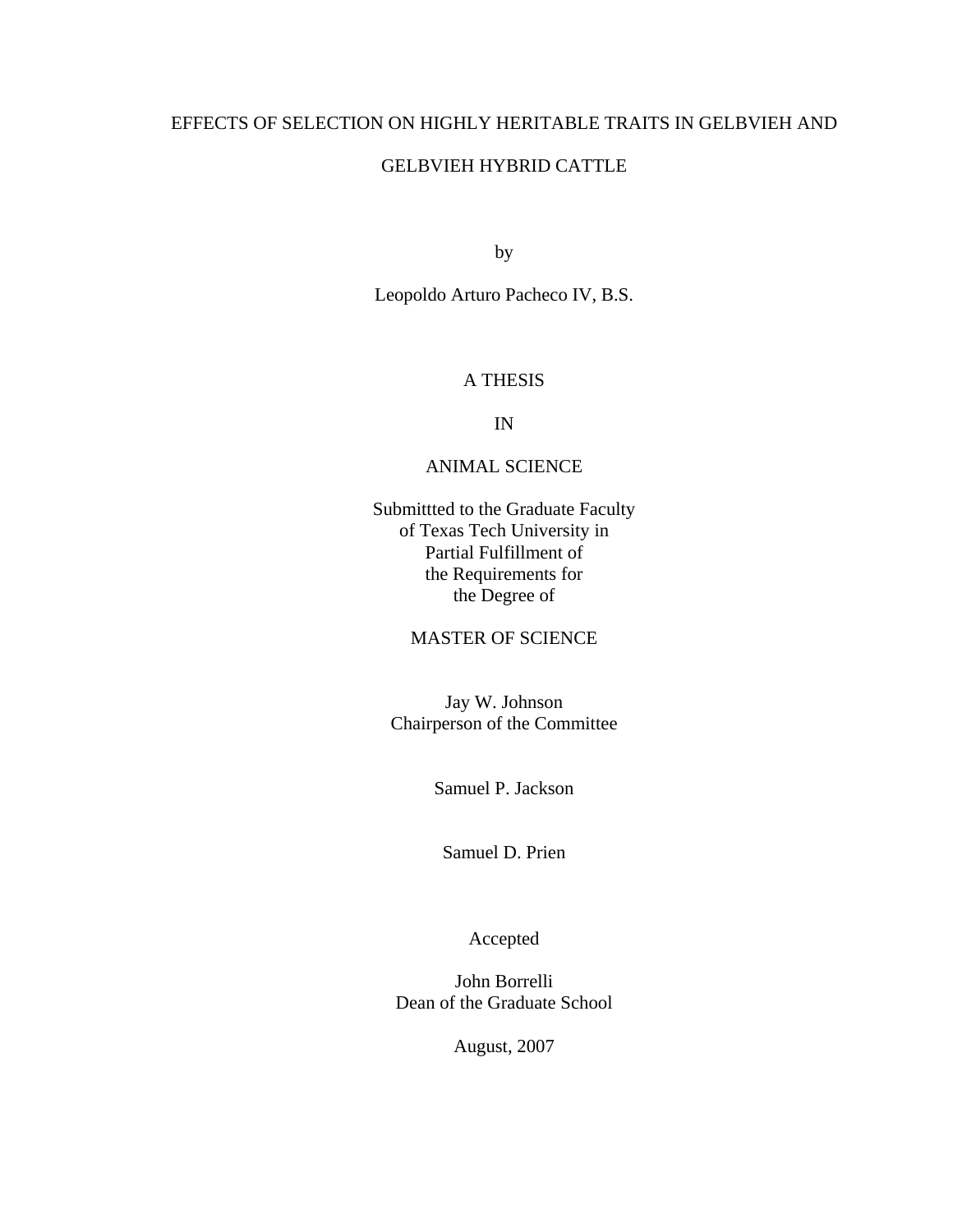#### **ACKNOWLEDGEMENTS**

 The time I have spent in West Texas has been a life changing experience. I do not believe you could find better people anywhere else. I have learned a lot from my professors and friends at Texas Tech University. The knowledge which I have gained during my master's program has opened many doors for me and will continue to lead me to many great opportunities. My time here has also helped me define what I want to do with my life as a professional.

 I would like to first thank my committee members, Dr. Jay W. Johnson, Dr. Samuel P. Jackson and Dr. Samuel D. Prien. I am truly honored you all supported me and allowed me to experience a master's program under such great direction.

 I would also like to thank the American Gelbvieh Association for providing me the data on which my research project is based, and especially Susan Willmon, the Director of Breed Improvement for the Gelbvieh Association. She always answered questions in a timely manner and provided me with extra information needed to complete the study.

 Another group of people who have made my time at Texas Tech a truly memorable experience would be my fellow graduate students. These individuals are: Kory Evenson, Amanda Burns and Carrie Phipps. I would especially like to thank Kory and Zeke McCarty, an undergraduate assistant, for helping me at the farm in the absence of Lonnie Hughes.

ii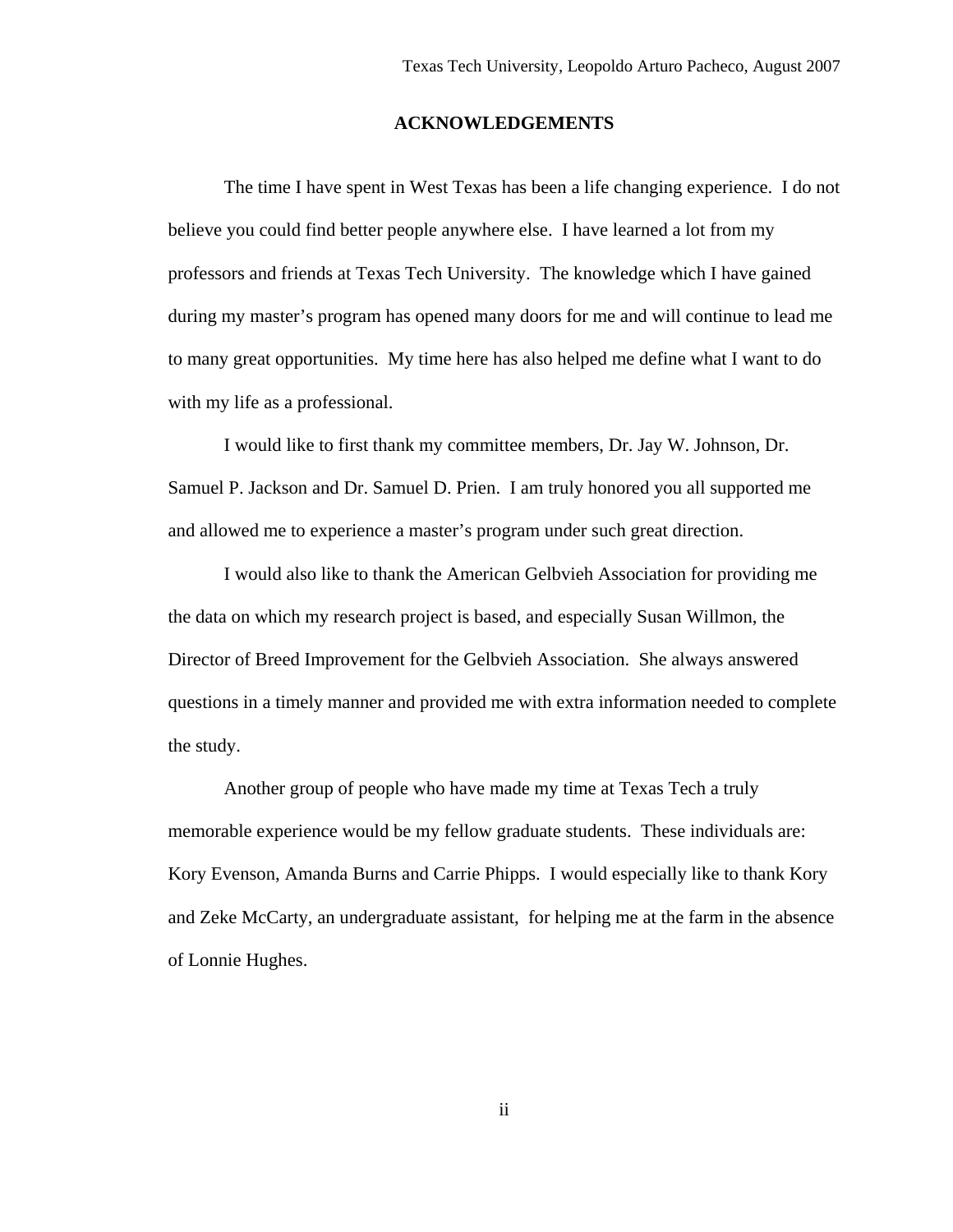Lonnie is an individual who has impacted my life, by showing me many tricks of the trade. Lonnie is one of the most honest and humble men you will ever meet, and I wish Lonnie and his family the best.

 Finally and most importantly I would like to thank Wrenn Harris for supporting me and allowing me to follow my dreams. I truly appreciate her patience and willingness to allow me to continue my education. I cannot wait to start the next chapter of our lives. To my family, who probably still does not truly understand what I have been doing at Texas Tech for the last few years, but has supported me unconditionally. These individuals are: Juana and Ross and Arturo and Janet.

 Lastly, I would like to dedicate this thesis to my late step-father Ross, who now truly understands what this is all about, because he has been able to look down on me the last couple of months.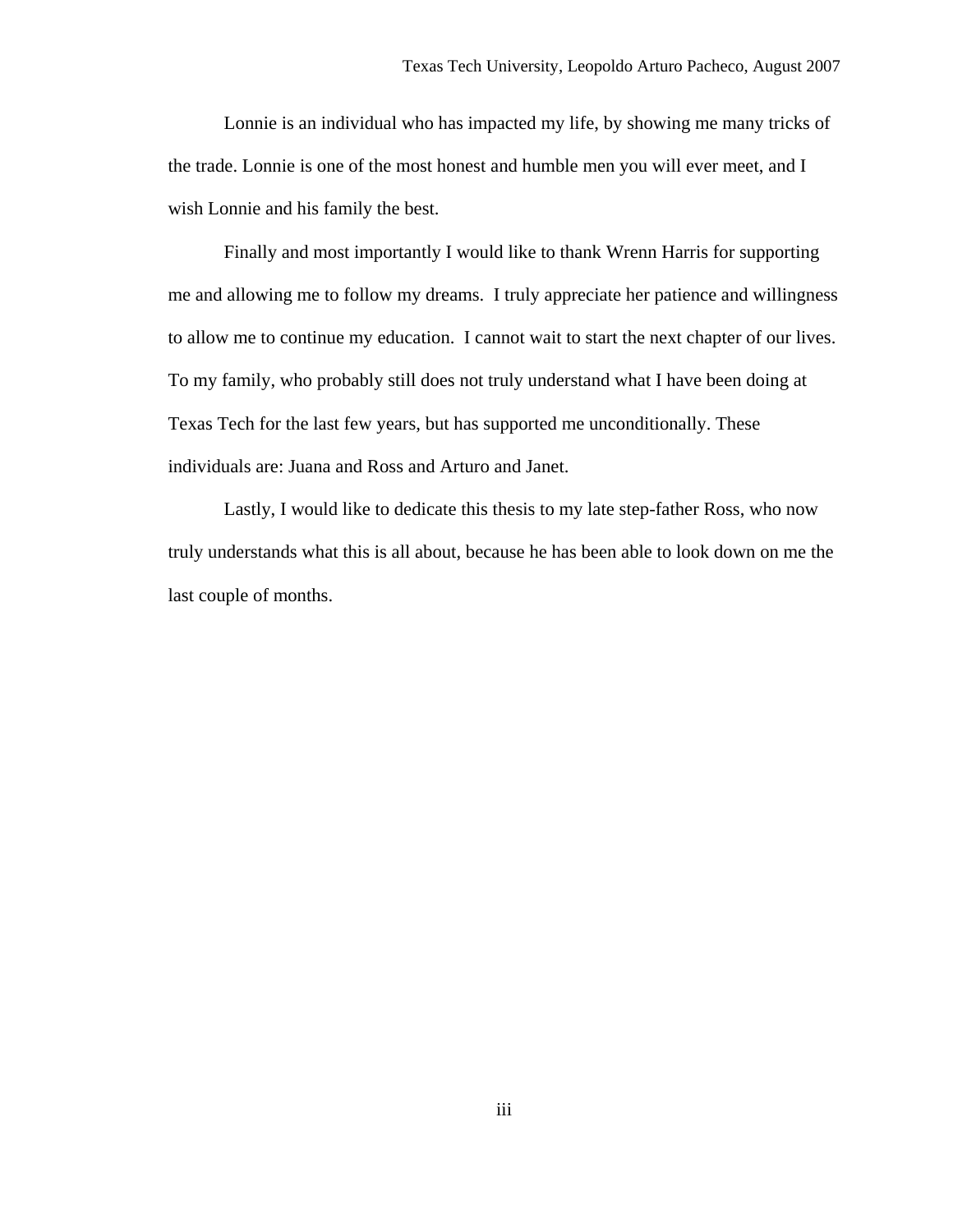# **TABLE OF CONTENTS**

| <b>ABSTRACT</b>       |                                                          |
|-----------------------|----------------------------------------------------------|
| <b>LIST OF TABLES</b> |                                                          |
| <b>CHAPTER</b>        |                                                          |
|                       |                                                          |
|                       |                                                          |
|                       |                                                          |
|                       |                                                          |
|                       | Ultrasound and its Impact on Seedstock Production 3      |
|                       | Evaluation of Carcass EPDs Using Live and Carcass Data 8 |
|                       |                                                          |
|                       |                                                          |
|                       |                                                          |
|                       |                                                          |
|                       |                                                          |
|                       |                                                          |
|                       |                                                          |
|                       |                                                          |
|                       |                                                          |
|                       |                                                          |
|                       |                                                          |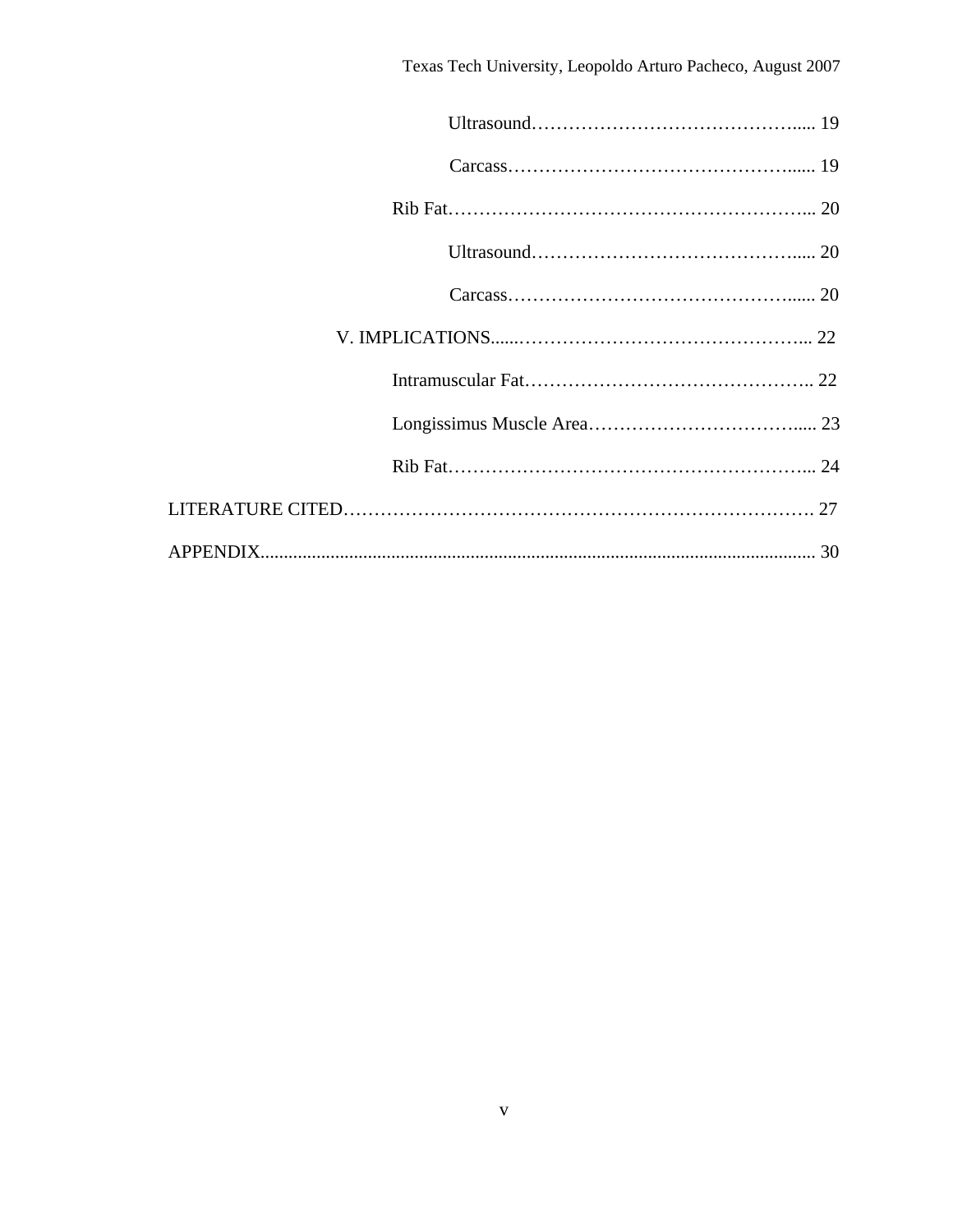#### **ABSTRACT**

 Cattle breed associations have realized the usefulness of real time ultrasound (RTU) measures of body composition from yearling bulls and heifers in combination with live weights to conduct national cattle genetic evaluationsfor carcass merit. The data collected in these evaluations are used to adjust carcass data collected on the progeny of sires. Including live animal data allows evaluation of a larger, more random sample of the population while increasing the accuracy with which replacements are evaluated. Research has reported genetic parameter estimates among live animal measurements of yearling replacements and carcass traits of market progeny in the Simmental breed.

 The objective of this study is to determine how accurate sire expected progeny differences (EPDs), ultrasound data and progeny carcass data is at predicting phenotype of offspring, and the level of selection at which the most rapid genetic advancements be made. The bull's EPD percentile ranks for intramuscular fat (IMF), longissimimus muscle area (LMA) and rib fat (RF) were compared against a sire's progeny's ultrasound or carcass measurements. The number of sires included 1376 Gelbvieh, 78 Red Angus and 287 Angus bulls. Comparing Angus sire IMF rank to progeny ultrasound IMF scores was significant in yr 01 ( $P < 0.05$ ). Gelbvieh group sire EPD ranked IMF were compared to progeny carcass IMF (CIMF). Sire IMF rank correlated to progeny CIMF scores in yrs 89, 90, 94, 95 96, 98, 99, 00, and 01 (P < 0.05). Gelbvieh sire LMA rank compared to progeny carcass LMA correlated in yrs 94, 96, and 98 ( $P < 0.05$ ). Angus sire RF rank correlated to progeny ultrasound RF (URF) in yrs 99 and 00 ( $P < 0.05$ ). Comparing Red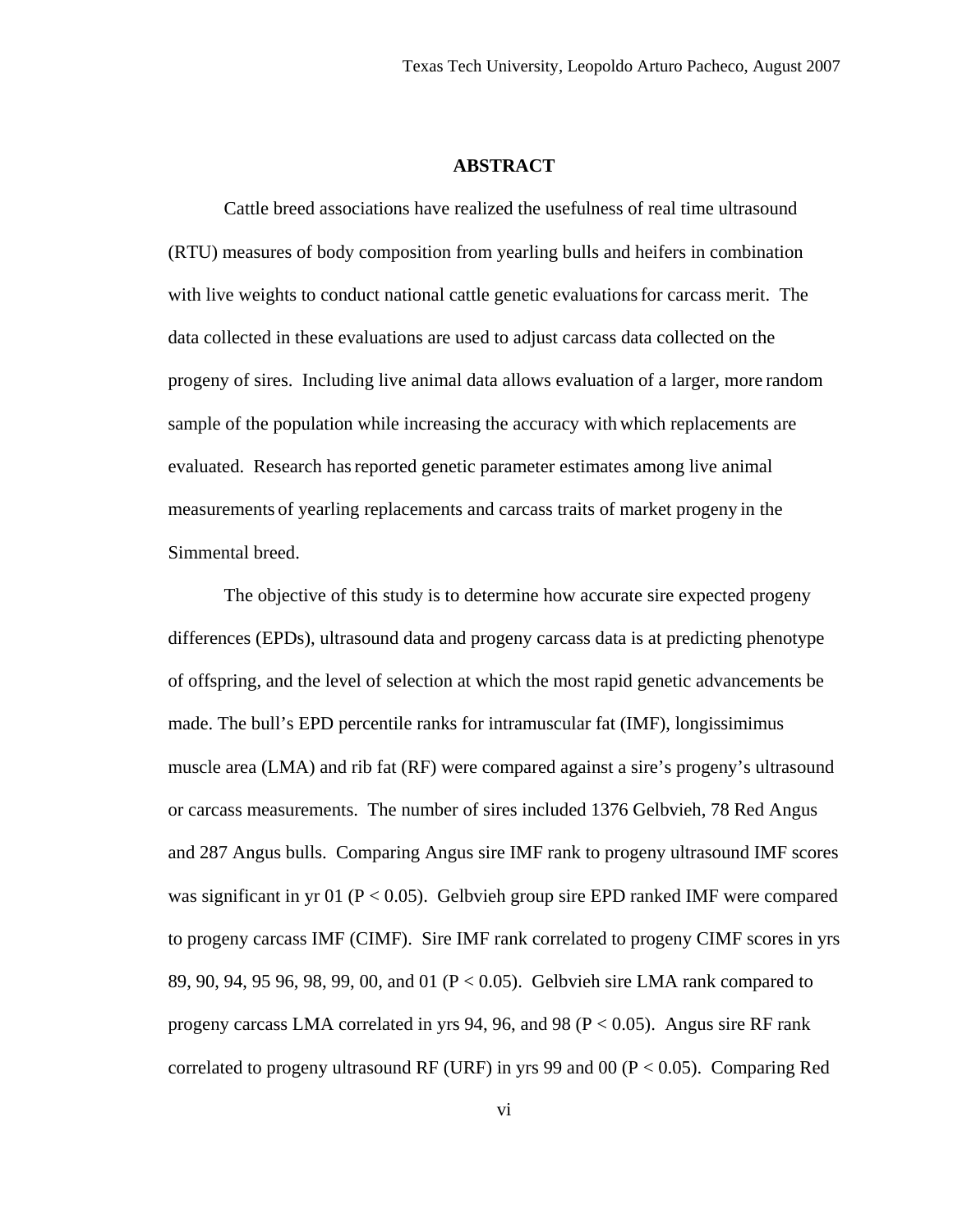Angus sire RF rank to progeny URF in cm was significant in yrs 02 and 03 ( $P < 0.05$ ). Comparing Gelbvieh sire RF rank to progeny URF in cm was significant in yrs 99 and 01  $(P < 0.05)$ . Comparing Gelbvieh sire RF rank to progeny carcass RF in cm was significant in yrs 82, 92, 95, 96, and 02 ( $P < 0.05$ ). However, results did not yield findings to allow producers to make mating selections at a specific selection pressure and more research should be conducted to determine at what level of selection the most rapid genetic improvement will be made.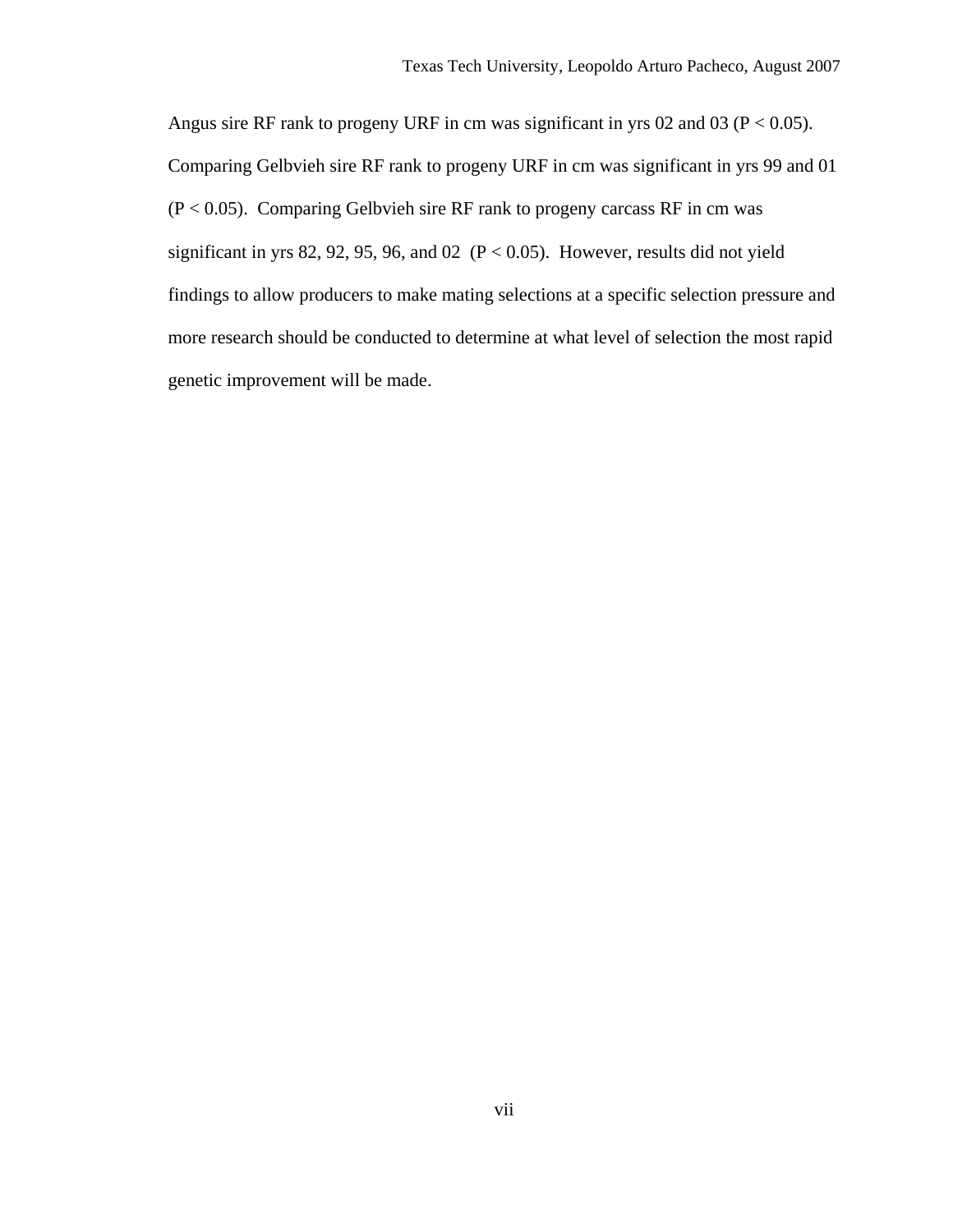# **LIST OF TABLES**

| 1.1  | AN percentile sire IMF EPD rank compared to progeny UIMF | 30 |
|------|----------------------------------------------------------|----|
| 1.2  | RA percentile sire IMF EPD rank compared to progeny UIMF | 31 |
| 1.3  | G percentile sire IMF EPD rank compared to progeny UIMF  | 32 |
| 1.4  | AN percentile sire IMF EPD rank compared to progeny CIMF | 33 |
| 1.5  | RA percentile sire IMF EPD rank compared to progeny CIMF | 34 |
| 1.6  | G percentile sire IMF EPD rank compared to progeny CIMF  | 35 |
| 1.7  | AN percentile sire LMA EPD rank compared to progeny ULMA | 38 |
| 1.8  | RA percentile sire LMA EPD rank compared to progeny ULMA | 39 |
| 1.9  | G percentile sire LMA EPD rank compared to progeny ULMA  | 40 |
| 1.10 | AN percentile sire LMA EPD rank compared to progeny CLMA | 41 |
| 1.11 | RA percentile sire LMA EPD rank compared to progeny CLMA | 42 |
| 1.12 | G percentile sire LMA EPD rank compared to progeny CLMA  | 43 |
| 1.13 | AN percentile sire RF EPD rank compared to progeny URF   | 46 |
| 1.14 | RA percentile sire RF EPD rank compared to progeny URF   | 47 |
| 1.15 | G percentile sire RF EPD rank compared to progeny URF    | 48 |
| 1.16 | AN percentile sire RF EPD rank compared to progeny CRF   | 49 |
| 1.17 | RA percentile sire RF EPD rank compared to progeny CRF   | 50 |
| 1.18 | G percentile sire RF EPD rank compared to progeny CRF    | 51 |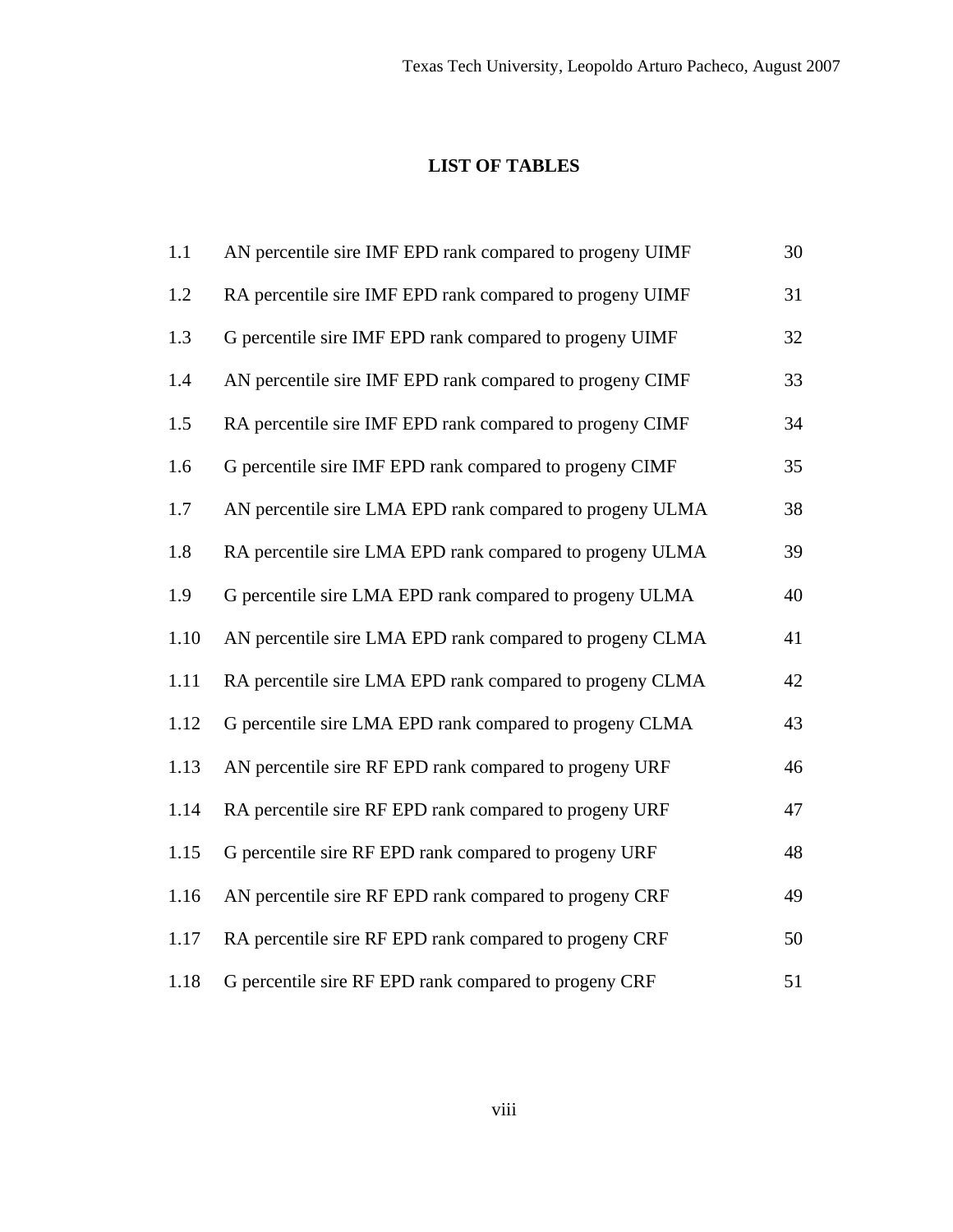# **CHAPTER I**

# **INTRODUCTION**

 Seedstock producers have widely used expected progeny differences (EPDs) as a valuable tool in making mating selections, and with great success as published by Arnold et al. (1990). However, there are concerns that by making corrective matings using EPDs there could be an increase in phenotypic variation of subsequent generations. Additionally, one must remember that a sire's EPDs have the potential to change, particularly if he is a widely used sire within a breed, as found in a study by Bullock et al. (2000). Selection plays an important role in the progress that animal breeders can make from generation to generation. Therefore, the more informed decisions that breeders can make the more progressive they can be. By using EPDs as a tool to make mating selections, one would expect to make more rapid genetic improvement. However, it is unknown at what level of selection the most rapid genetic improvement can be made, or if greater selection pressure is applied can more rapid genetic improvement be made.

 The objective of the present study was to determine at what level of selection the most rapid genetic improvement could be made with regards to carcass traits such as intramuscular fat, longissimus muscle area, and rib fat, using the EPD model.

1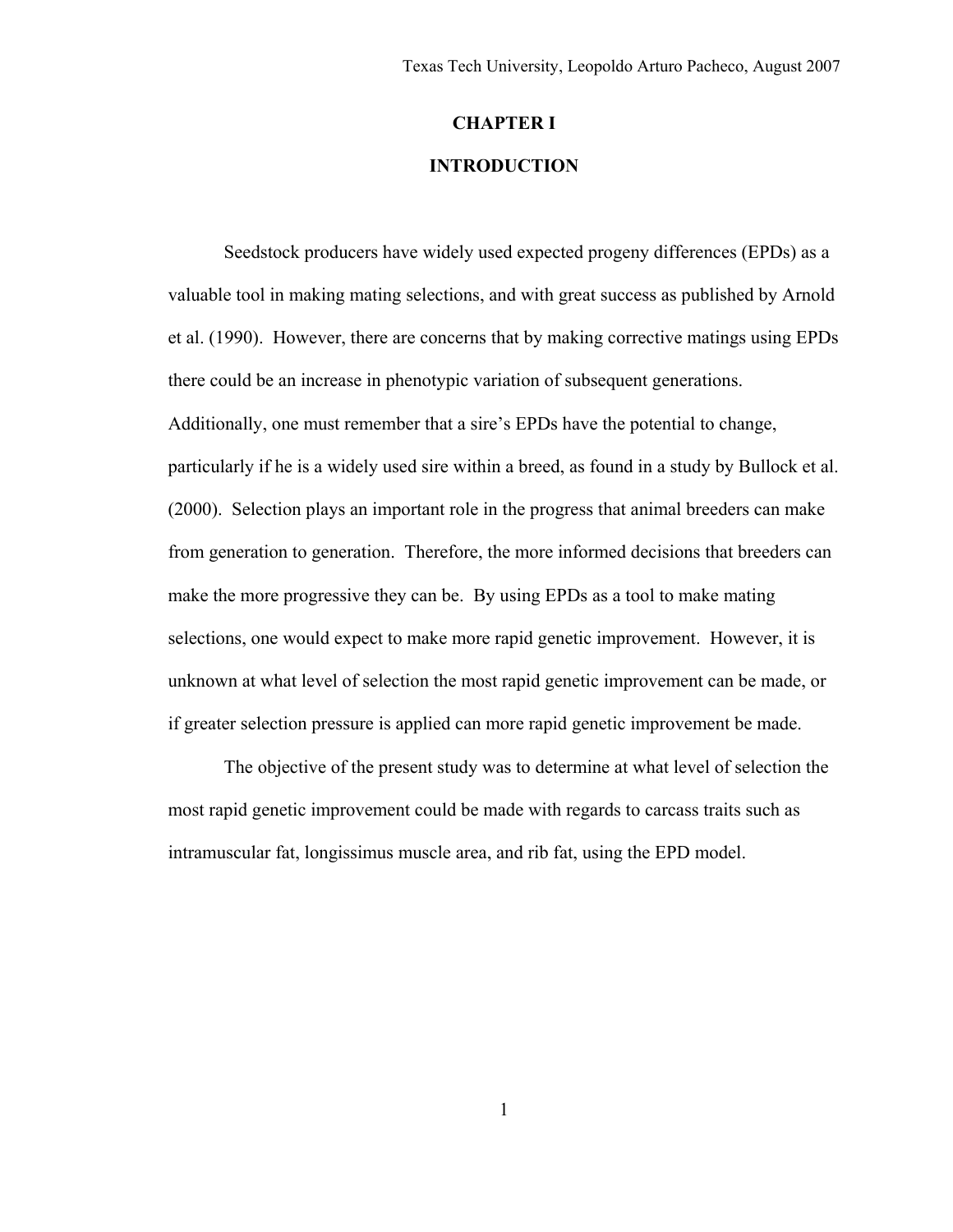#### **CHAPTER II**

# **REVIEW OF LITERATURE**

# *Genetic Trends*

 The beef cattle industry has undergone many changes over the years in management practices and the breed type of cattle used in today's commercial operations. Today's feedlot managers prefer the cattle they feed to be at least 1/2 English breeding. However, what drives the industry and cattlemen most is the consumer. Consumers are becoming more health conscious and are demanding meat products that are lean, without sacrificing a favorable eating experience. Therefore beef is required to be lean, yet tender and flavorful, two aspects of palatability that can be hindered by the leanness of meat. Further, the recent occurrence of Bovine Spongiform Encephalitis (BSE) in beef has caused ever closer inspection of the beef supply, provoking more thought from the public at the retail counter, therefore producers must be even more aware of the public's concerns.

 The National Beef Market Basket Survey (Savell et al., 1991) and the National Beef Tenderness Survey (Morgan et al., 1991) noted great variation in beef composition and palatability traits at the retail level in the United States. Additionally, Savell et al. (1991) found that consumers consider retail cuts with excessive external fat wasteful, low in taste, and unhealthful (Lorenzen et al., 1993). In 1973-1974, the last USDA Market Consist Report was conducted. Since that time the beef industry has undergone many changes. Continental breeds of cattle have become widely used and even more influential in the diet and health concerns of consumers in the US and abroad. The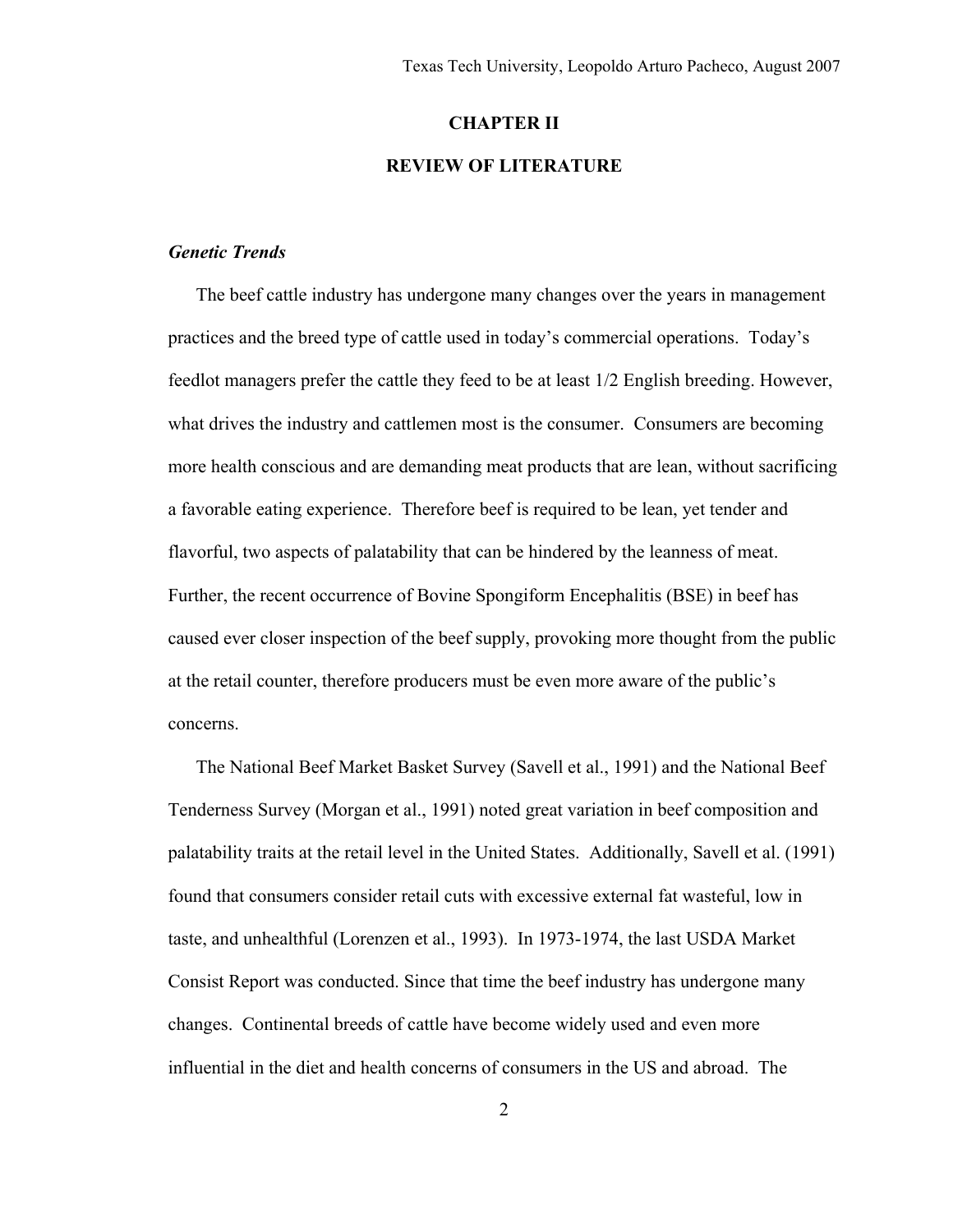primary question is whether beef has changed significantly during that time (Lorenzen et al., 1993). Therefore it is up to beef producers to meet the concerns of the consumer; they must fulfill their requirements in order for beef to retain its wholesome status in the consumer's mind. To make the most rapid and efficient changes in production the beef industry must utilize all the tools available to it.

## *Ultrasound*

 Carcass quality grade in beef is determined almost entirely by marbling score, a phenotypic trait that is difficult to estimate in live animals. Estimating marbling with ultrasound has significantly improved carcass estimations of quality grade and aids in targeting carcasses to more exact packer and consumer specifications. Ultrasound has been used for years to estimate backfat thickness (Hazel and Kline, 1959) and rib eye area (Stouffer, 1959). Currently, ultrasound is accurately used to predict marbling in commercial feedlots. Furthermore, the data gathered from ultrasound can be a valuable tool for the beef industry.

## *Ultrasound and its Impact on Seedstock Production*

 Ultrasound has become a widely used tool in seedstock production, commercial operations and in the feedyard, to predict carcass merit. It has also been used to assess the value of individuals as parents. Ultrasound has many advantages including the fact that it is relatively inexpensive, produces results more rapidly when compared to progeny testing programs, and the data obtained with ultrasound should experience less selection bias than carcass data collected via sire progeny testing programs. Studies have shown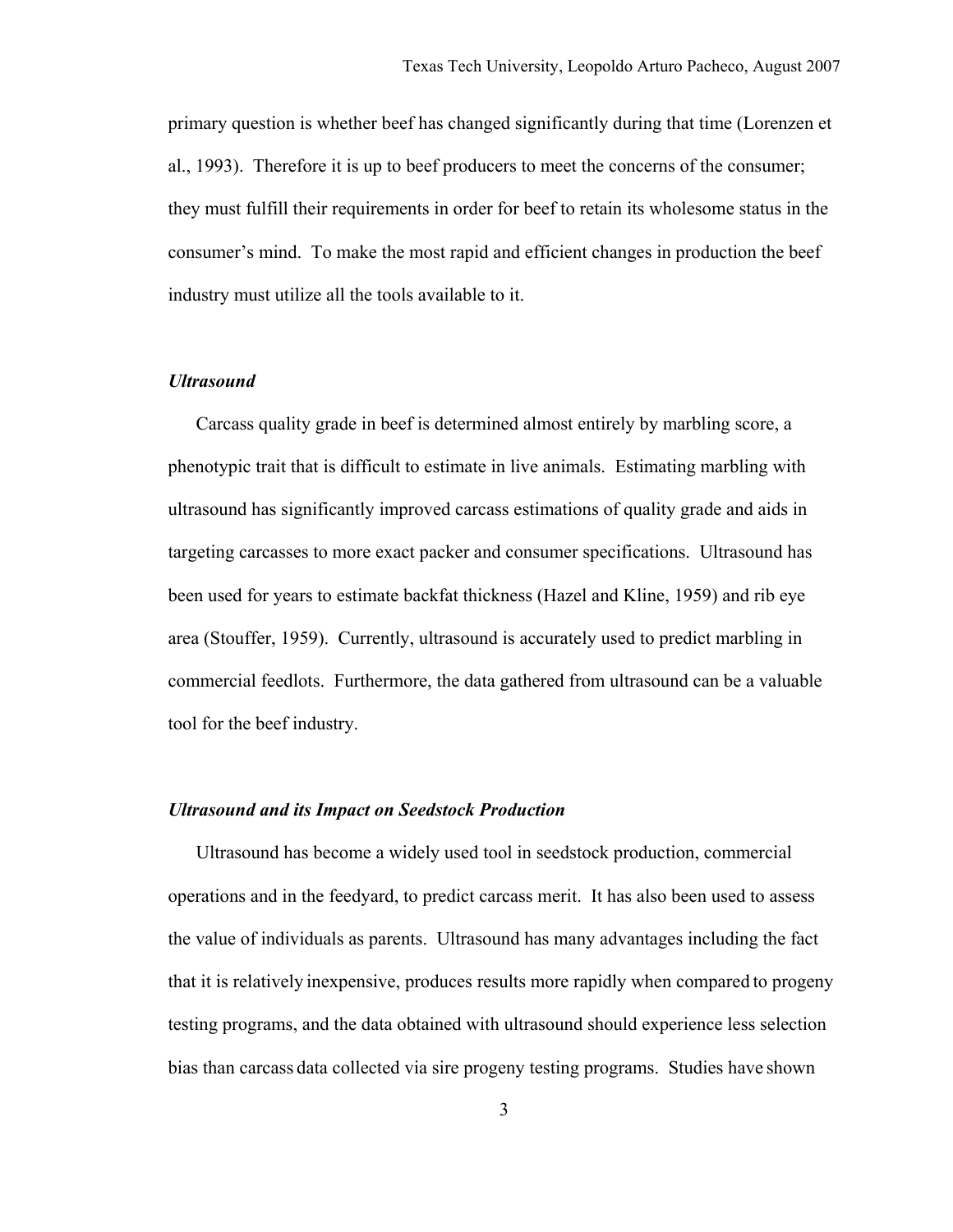that ultrasound measures of fat thickness (FT) and ribeye area (RE),(Perkins et al., 1992; Herring et al., 1994; Bergen et al., 1996), and intramuscular fat percentage (IMF), (Reverter et al., 2000; Hassen et al., 2001) are accurate predictors of their corresponding carcass traits in fed slaughter cattle. Thus average heritability estimates of seedstock cattle ultrasound measures of FT, RE, and IMF could be expected to be moderate-to-high. This moderate-to-high heritability gives confidence that selecting seedstock animals based on their ultrasound measures should improve the carcass characteristics of their progeny.

 An important issue affecting the ultimate usefulness of live-animal ultrasound (US) information as a tool for carcass genetic improvement is the genetic relationship between the live-animal measurements of seedstock cattle and the corresponding carcass measurements of their progeny (Baud et al., 1998). Research conducted by Moser et al. (1998); Devitt and Wilton, (2001); and Reverter et al. (2000) show that there is a positive genetic correlation between US measurements of seedstock cattle and the corresponding carcass measurements of fed cattle; however, some variability exists. Sapp et al. (2002) conducted a study to determine the impact of selecting sires based on phenotypic yearling ultrasound intramuscular fat percentage (UIMF), or UIMF EPD, on marbling score of steer progeny. Prior to this research, little information was available in the literature focusing on the consequences of actual sire selection, based on US measures, and their impact on carcass measures of their progeny.

 In the study by Sapp et al. yearling Angus bulls were selected for high-phenotypic ultrasound intramuscular fat percentage or phenotypic ultrasound intramuscularfat percentage EPDs. It was found that these sires could be expected to produce steers with

4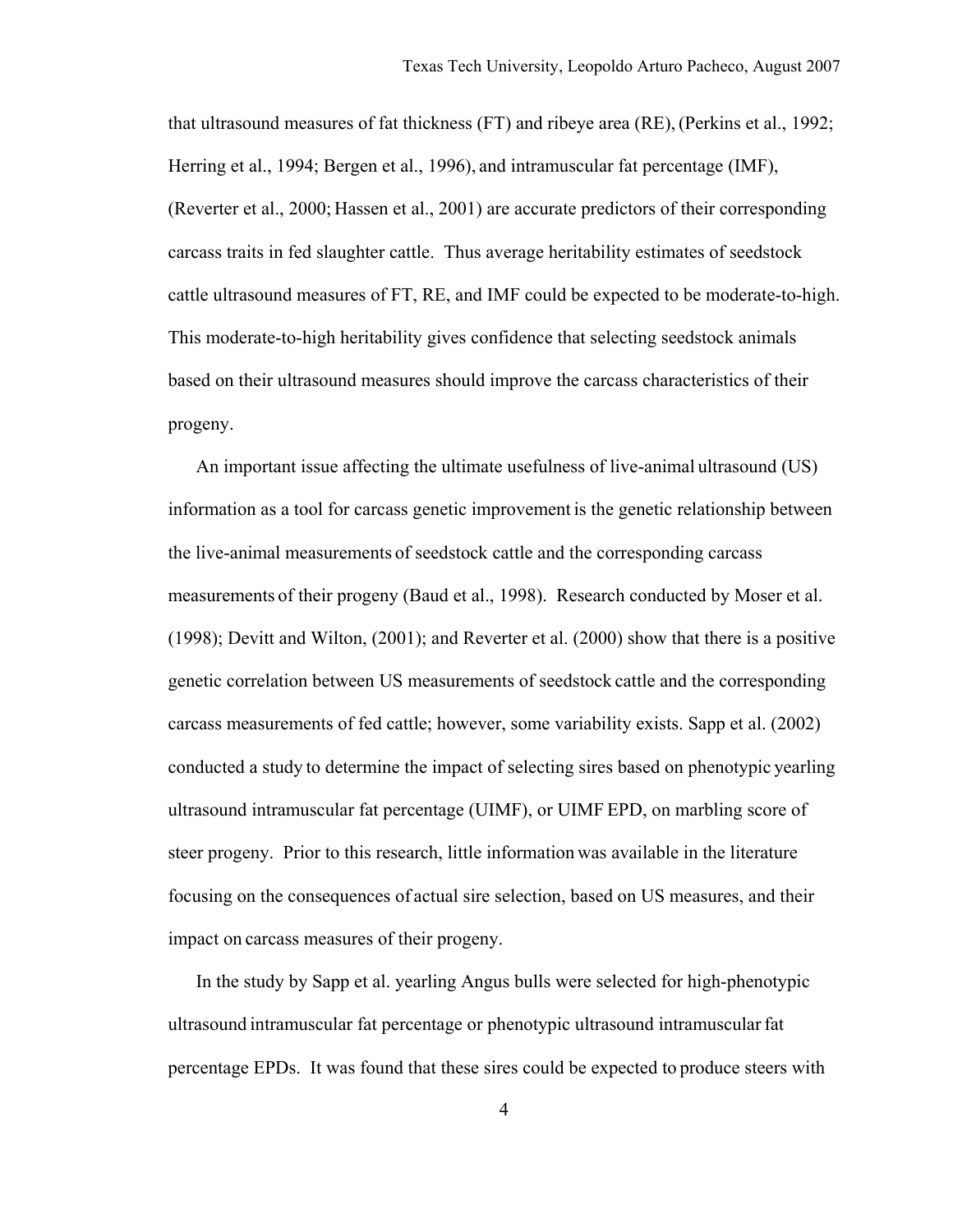significantly higher amounts of marbling and quality grade. They determined marbling can be increased without increasing the external fat thickness and yield grade, implying that producers can and should use UIMF to aid in genetic evaluation and sire selection at a younger age that can impact the genetic progress in future generations of slaughter progeny and seedstock progeny alike.

 Research by Devitt et al. (2001) drew much the same conclusion, that genetic evaluations for carcass traits based on US measurements of yearling cattle have the potential to increase the rate of genetic progress and reduce the expense involved in progeny testing. The research evaluated genetic correlation estimates between US measurements on yearling bulls and carcass measurements on finished steers, and found that age constant heritability measurements for longissimus muscle area, UIMF ultrasound backfat, and average daily postweaning gain were 0.48, 0.23, 0.52, and 0.46, respectively. Similar estimates were found for backfat and weight-constant traits in the same study. Further, there was also an age-constant genetic correlation estimates between steer carcass longissimus muscle area and bull ultrasound longissimus muscle area, steer carcass backfat and bull US backfat, steer carcass marbling and bull ultrasound intramuscular fat, and steer average daily gain and bull average daily gain measured as 0.66, 0.88, 0.80, and 0.72, respectively. Devitt et al. concluded there was a strong, positive genetic correlation estimates between bull US measurements and corresponding steer carcass measurements suggest that genetic improvement for steer carcass traits can be achieved by using yearling bull US measurements as selection criteria. They believe yearling US measurements of carcass traits could be used under the assumption that genetic differences detected with US at yearling will be reflected in carcasses of finished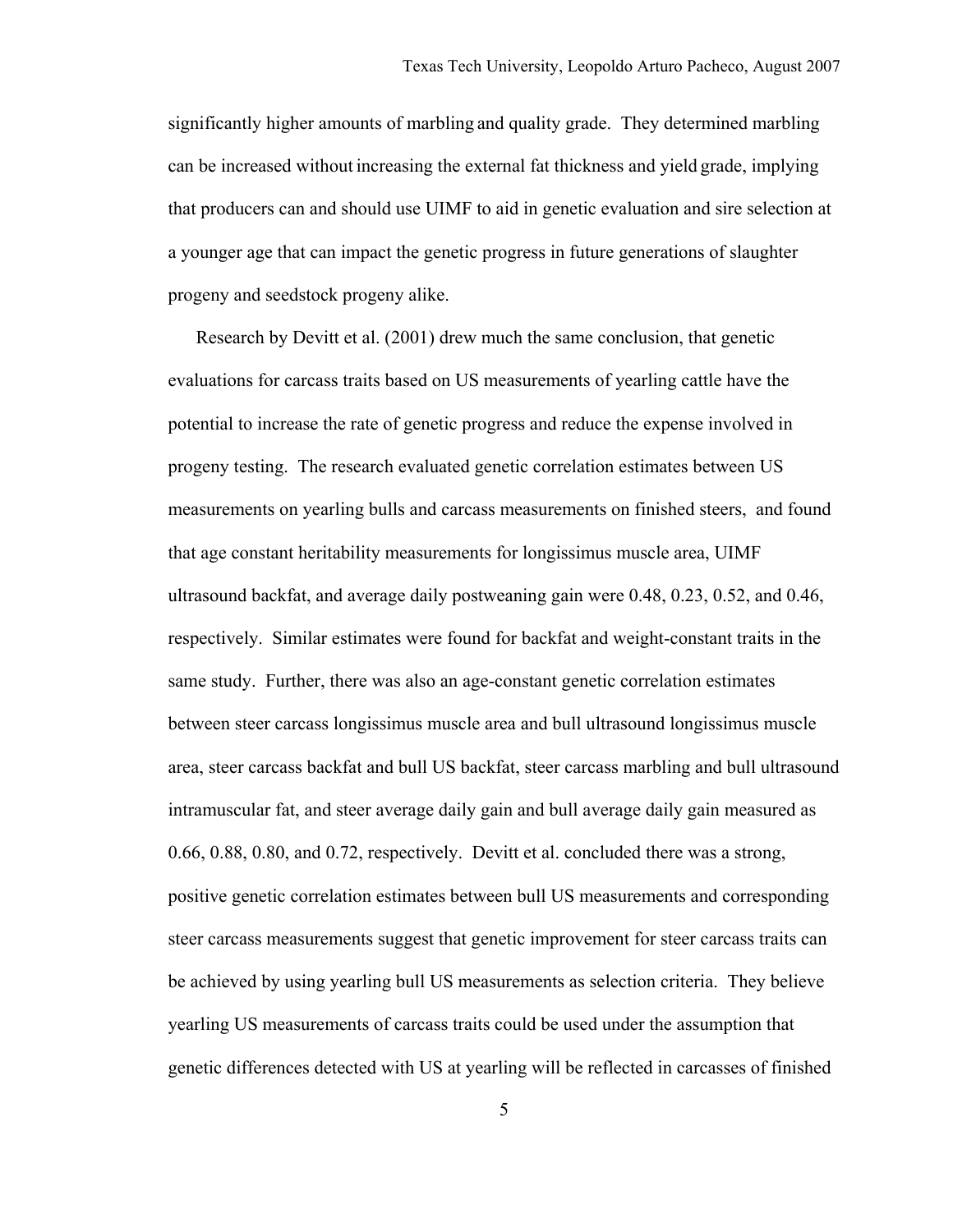progeny. This data suggests the importance of reliable heritability  $(h<sub>2</sub>)$  and genetic correlation (**rg**) estimates between carcass measurements on finished steers and US measurements on yearling bulls. The importance of reliable  $h_2$  and  $r_g$  is compounded by the fact that in previous studies the results have been contradictory. They concluded there are high additive genetic correlation estimates between the steer and bull traits indicating that genetic progress can be made in actual carcass traits with US based selection. It was also concluded that by using a yearling bull's US measurements to aid in mating selections can affect the rate of genetic change, by influencing the generation interval, accuracy of selection, and selection intensity. In another study by Moser et al. (1998) there was a positive **rg** between carcass and US measured traits in a population of Brangus cattle. However, the findings of these studies were in contrast to the earlier findings of Arnold et al. (1991) in a study of carcass and US measurements in Hereford cattle.

 Another application for real-time ultrasound (RTU) is its use in national cattle evaluation programs, where yearling ultrasound-predicted percentage of intramuscular fat (UPFAT) and other ultrasound-measured traits are used to compute animal EPDs. Hassen et al. (2003) felt that these evaluation programs could benefitfrom additional research on genetic and residual (co)variancesfor UPFAT and other ultrasound-measured composition traits. Hassen et al. also noted the importance of accuracy of the yearling ultrasound measurements compared with those taken on animals at younger or older ages. Such data would be beneficial in terms of practical application of ultrasound scanning.

6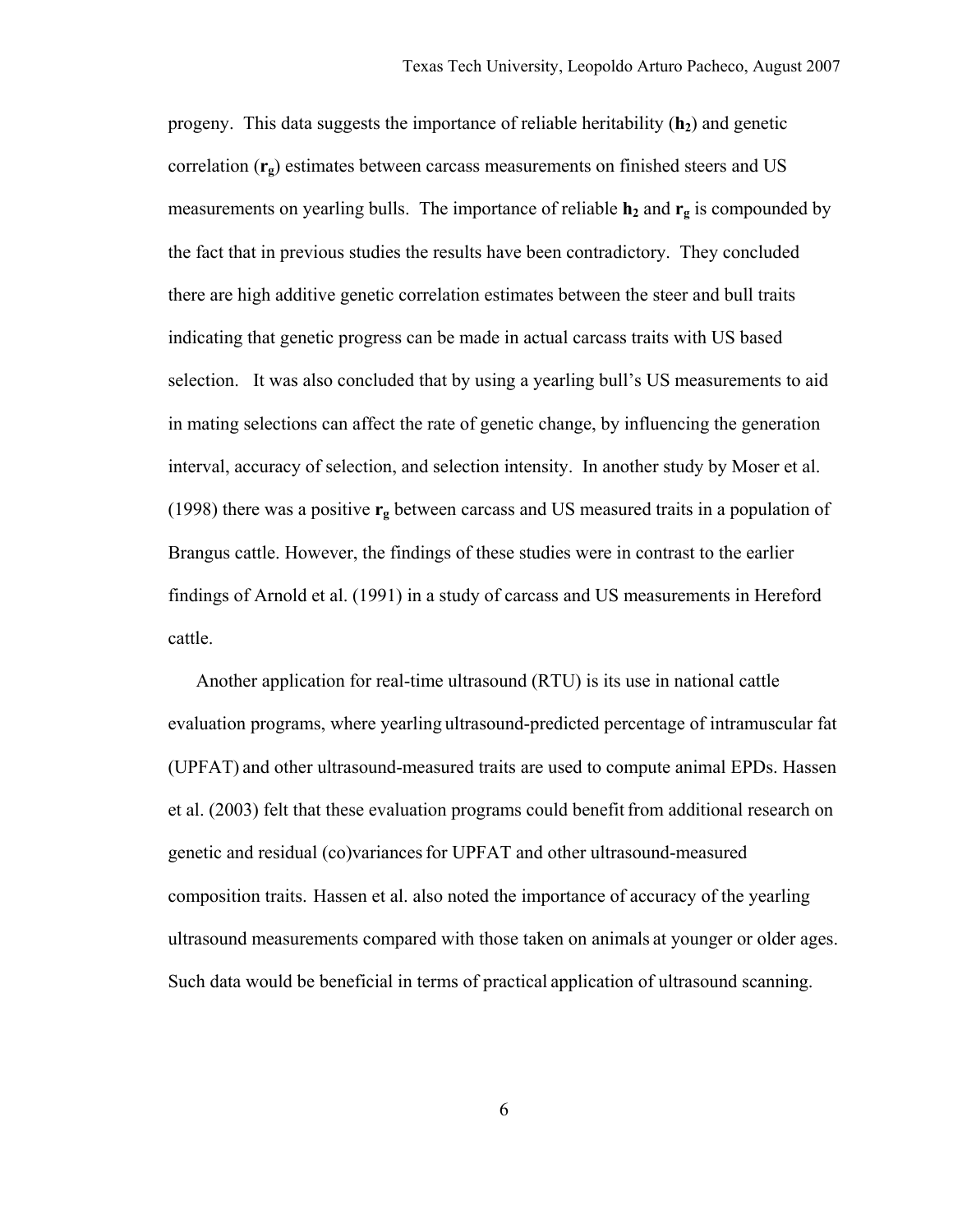As the beef industry depends more on a value-based marketing system, accurate selection of parent animals and evaluation of genetic responses to selection become more crucial to producers (Hassen et al., 2003). The genetic and residual variance components for UPFAT and other ultrasound measures in young beef breeding cattle need to be determined for a wide range of ages and production conditions (Hassen et al., 2003).

 In a study, conducted by Hassen et al. (2003), estimated variance components, heritability, and repeatability of serially measured UPFAT data in purebred Angus bulls and heifers, it was found that heritability and repeatability of ultrasound-predicted percentage of intramuscular fat in young Angus cattle are optimally collected at approximately 52 wk through at least 63 wk of age. This study set the standard practice of collecting US measures of yearling bulls and 13- to 14-mo-old heifers and using acceptable imagesto evaluate the compositional genetic potential of future generations of Angus seedstock. The study suggests a large proportion of the phenotypic variance at earlier ages is not genetic; selection at these ages may slow genetic progress. Additionally, the standard age set for collection of US measures in British breeds is assumed to be correct for continental cattle as well. The optimum age for collection of US measures in continental cattle is currently being analyzed by Burns et al. (2006). It is generally agree that more information on the correct age for US measures in continental influenced cattle needs to be obtained if US is to gain widespread acceptance for genetic improvement.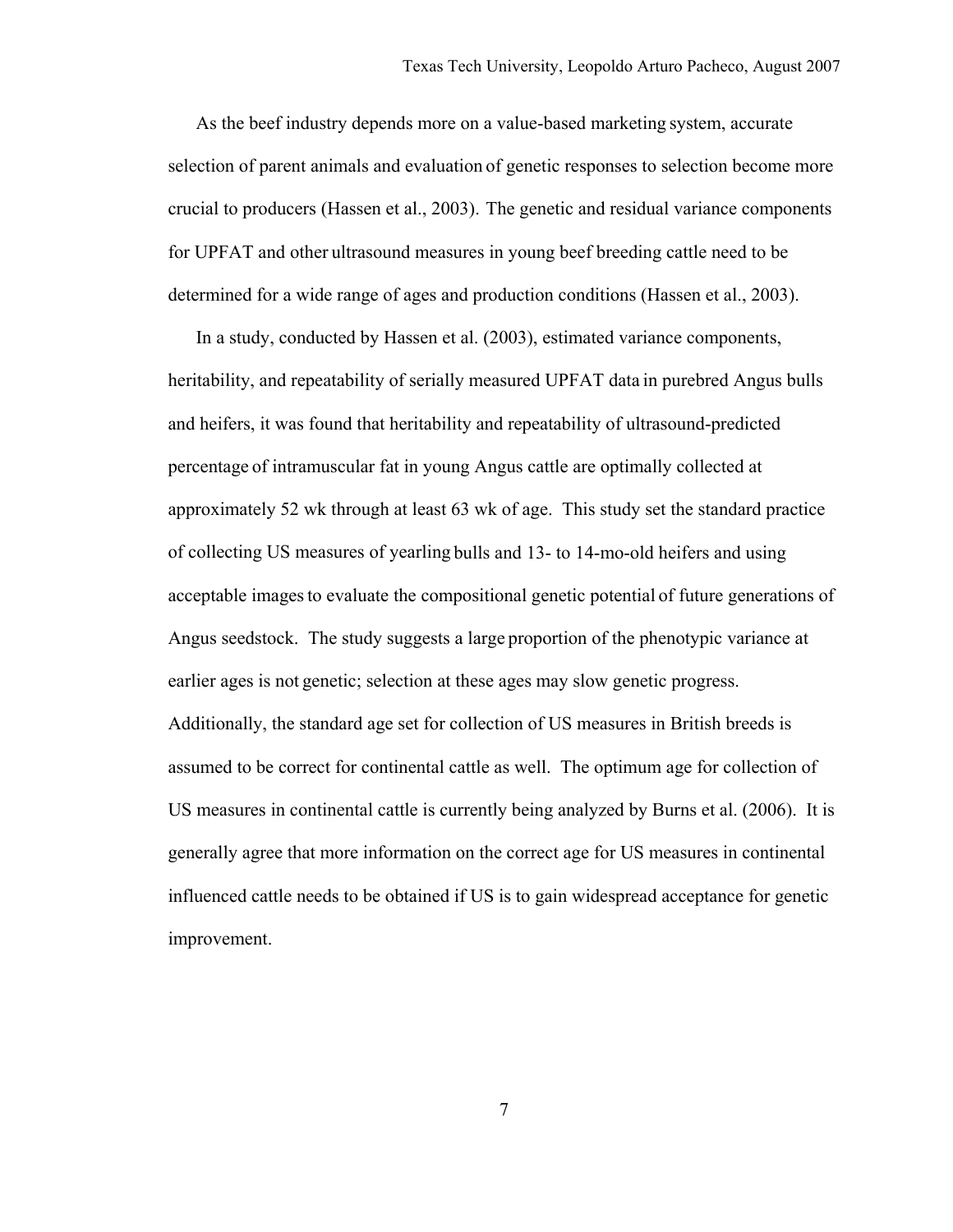## *Evaluation of Carcass EPDs Using Live and Carcass Data*

 Cattle breed associations are realizing the usefulness of RTU measures of body composition from yearling bulls and heifers in combination with live weights to conduct national cattle genetic evaluations for carcass merit. The data collected in these evaluations are used to adjust carcass data collected on progeny of sires. Including live animal data allows evaluation of a larger, more random sample of the population while increasing the accuracy with which replacements can be evaluated.

 Crews et al. (2003) reported genetic parameter estimates among live animal measurements of yearling replacements and carcass traits of market progeny in the Simmental breed. In multivariate carcass merit evaluations, carcass and live animal measures were considered separate but correlated. Through this additive relationship and genetic correlation, such an evaluation results in EPDs for both live and carcass traits (Crews et al., 2003). Crews and Kemp (2002) found including live animal data with carcass data resulted in the most significant accuracy increasesfor EPDs of young nonparent replacements without progeny carcass data.

Literature based on the relationship between sire carcass EPDs and progeny phenotype is lacking, but obvious differences in sire carcass EPDs are related to differencesin progeny phenotypes at or near theoretical expectation inCharolais were described by Crews in 2002. However, the relationship between parent carcass EPDs based on combinations of progeny live and/or carcass data has been only minimally investigated. Genetic (co)variance estimates in the report byCrews et al. (2003) and other recent studies (Reverter et al., 2000; Crews and Kemp, 2001; Devitt and Wilton,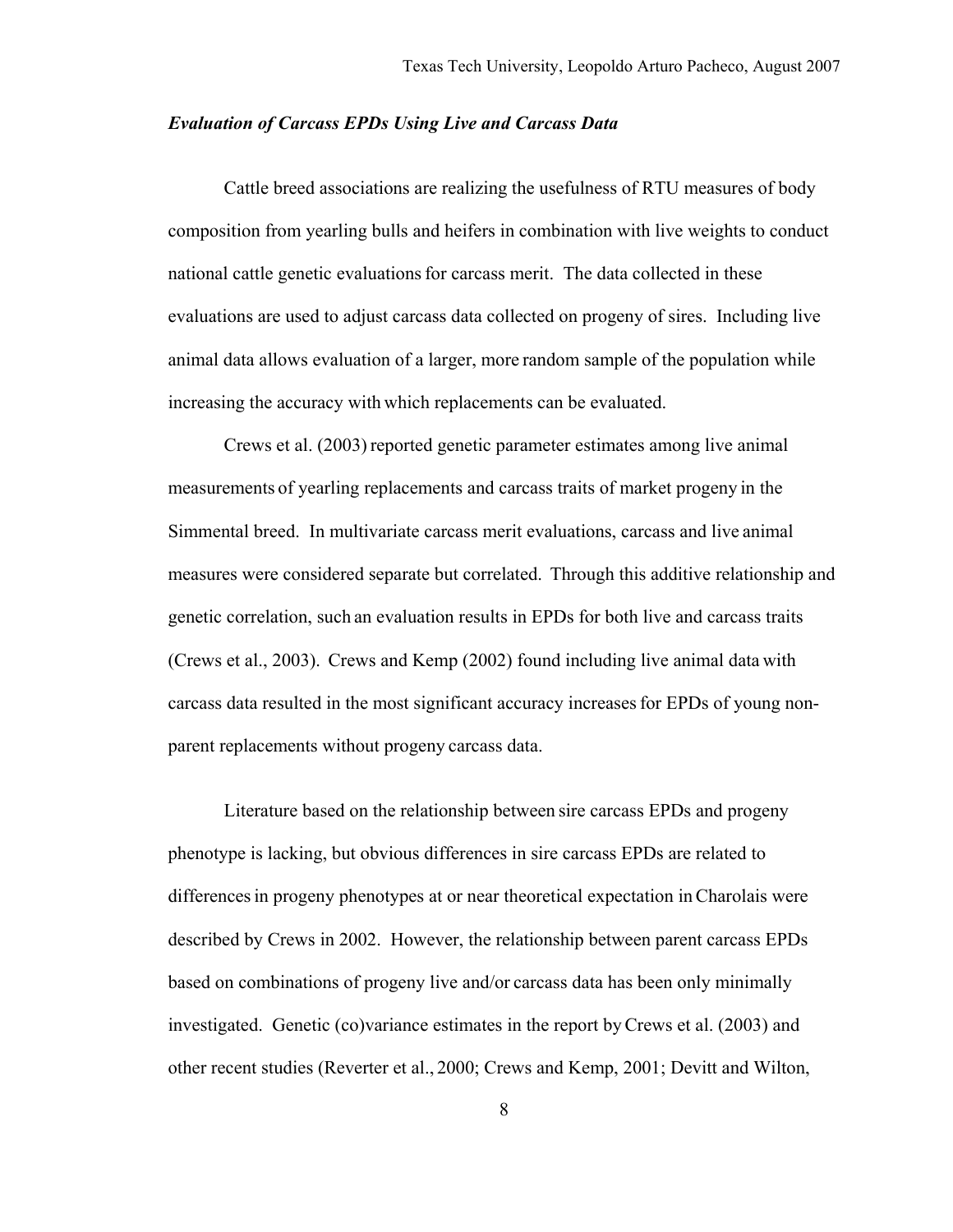2001) indicate that mean and variance differences between carcass traits and their live animal indicators suggest that EPDs based on combinations of carcass and/or live animal data should be compared.

 This information lead to a study by Crews et al. (2003) where carcass EPDs estimated using either live or carcass data alone and in combination were compared and used to estimate the EPDs influences on differences in progeny phenotypes. They found that beef carcass EPDs derived from a combination of live animal and carcass data had a larger range and were more reliable for a larger sample of animals than carcass EPDs based on live or carcass data alone. Sire EPDs based on only yearling live animal data differed from those derived only on carcass data and from those derived on both types of data due to: differences in age at data collection, gender, and variance components. Results of this study demonstrated carcass phenotypes of progeny exhibited a close linear relationship with sire EPD based on both carcass data alone and a combination of live animal and carcass data. The linear association between carcass phenotype of progeny and sire EPD based on live animal data tended to be improved by scaling the live data EPD to a carcass trait basis. The study also determined that, due to the increased mean accuracy, EPDs based on both live animal and carcass data are optimal for genetic evaluation of beef carcass merit.

# *EPDs and Carcass Manipulation*

 The United States cattle feeding industry has developed the method of feeding beef cattle to a level of external fat that provides a reasonable chance for adequate marbling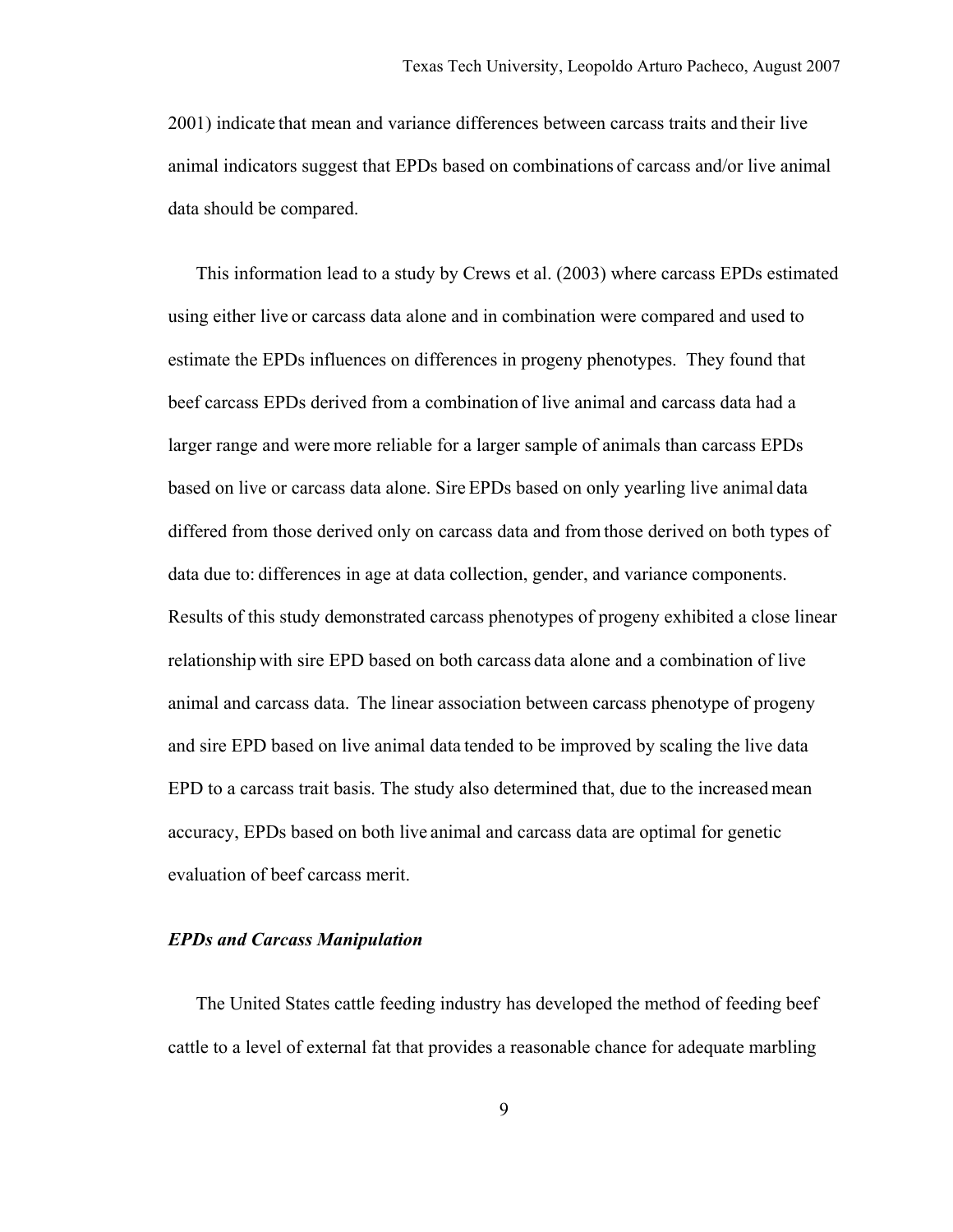and a desirable dressing percentage. It is also becoming more apparent that consumers desire lean beef without sacrificing palatability. One approach is to trim excess fat from carcasses, but as found in the 1991 National Beef Quality Audit (Griffin, 1992; Savell, 1992) excessive fat was reducing the value of beef carcasses up to \$190.00 each. Therefore, it seems to be more realistic to reduce fatness through genetic manipulation. However, as the beef industry moves toward producing more efficient cattle with higher red meat yield, care must be taken to avoid compromising palatability, an important trait to consumers.

 Several investigators have observed genetic differences in partitioning of fat among the major carcass depots in cattle (Charles and Johnson, 1976; Kempster et al., 1976; Tatum et al., 1986). Lamb et al. (1990); and Arnold et al. (1991) suggested low genetic correlations between marbling (M) and fat deposition rate in the various depots. Thus it was theorized by Gwartney et al. (1996) that selection of sires with a high EPD for M could result in progeny with lower amounts of subcutaneous and seam fat at a constant M score or more M at a constant fat thickness or carcass weight. The object of the study was to determine the effect of sire M EPD on M score, palatability and carcass fatness of progeny. The data suggests that it is possible to reduce carcass fatness (subcutaneous and intramuscular) while maintaining M and eating quality of beef by using M EPD when selecting sires. Producers who want to increase the percentage of cattle grading choice or to minimize the amount of subcutaneous fat present when sufficient marbling for the choice grade is achieved could benefit from selecting sires with high M EPD.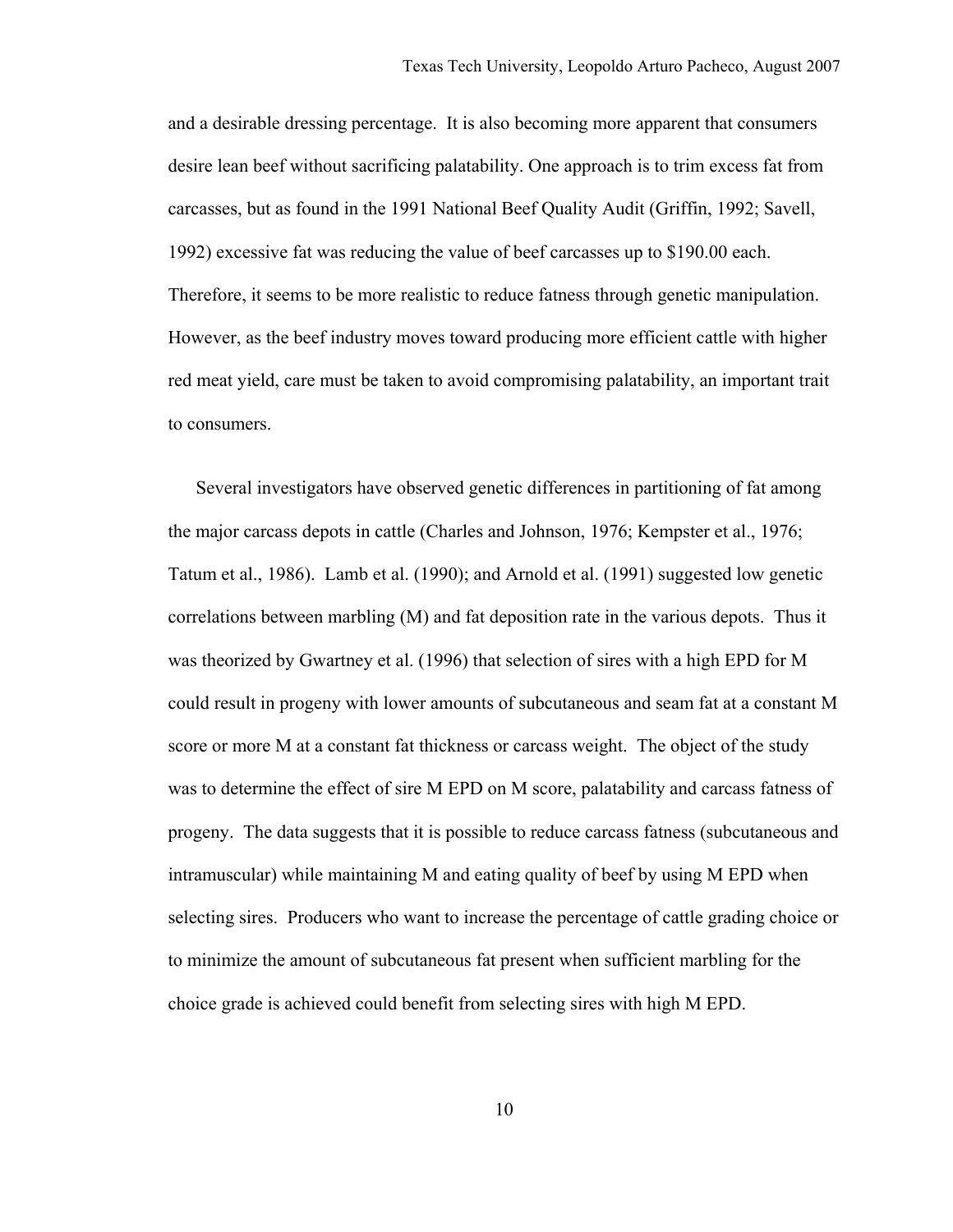Many U.S. beef breed associations have carcass EPDs available for producers to use as a selection tool. However, care needs to be taken to avoid single trait selection in regards to carcass traits as single trait selection could possibly affect other production traits negatively; specifically, the relationship of marbling to growth and other carcass traits. Previous literature indicates that the genetic correlation of marbling score and fat thickness or live growth traits is low (Koch et al., 1982; Benyshek et al., 1988; Shimada and Willham, 1992; Wilson et al., 1993). In a study by May et al. (1992), M score was the highest correlated trait with the palatability attributes amongst carcass grade traits, and M score was moderately related to taste panel tenderness  $(r=0.51)$  and shear force  $(r=0.51)$ .61) in Angus x Hereford steers. Furthermore, intramuscular marbling, which aids in determining USDA quality grade, is important to the pricing of beef. Vieselmeyer et al. (1996) evaluated the impact of the EPD for marbling on progeny production and carcass (USDA grade) traits. In that study, Vieselmeyer et al. demonstrated Angus sires can be selected to produce progeny that have increased ability to marble without increasing subcutaneous fat. These data would suggest it is possible to enable cattle to have higher efficiencies, more specifically grade Choice with fewer days on feed and potentially reduce the amount of external fat produced and subsequently trimmed from the carcass or retail cuts. The current beef producer-packer marketing system is primarily based on weight, encouraging the production of heavier, fatter carcasses (Vieselmeyer et al., 1996). A value-based marketing system focusing on quality and yield would allow the genetic potential of carcass merit to be reflected in economic terms through all areas of the beef industry.

11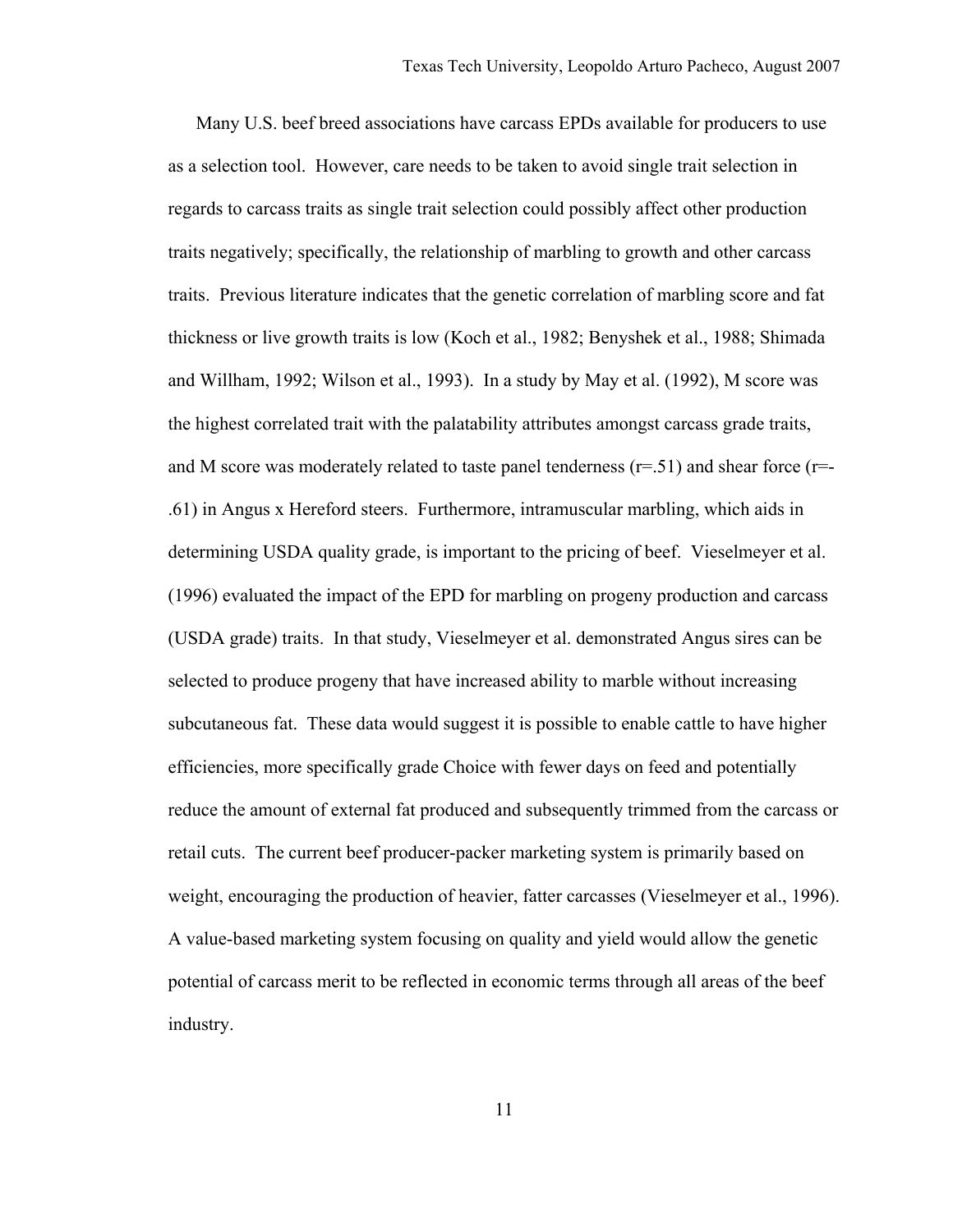# *The Importance of Crossbreeding*

 Heterosis achieved through continuous crossbreeding can be used to increase weight of calf weaned per cow exposed to breeding by 20% (Gregory and Cundiff, 1980). When focusing on breed type one would expect to see some differences among breeds for most bioeconomic traits, or traits that are of economic importance to the beef industry such as marbling, longissimus muscle area and rib fat. So when implementing a rotational crossbreed system there will be a fluctuation in breed composition between generations which can result in considerable variation among both cows and calves in level of performance for major bioeconomic traits. This variability can be reduced if breeds with similar performance characteristics are used in the rotation. However, use of breeds with similar performance characteristics would reduce the amount of breed complementarity that will be observed possibly slowing the progress of specific production objectives and hindering marketing situations. Retention of initial (F1) heterozygosity after crossing and subsequent tandem (*inter se*) mating within the crosses is proportional to  $(n - 1)/n$ , where *n* breeds contribute equally to the foundation (Wright, 1922; Dickerson, 1969, 1973). When breeds used in the foundation of a composite breed do not contribute equally, percentage of mean F1 heterozygosity retained is proportional to  $1 - \text{sum } P^2$  where Pi is to the fraction of each of *n* contributing breeds to the foundation of a composite breed (Dickerson, 1973). This loss of heterozygosity occurs between the F1 and F2 generations, and if inbreeding is avoided, further loss of heterozygosity in inter se-mated populations does not occur (Wright, 1922; Dickerson, 1969, 1973).

12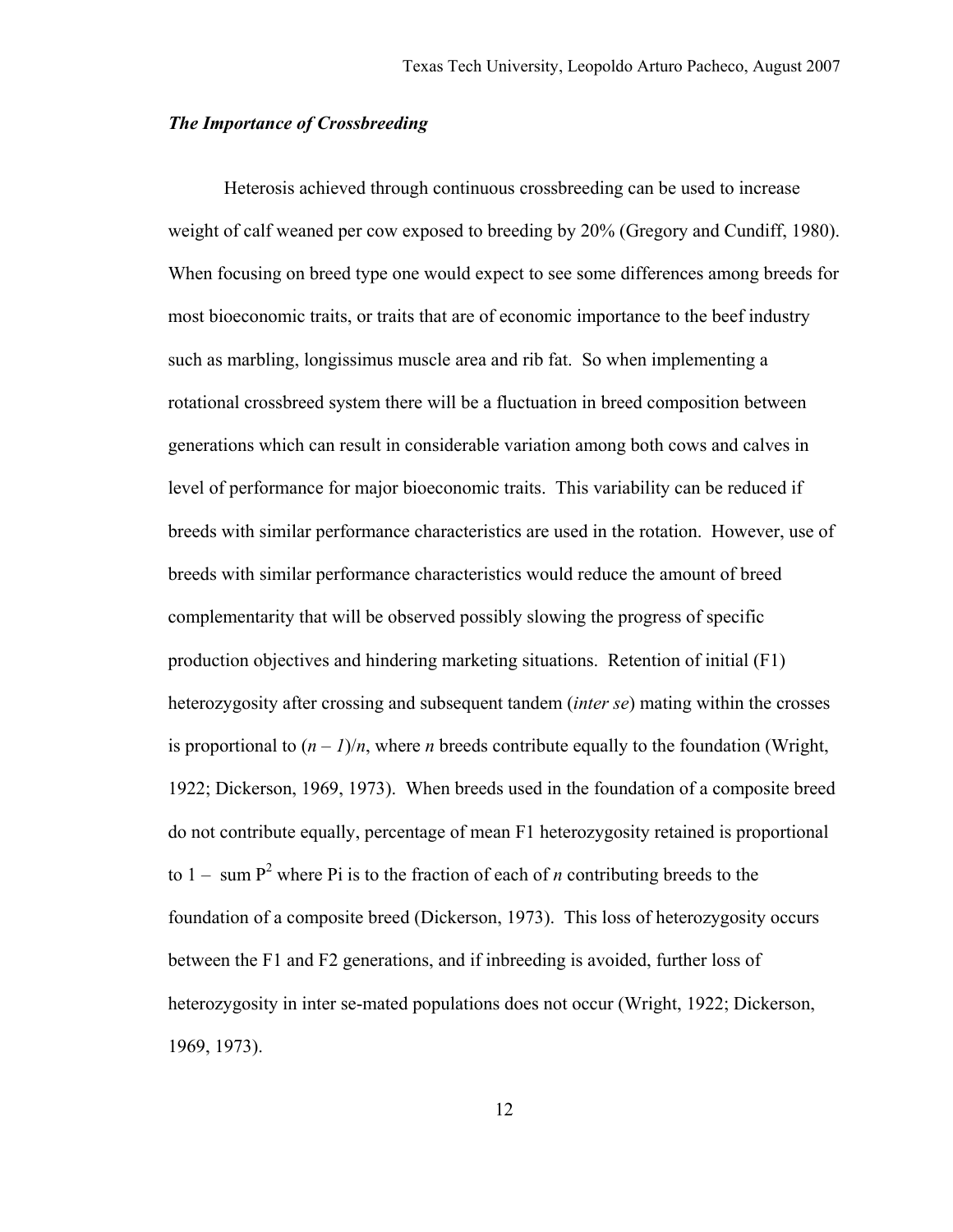Gregory et al., (1994) conducted a study to: 1) evaluate differences among parental breeds in growth, carcass and meat traits of castrated males finished on two levels of dietary energy density, and 2) estimate retention of combined individual and maternal heterosis in the F3 generation for growth, carcass, and meat traits in inter se-mated composite populations of beef cattle. They found large differences among breeds of cattle in lean tissue growth rate and in carcass composition. These differences provide an opportunity to use breed complementarities to meet a wide range of production and market requirements. The study also found variations in dietary energy density may be used to alter lean tissue growth rate and deposition of carcass fat in a wide range of biological types of cattle. The effects of dietary energy density varying from 2.82 to 3.07 Mcal of ME/kg of dry matter did not differ greatly among breeds that vary from 21.1 to 31.8 carcass fat and from 53.8 to 64.6% carcass lean. This supports the theory that different breed types response in performance can vary significantly on comparable diets. Therefore, breed complementarity can be a useful tool in providing an opportunity to use breed differences to achieve and maintain optimum additive genetic (breed) composition for carcass composition traits and to use heterosis to increase lean tissue growth rate and or to increase rate of fat deposition.

# *Conclusion and Objectives*

 The use of crossbreeding is an invaluable tool to today's beef industry. Crossbreeding allows producers to utilize breed differences to exploit breed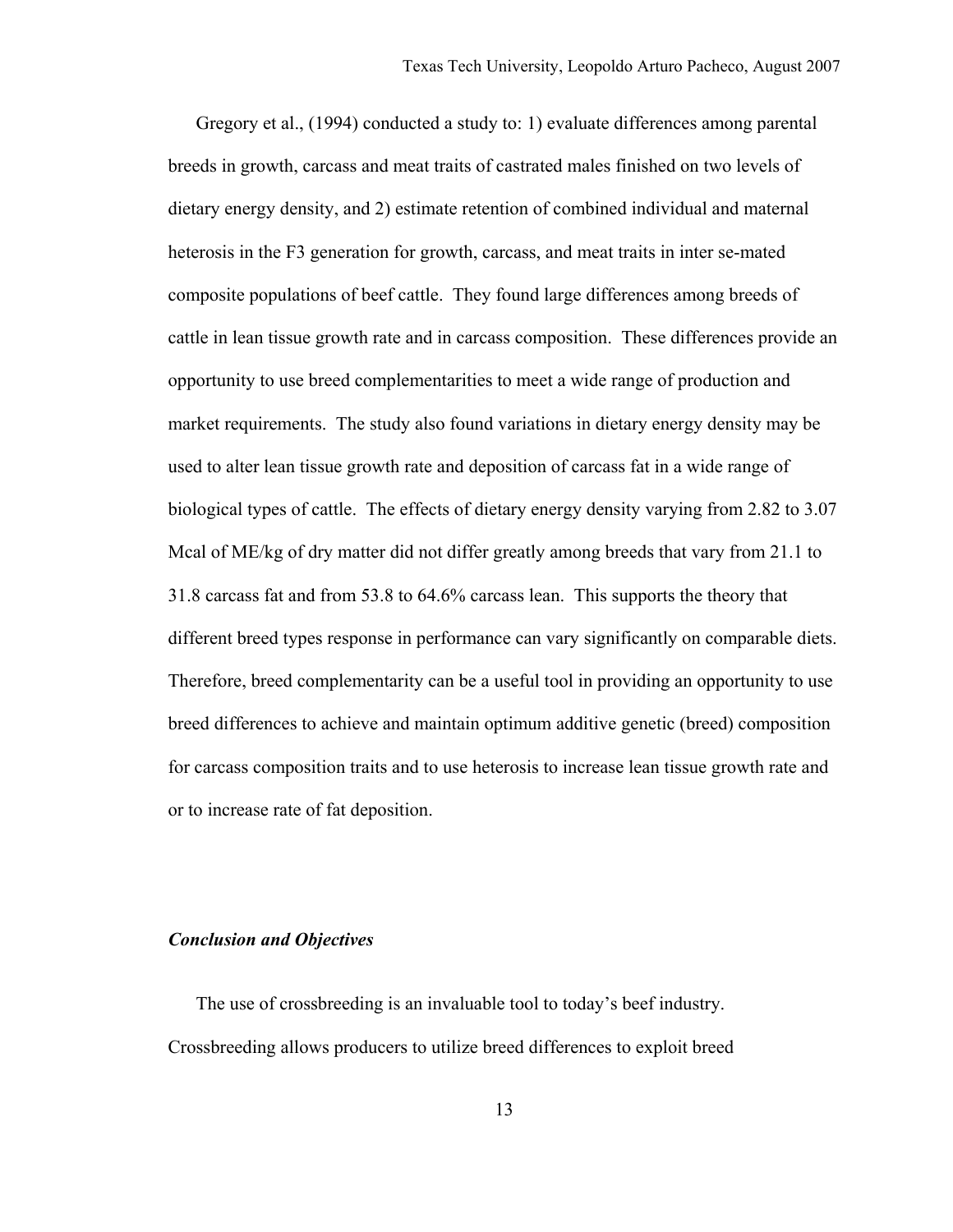complementarity and heterosis. Heritability estimates for carcass traits can be expected to be moderate to high. Thus, selection based on accurate carcass traits can be expected to be rather reliable. The level of heterosis expressed for a given trait is inversely related to heritability for that trait, so lowly heritable traits such as female fertility and longevity experience more benefits from heterosis, and highly heritable traits like those that affect carcass composition experience fewer benefits from heterosis. So the question can be asked, if carcass composition can only minimally be affected through cross breeding and heterosis, at what level of selection will the most rapid genetic progress be made to improve carcass composition? More specifically, how can it affect marbling and ribeye area in Gelbvieh and Gelbvieh hybrid cattle? Thus the objective of this study is to determine how accurately sire EPDs, ultrasound data and progeny carcass data predict phenotype of offspring of these breeds, and at what level of selection will the most rapid genetic advancements be made.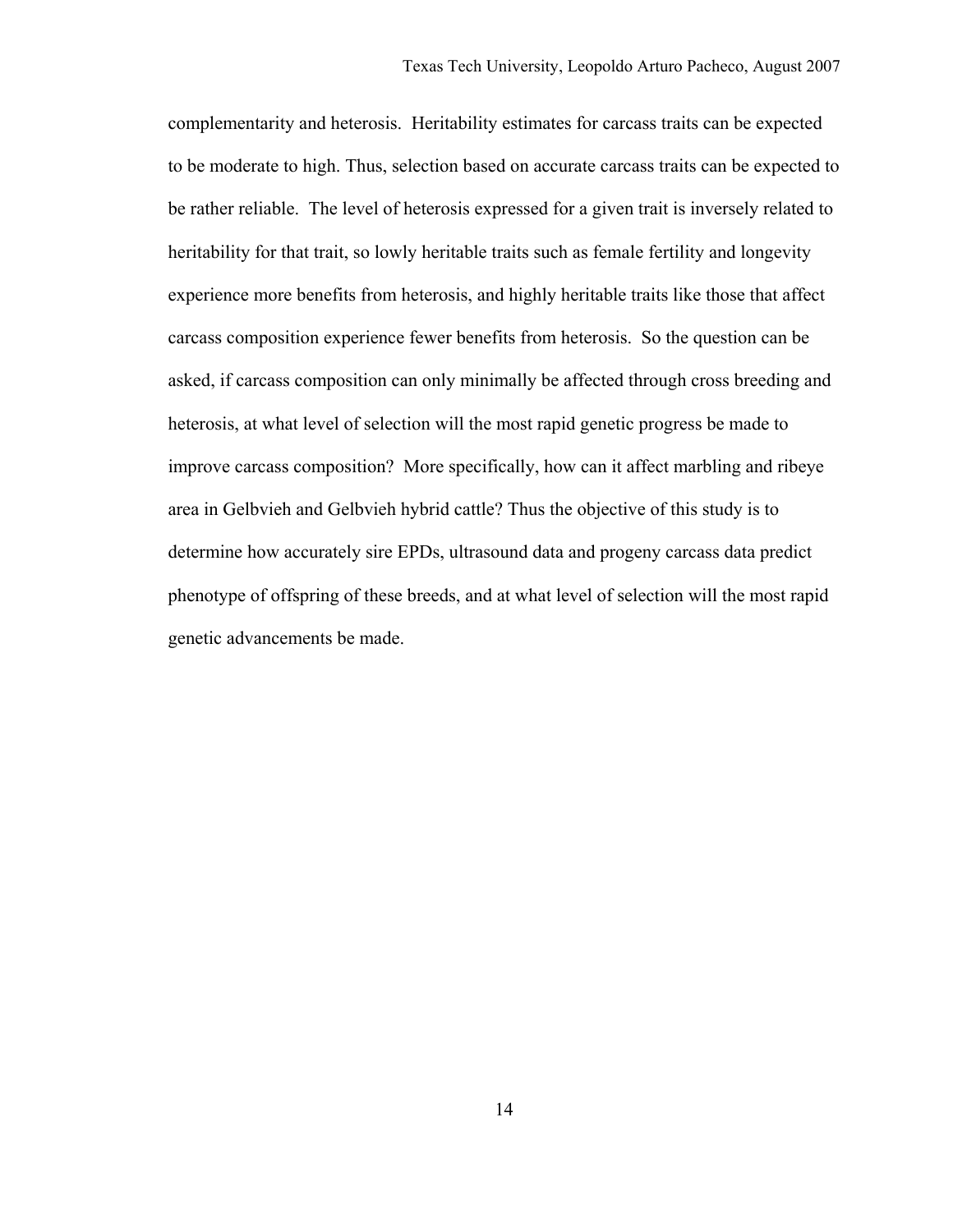# **CHAPTER III**

# **MATERIALS AND METHODS**

# *Sampling Methods*

 The goal of this project was to establish whether or not a bull's carcass expected progeny difference (EPD) accurately depict his breeding value for the carcass traits he will pass on to his offspring. Bull's EPD percentile ranks were compared against his progeny's ultrasound or carcass measurements. This study was designed to answer the following questions: 1) at what percentile rank level of selection can changes be made to ultrasound intramuscular fat (UIMF), ultrasound longissimus muscle area (ULMA), and ultrasound rib fat (URF) or carcass intramuscular fat (CIMF), carcass longissimus muscle area (CLMA) and carcass rib fat (CRF) scores in offspring, and 2) Does intense selection pressure make more rapid genetic progress in subsequent generations? Progeny ultrasound or carcass data (intramuscular fat, longissimus muscle area and rib fat) of yearling bulls, heifers and steers was provided from the American Gelbvieh Association (AGA). All data from 1973 to 2003 were included. Gelbvieh, Red Angus Balancers™ (Red Angus/Gelbvieh cross) and Angus Balancers™ were included in the study. All offspring used have known sires and breed percentages. Number of sires included 1376 Gelbvieh, 78 Red Angus and 287 Angus bulls. Ultrasound images were generated using an Aloka 500V with a 17.5 cm probe scanning between the  $12<sup>th</sup>$  and  $13<sup>th</sup>$  rib. One technician generated measurements for IMF, LMA and RF on an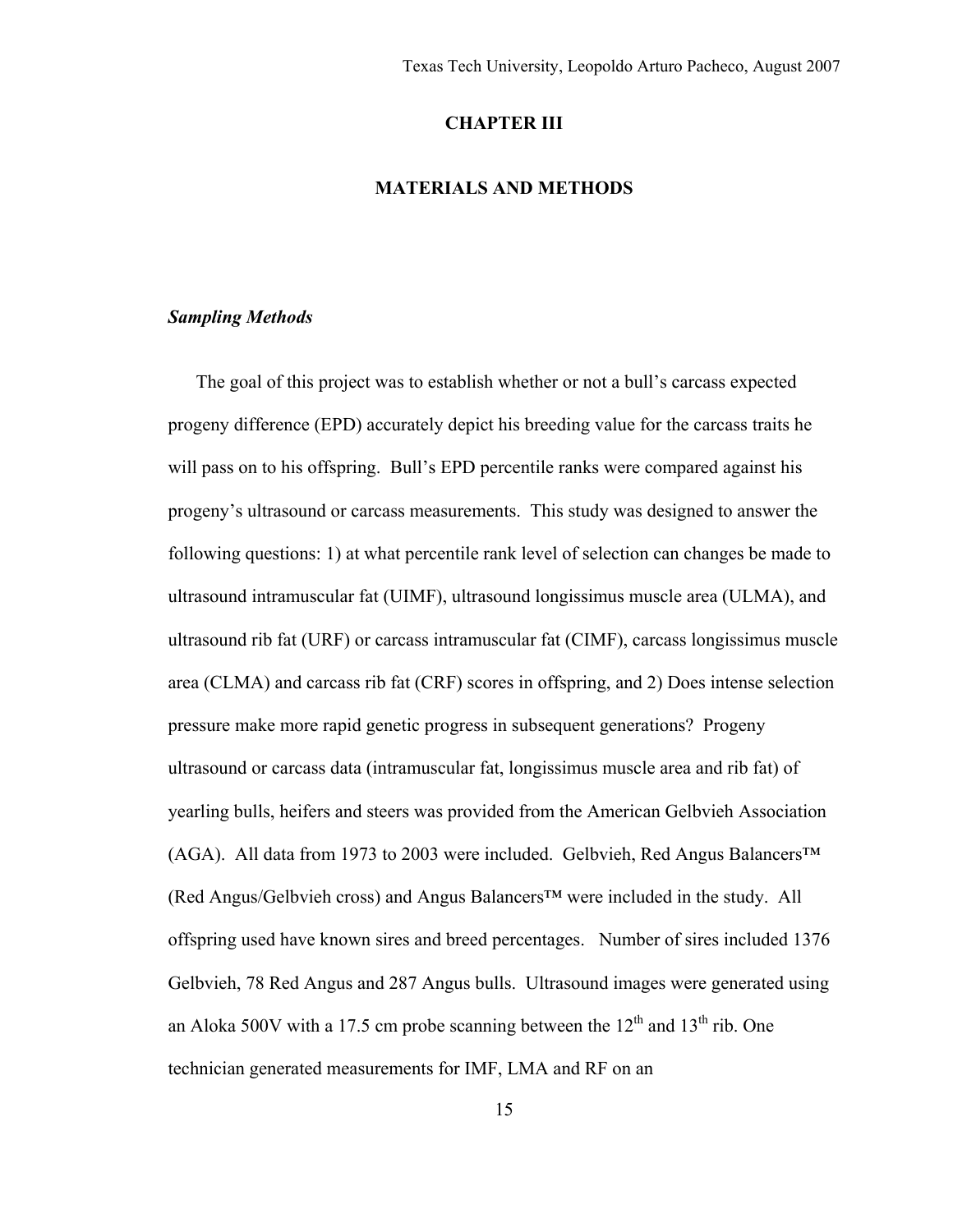individual animal, multiple technicians were used across the country. Multiple technicians was not considered a significant source of variation as all technicians were trained by The National CUP (Centralized Ultrasound Processing) Lab and Technology Center. The CUP Lab is also responsible for the unbiased interpretation of the ultrasound data. Carcass measurement for IMF, LMA and RF were taken in commercial plants by trained personnel. The EPD information was provided by the AGA. Red Angus and Angus EPDs were converted to a Gelbvieh EPD base by the AGA. Records included all EPD measures taken according to AGA requirements.

 Because a sire's EPDs can change over time, the most current spring 2007 EPDs were used in the study. Sires were then ranked for carcass traits from highest to lowest and his EPDs for IMF, LMA and RF were compared to trait specific percentile rankings. Once bulls were ranked, they were placed into 12 categories based on their IMF, LMA and RF EPDs. That rank was then compared to it's progeny's ultrasound or carcass IMF score, LMA and RF thickness in cm. Groups were sorted by the year the sire produced the progeny, but also analyzed without a variable for year. Embryo transfer calves were treated equally among contemporaries within a year.

 Grouping for bull rank (IMF, LMA and RF EPDs) was determined from the breed association's percentile rankings chart. Twelve groups were chosen arbitrarily from 23 total groups provided by the AGA. Groups included the top 1, 2, 3, 4, 5, 10, 20, 30, 40, 50, 60, and 75 percentile ranks for all three carcass EPDs. These 12 groups were used for all three sire groups in the study.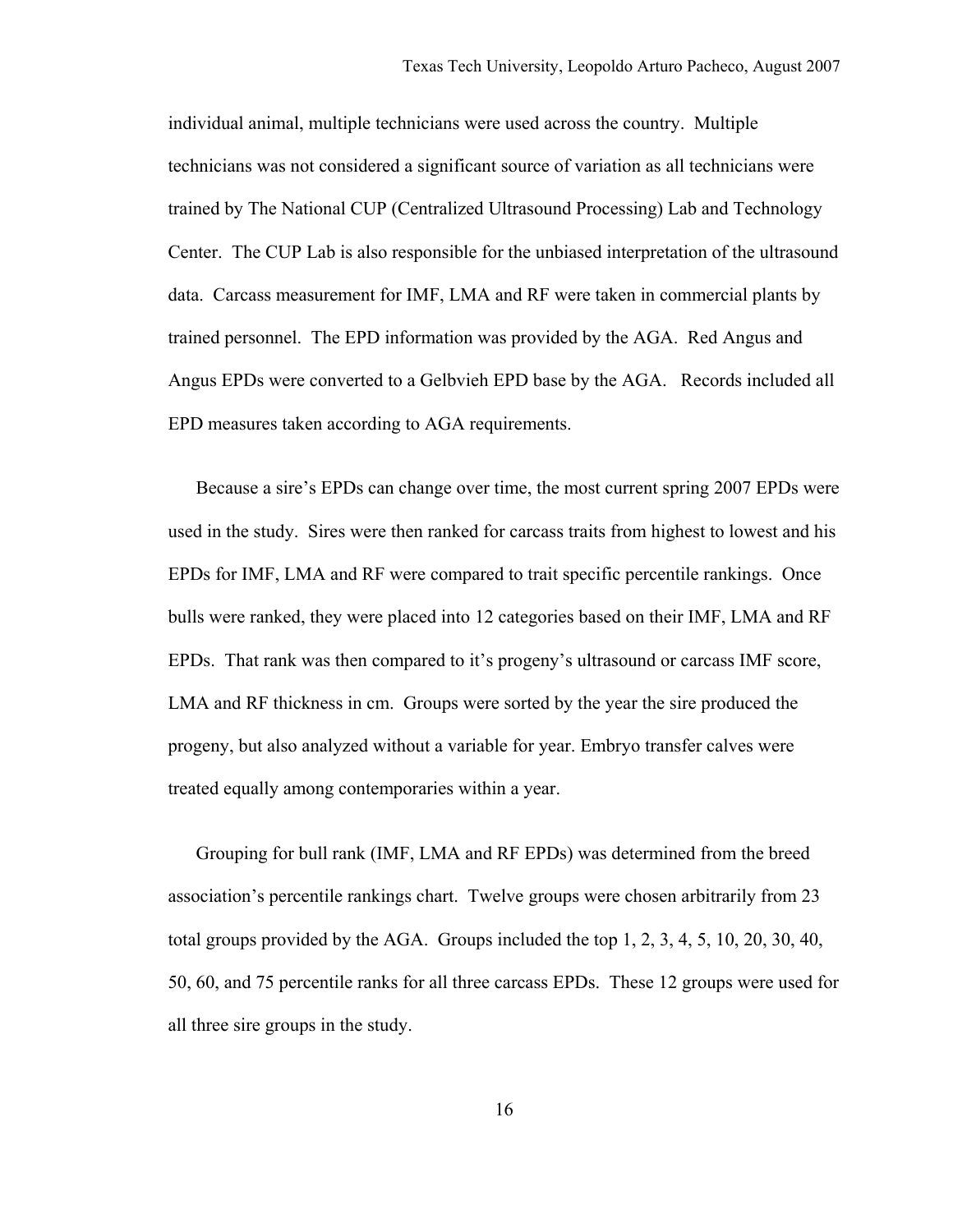#### *Data Analyses*

 The data were analyzed as a completely randomized design (CRD) with a sampling error. Once data were obtained and studied, it was realized that treatments were assigned to experimental units completely at random. Sire group rank was the treatment. Experimental units were the progeny of a given sire. Treatments or sires were also randomly assigned to cows to produce a calf that was the experimental unit. This experimental design also partitions the total variation of the dependent variable into two independent and additive components corresponding to "between treatment" variation and "within treatment" variation. Thus if there is more variation between treatments than within treatments, treatment means differ from each other. Several samples were recorded for each experimental unit. The variation in progeny phenotype from the same sire group was not treated as experimental error. Therefore, the variation between specific measurements (i.e. UIMF, ULMA, URF, CIMF, CLMA and CRF) within each experimental unit was not experimental error but rather an estimate of sampling error. All data were subject to ANOVA using SAS rank comparisons using Proc Mixed procedures.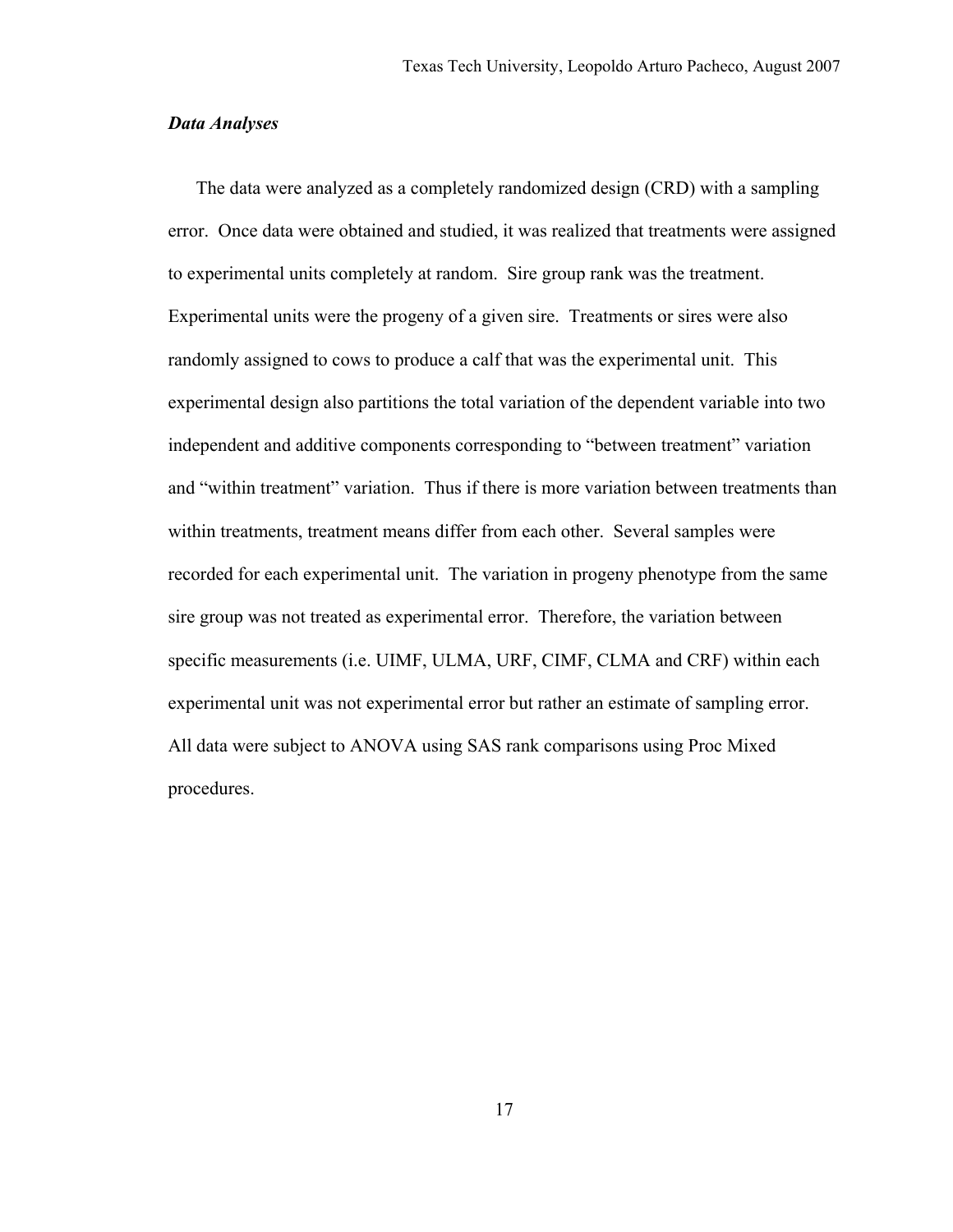#### **CHAPTER IV**

# **RESULTS AND DISCUSSION**

## *Intramuscular Fat*

 *Ultrasound.* The Angus group sire EPD ranked IMF compared to progeny UIMF are shown in table 1.1. Comparing sire IMF rank to progeny, UIMF scores were significant in yr 01 ( $P < 0.05$ ). The red Angus group sire EPD ranked IMF compared to progeny UIMF are shown in table 1.2. Comparing sire IMF rank to progeny, UIMF scores were not significant across all 12 groups when blocked by year and when not blocked by year ( $P > 0.05$ ). The Gelbyieh group sire EPD ranked IMF compared to progeny UIMF are shown in table 1.3. Sire IMF rank compared to progeny, UIMF scores were also not significant across all 12 groups when blocked by year and when not blocked by year  $(P > 0.05)$ .

*Carcass.* The Angus group sire EPD ranked IMF compared to progeny CIMF are shown in table 1.4. Comparing sire IMF rank to progeny, CIMF scores were not significant across all 12 groups when blocked by year and when not blocked by year ( $P >$ 0.05). The Red Angus group sire EPD ranked IMF compared to progeny CIMF are shown in table 1.5. Comparing sire IMF rank to progeny, CIMF scores were not significant across all 12 groups when blocked by year and when not blocked by year ( $P >$ 0.05). The Gelbvieh group sire EPD ranked IMF compared to progeny CIMF are shown in table 1.6. Comparing sire IMF rank to progeny, CIMF scores were significant in yrs 89, 90, 94, 95 96, 98, 99, 00, 01, and when not blocked by year (P < 0.05).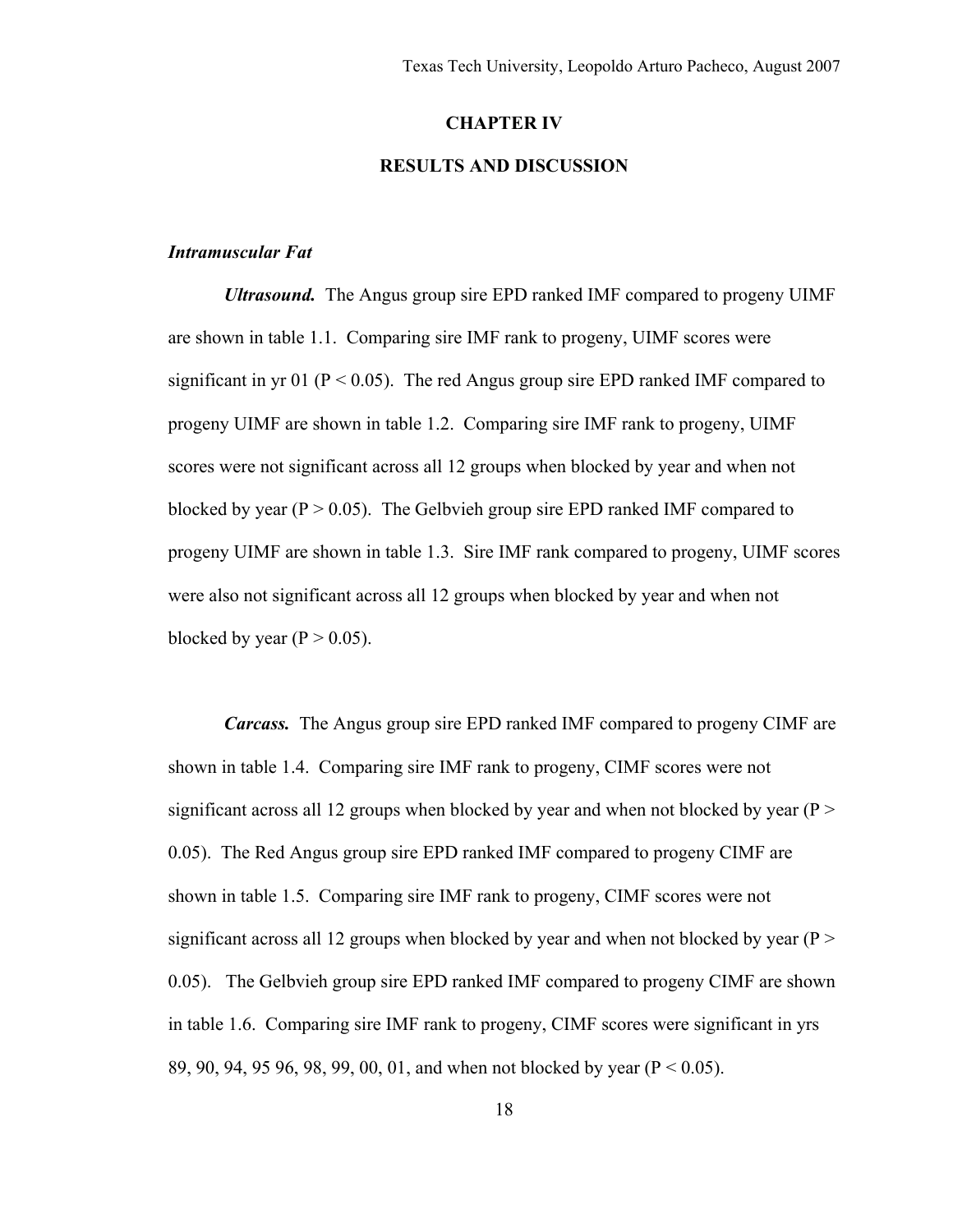## *Longissimus Muscle*

 *Ultrasound.* The Angus group sire EPD ranked LMA compared to progeny ULMA are shown in table 1.7. Comparing sire LMA rank to progeny, ULMA in cm, was not significant across all 12 groups when blocked by year and when not blocked by year  $(P > 0.05)$ . The Red Angus group sire EPD ranked LMA compared to progeny ULMA are shown in table 1.8. Comparing sire LMA rank to progeny, ULMA in cm, was not significant across all 12 groups when blocked by year and when not blocked by year ( $P >$ 0.05). The Gelbvieh group sire EPD ranked LMA compared to progeny ULMA are shown in table 1.9. Comparing sire LMA rank to progeny, ULMA in cm, was not significant across all 12 groups when blocked by year and when not blocked by year ( $P >$ 0.05).

 *Carcass.* The Angus group sire EPD ranked LMA compared to progeny CLMA are shown in table 1.10. Comparing sire LMA rank to progeny, CLMA in cm, was not significant across all 12 groups when blocked by year and when not blocked by year ( $P >$ 0.05). The Red Angus group sire EPD ranked LMA compared to progeny CLMA are shown in table 1.11. Comparing sire LMA rank to progeny, CLMA in cm, was not significant across all 12 groups when blocked by year and when not blocked by year ( $P >$ 0.05). The Gelbvieh group sire EPD ranked LMA compared to progeny CLMA are shown in table 1.12. Comparing sire LMA rank to progeny, CLMA in cm, was significant in yrs 94, 96, and 98 and when not blocked by year ( $P < 0.05$ ).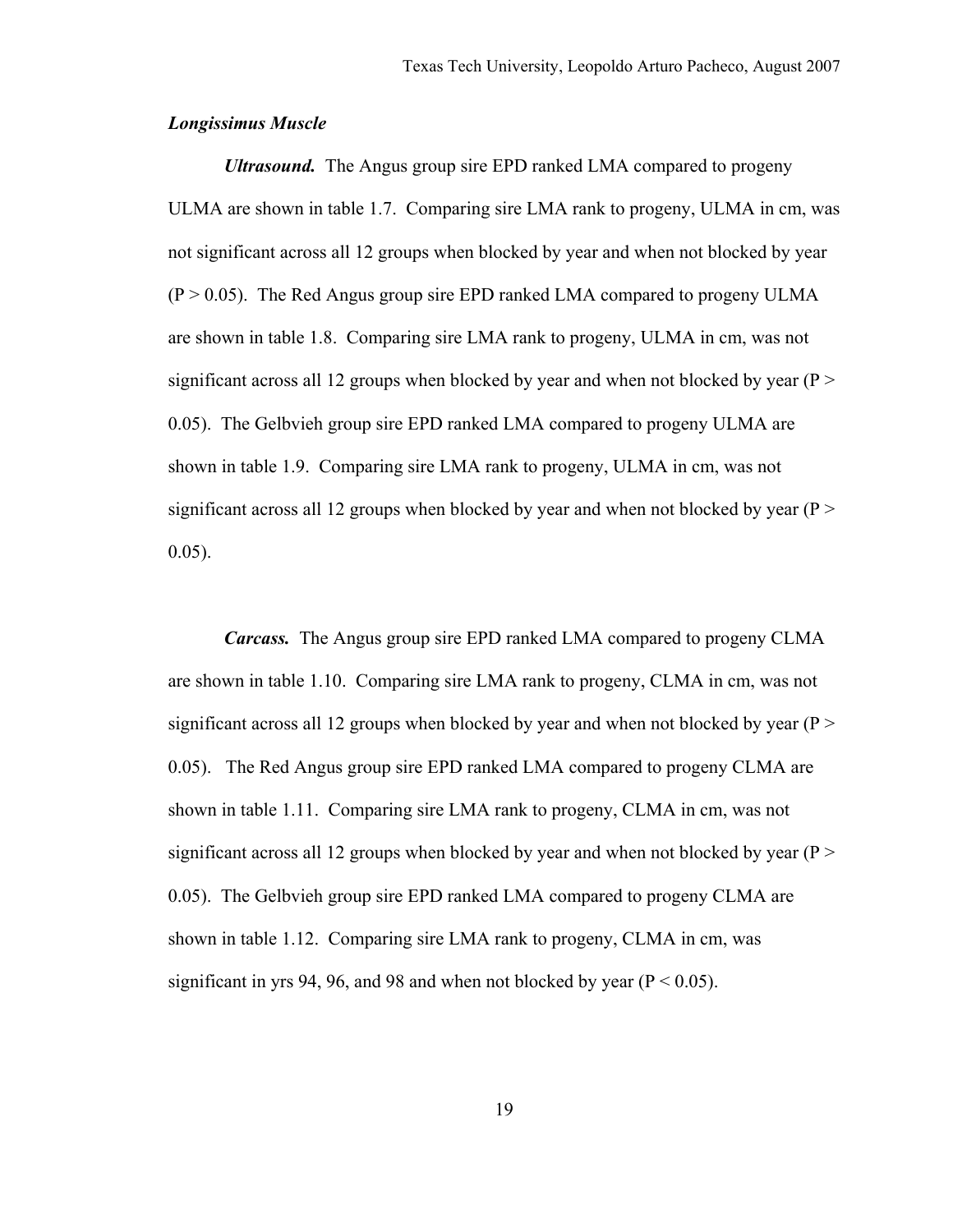#### *Rib Fat*

 *Ultrasound.* The Angus group sire EPD ranked RF compared to progeny URF are shown in table 1.13. Comparing sire RF rank to progeny, URF in cm, was significant in yrs 99 and 00 ( $P < 0.05$ ). Red Angus group sire EPD ranked RF compared to progeny URF are shown in table 1.14. Comparing sire RF rank to progeny, URF in cm, was significant in yrs 02, 03 and when not blocked by year ( $P < 0.05$ ). The Gelbvieh group sire EPD ranked RF compared to progeny URF are shown in table 1.15. Comparing sire RF rank to progeny, URF in cm, was significant in yrs 99, 01 and when not blocked by year ( $P < 0.05$ ).

 *Carcass.* The Angus group sire EPD ranked RF compared to progeny CRF are shown in table 1.16. Comparing sire RF rank to progeny, CRF in cm, was not significant across all 12 groups when blocked by year and when not blocked by year ( $P > 0.05$ ). The Red Angus group sire EPD ranked RF compared to progeny CRF are shown in table 1.17. Comparing sire RF rank to progeny, CRF in cm, was significant when not blocked by year ( $P > 0.05$ ). The Gelbvieh group sire EPD ranked RF compared to progeny CRF are shown in table 1.18. Comparing sire RF rank to progeny, CRF in cm, was significant in yrs 82, 92, 95, 96, 02 and when not blocked by year ( $P < 0.05$ ).

 The results of the current study are similar to a study performed by Crews et al. (2004) which also dealt with sire EPDs and the effect they had on selection. In that study carcass traits of 824 steers and heifers were evaluated to determine the impact that a sire's carcass EPD had on progeny phenotype examined. Comparisons indicate that among the data used to compute EPDs, carcasses tend to have lower marbling scores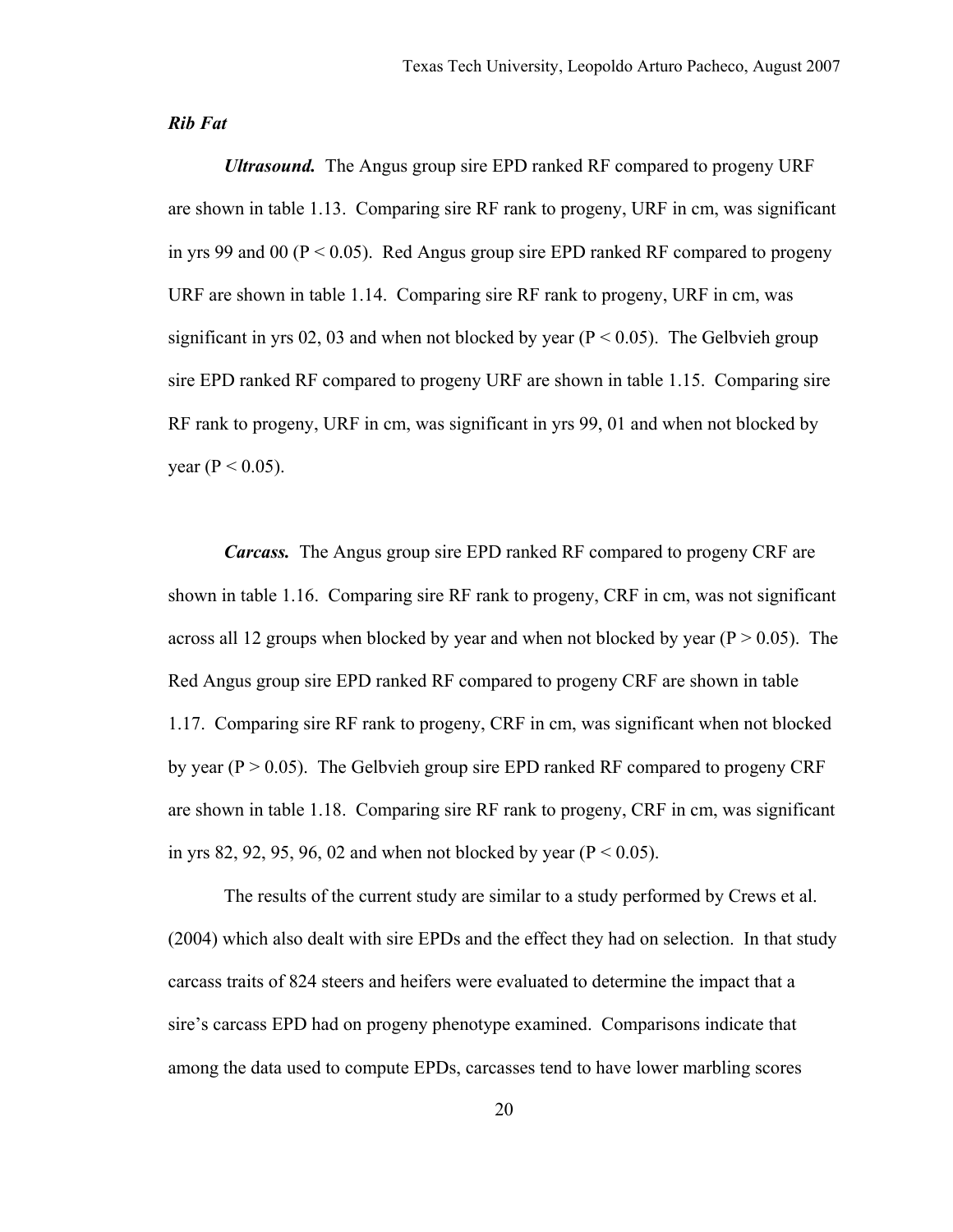(5.04 vs. 5.24) compared to data added after the study of Crews et al. (2003); although these differences may be considered minor (Crews et al., 2004). The study used three models to quantify the association between progeny carcass phenotype and sire EPD, including: a live data model (L) containing scan weight, ultrasound fat thickness, longissimus muscle area, and percentage intramuscular fat from yearling Simmental bulls and heifers. The carcass data model (C) contained hot carcass weight, fat thickness, longissimus muscle area, and a marbling score from Simmental sired steers and heifers. The combined model (F) contained live animal and carcass data as separate but correlated traits. The study found that including carcass data along with live data in the calculation of sire EPDs resulted in a more reliable and accurate EPD.

 In the past the American Gelbvieh Association has used progeny carcass data to adjust sire EPDs. This current study can aid the AGA in the development of ultrasound EPDs. Additionally, by including live and carcass data in the model for an EPD there will be an increase in the reliability and accuracy of EPDs. This will speed up genetic progress of future generations in the Gelbvieh breed.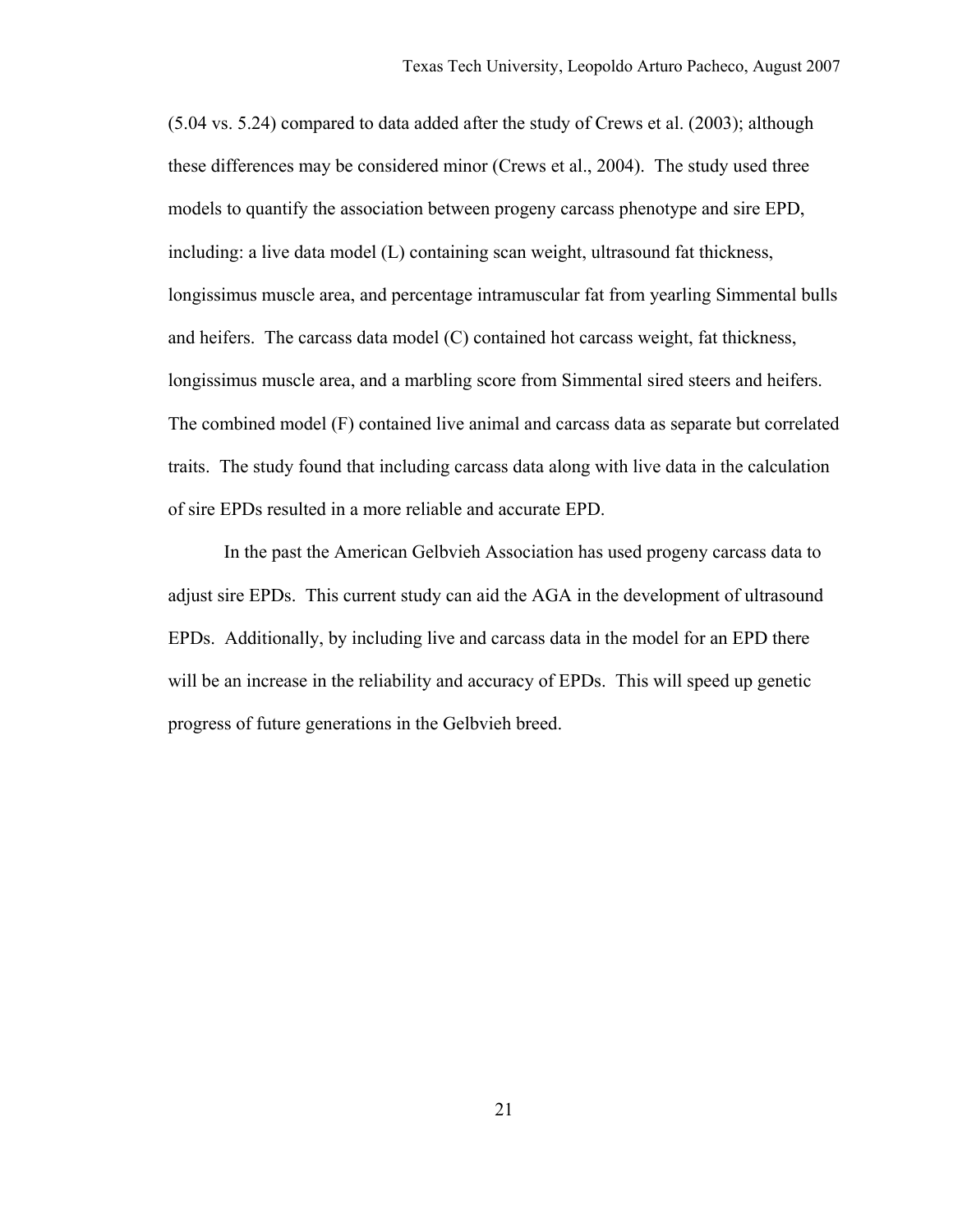#### **CHAPTER V**

# **IMPLICATIONS**

## *Intramuscular Fat*

 This study indicates a significant difference between EPD IMF group sire ranks to actual progeny UIMF scores in yr 01 of the Angus data set shown in table 1.1. Interestingly the Angus data in table 1.1 implies that by selecting sires with marbling EPDs closer to breed average, rather then extreme outliers, had a more significant effect on increasing marbling scores of ultrasounded progeny. However the Red Angus data in table 1.2 and the Gelbvieh data in table 1.3 did not yield any information suitable to make any similar conclusions.

 There was no significant difference between EPD IMF group sire ranks to actual progeny CIMF scores of Angus and Red Angus sired calves shown in tables 1.4 and 1.5. This may probably be attributed to the fact that the two sire groups have only recently been heavily used in the production of Balancers™. It will be interesting to see the impact Angus and Red Angus have on marbling in the Gelbvieh breed in future generations particularly as carcass merit has become a large priority in all three breeds included in the study. The study indicates that there were significant differences between EPD IMF group sire ranks to actual progeny CIMF scores in yrs 89, 90, 94, 95, 96, 98, 99, 00, 01, and when not blocked by year of the Gelbvieh data set shown in table 1.6. From these data, one would expect increases in marbling scores of fed progeny when choosing sires that ranked in the upper quartile. Equally intriguing, no sire group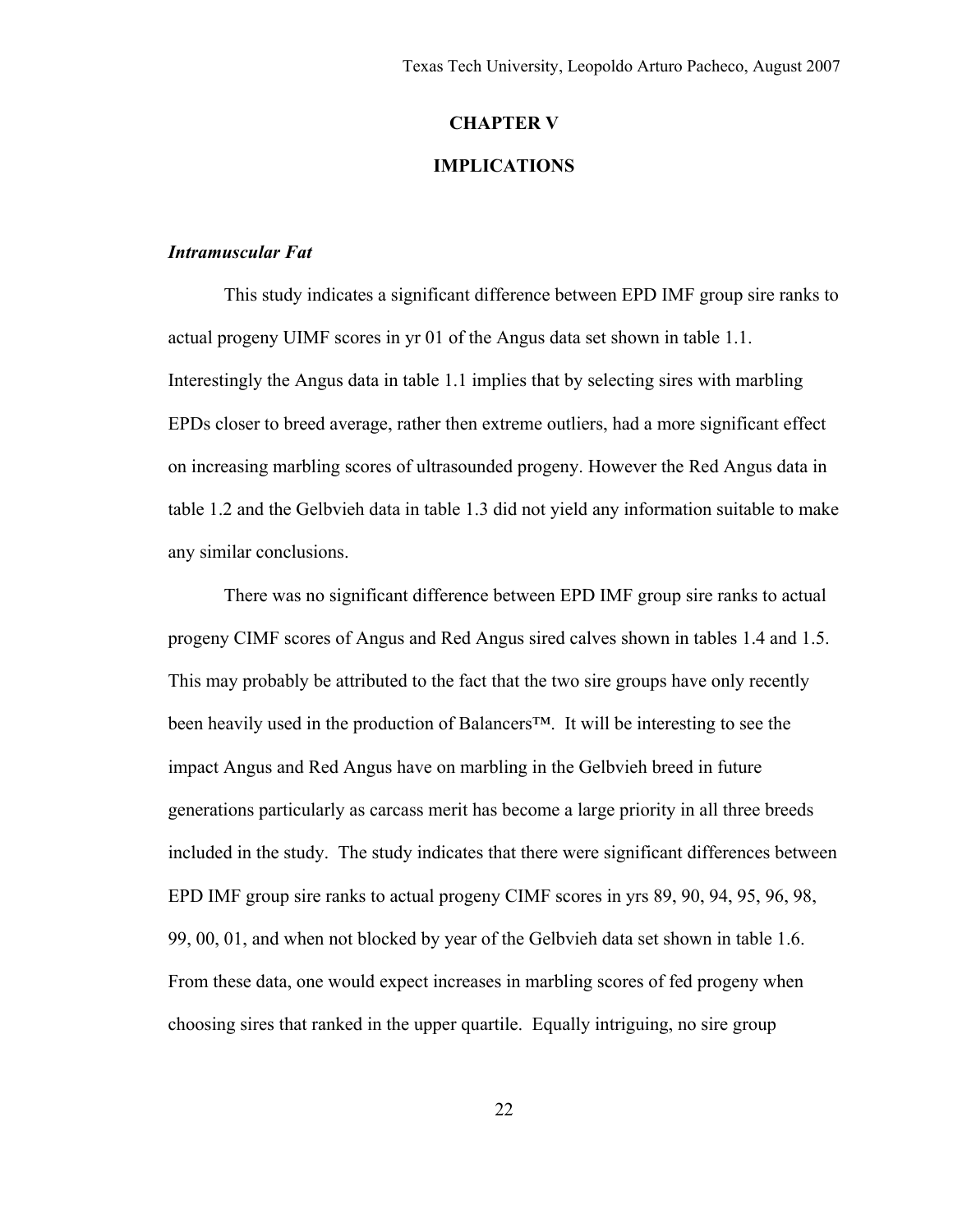appeared to have a large advantage over another in regards to fed progeny marbling scores.

#### *Longissimus Muscle Area*

 This study indicates there is was a significant difference between EPD LMA group sire rank to actual progeny, ULMA in cm, for the Angus (data set shown in table 1.7) when the data is not blocked by year. These data suggest that, over time progeny ULMA has been increased if using sires from group 8. There is no significant difference between EPD LMA group sire ranks to actual progeny, ULMA in cm, for the Red Angus and Gelbvieh (data sets shown in table 1.8 and 1.9), suggesting no useful correlation between sire EPD and progeny ULMA.

 The data also suggests that there is no significant difference between EPD LMA group sire ranks to actual progeny, CLMA in cm, for Angus and Red Angus (data sets shown in tables 1.10 and 1.11). Interestingly, the two English sire groups when converted to a Gelbvieh base EPD, did not have any data points in the upper ten percent for LMA EPD. Further, data from this study indicates there is a significant difference between EPD LMA group sire ranks to actual progeny, CLMA in cm, for the Gelbvieh sire group in yrs 94, 96, 98 and when not blocked by year (shown in table 1. 12). The three years of data that showed significant results suggests one could make expected increases in CLMA of fed progeny if sires were selected from the upper fifty percent, and over time selecting sires from the upper fifty percent increases CLMA.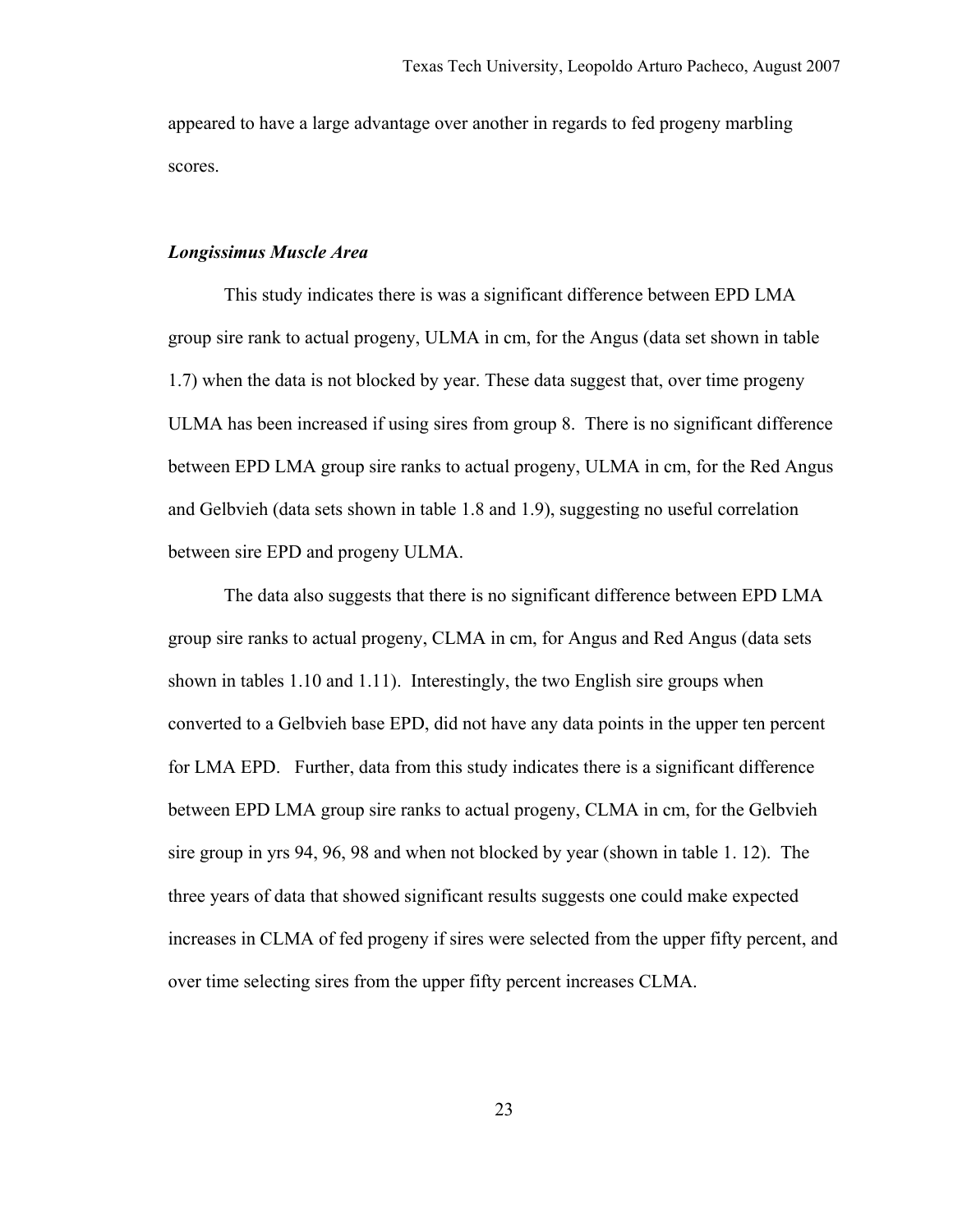#### *Rib Fat*

 Data from this study indicates there is significant differences between EPD RF group sire ranks to actual progeny URF in the Angus, Red Angus and Gelbvieh data sets shown in tables 1.13, 1.14 and 1.15. Interestingly all the sires present in the study either fell in the top 1% or bottom 75% for rib fat thickness in both ultrasound and carcass data sets. The Angus data set demonstrated significant differences in yrs 99 and 00 where one could accurately increase RF by selecting sires from Gp1 and sires from Gp12 produced lower RF. The Red Angus data set showed significant differences in yrs 02, 03, and when not blocked by year, where one could accurately increase RF by selecting sires from Gp1 and sires from Gp12 produced lower RF. The Gelbvieh data set showed significant differences in yrs 99, 01 and when not blocked by year, where one could accurately increase RF by selecting sires from Gp1 and sires from Gp12 produced lower RF.

 This study indicates there are no significant differences between EPD RF group sire ranks to actual progeny CRF in the Angus (data sets shown in tables 1.16). The Red Angus data set indicates there are was significant differences between EPD RF group sire rank to actual progeny CRF when not blocked by year (shown in table 1.17), suggesting that, over time, CRF can be increased in progeny by selecting sires from group 1 rather than Group 12. This study indicates there is a significant difference between EPD RF group sire ranks to actual progeny CRF in the Gelbvieh data (shown in table 1.18). The Gelbvieh data set demonstated significant differences in yrs 82, 92, 95, 96, 02, and when not blocked by year, where one could accurately increase RF by selecting sires from Gp1 and sires from Gp12 produced lower RF.

24 and 24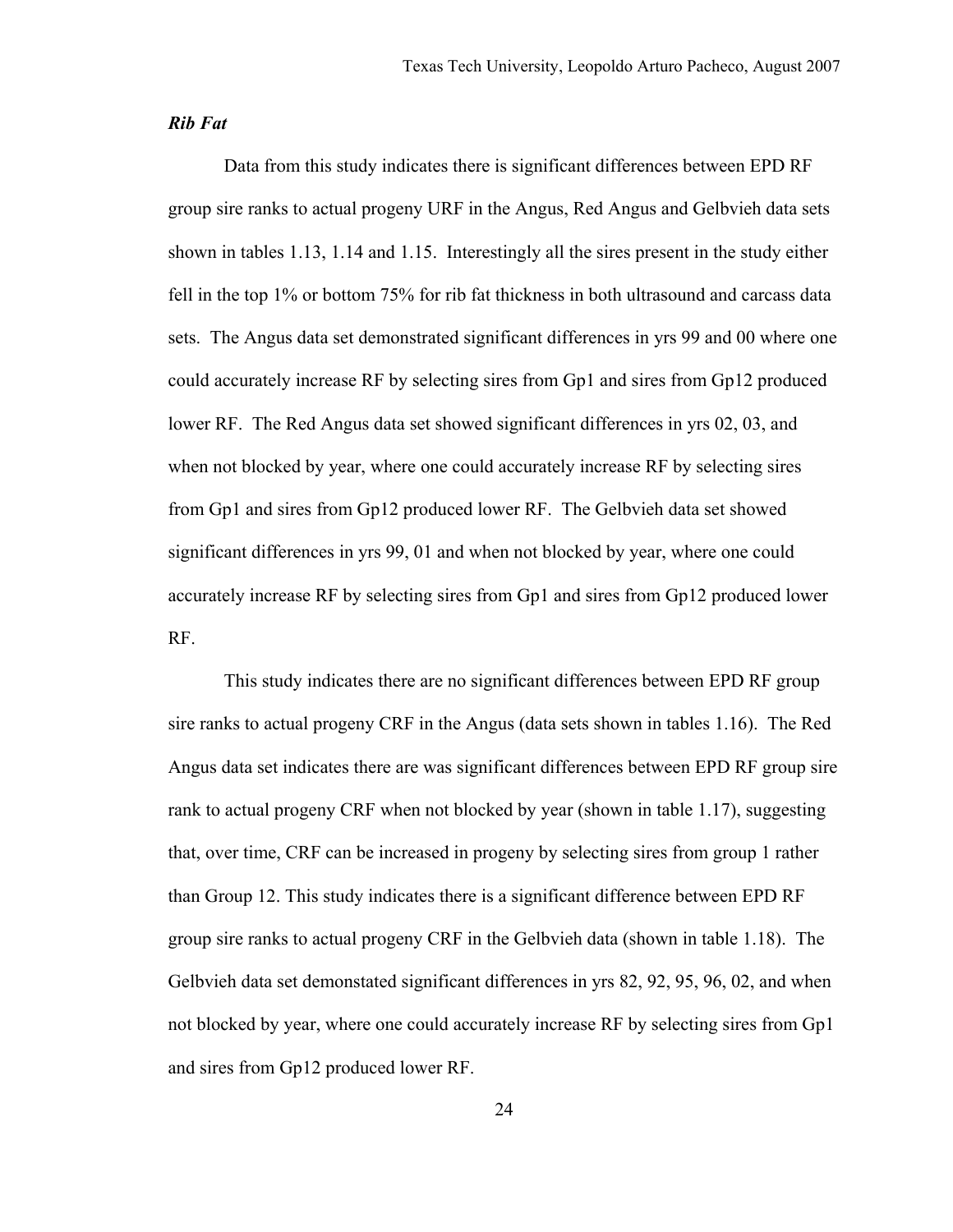The data suggests that selecting for carcass traits in sires does allow genetic progress. Unfortunately these results could not be translated to mating selections with expected precise results in progeny. This can be explained by the findings of Bullock et al. (2000) which states that an individual expresses genetic variation in its progeny by passing a different sample of genetics to each offspring. So the large variation in genetics of the cattle included in this study is potentially responsible for the large variation seen in this research.

 This study interestingly demonstrated that most sires either fell into the top 1% or lower 75% for RF. The economical importance of RF should not be over looked. Rib fat which has been widely used as an external indicator of market readiness, and has also been shown to have an impact on yield grade. Thus, it would be interesting to see if these predictable changes that can be made by selecting sires to increase rib fat could impact the economic values of carcasses and whether the increase in RF resulted in a subsequent increase or decrease of IMF. This theory is supported by similar research conducted by Vieselmeyer et al. (1996), where Angus sires could be selected to produce progeny that have increased ability to marble without increasing subcutaneous fat

 This study also suggests an impact that progeny testing can have on sire EPDs, and proves that progeny testing yields valuable information which can greatly impact the change and accuracies of proven and unproven sire EPDs alike. While ultrasound did not show significant impact upon selection opportunities within this study ultrasound is a less expensive replacement for progeny testing. Progeny testing is more expensive and time consuming then ultrasound but the two combined can allow for the most accurate and complete evaluation of potential elite sires. More research should be conducted to

25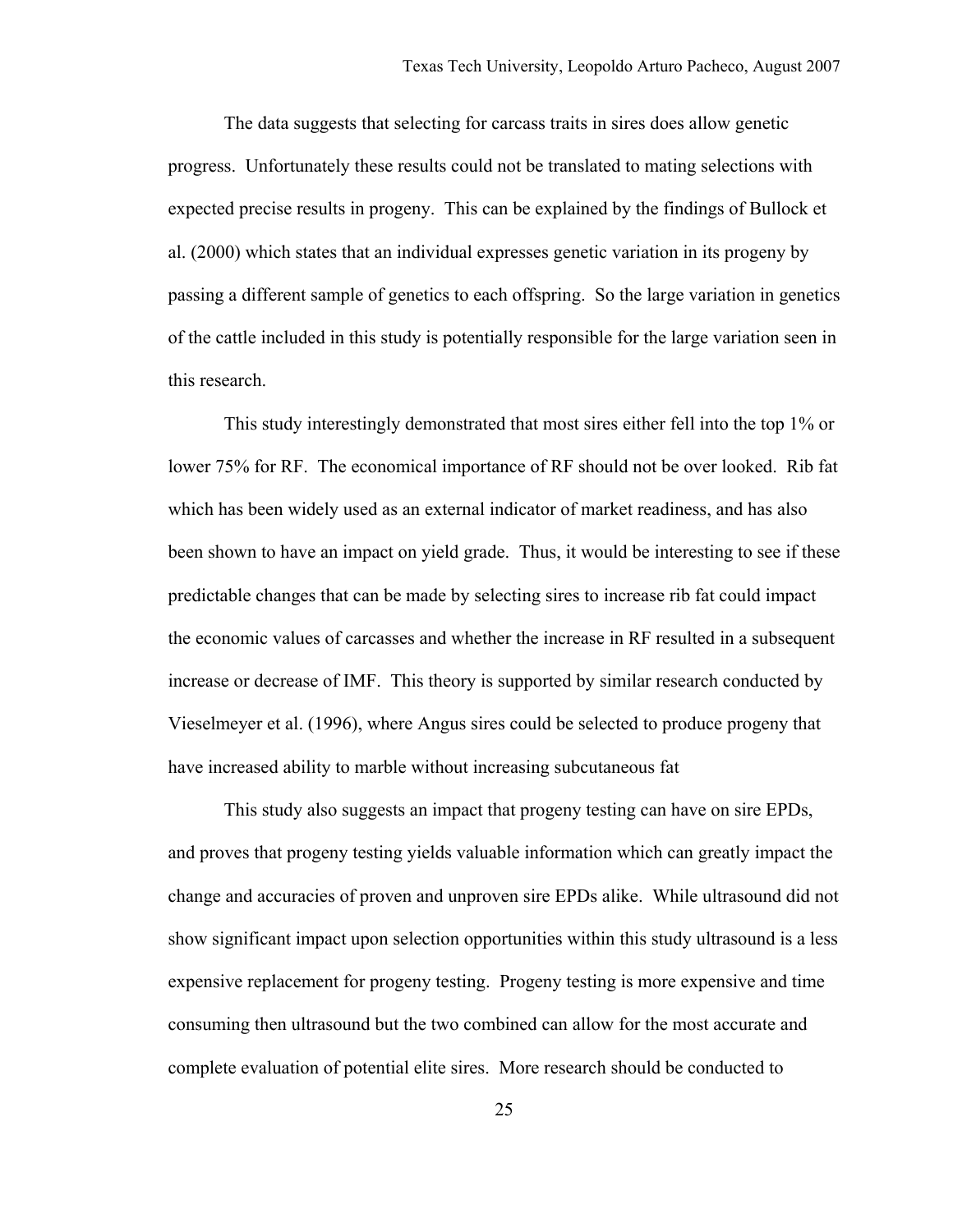determine at what level of selection the most rapid genetic improvement can be made, and whether a sires EPD accuracies my play a role in the number of head needed to achieve significant results and if these accuracies yield more significant results.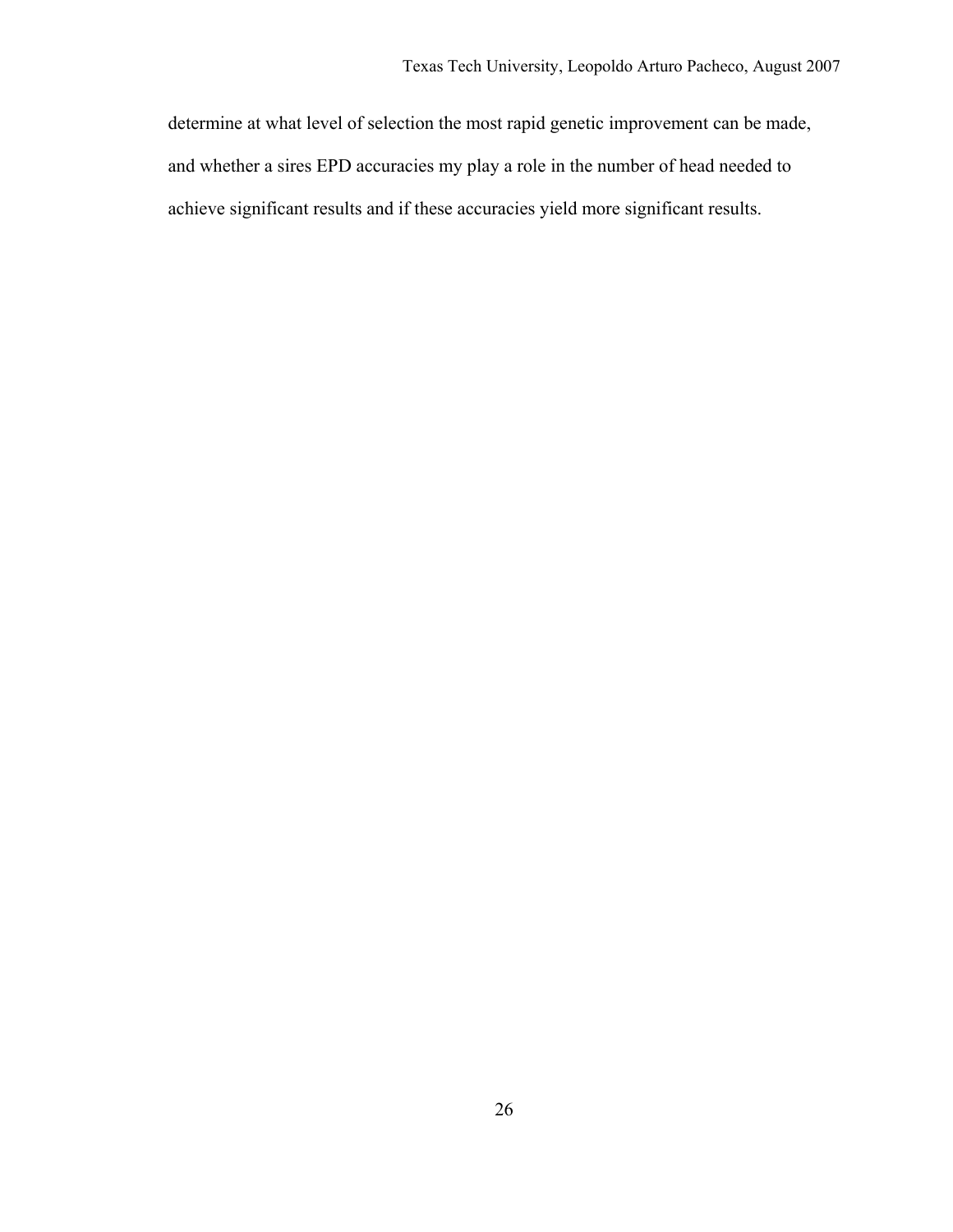# **LITERATURE CITED**

- Arnold, J. W., J. K. Bertrand, L. L. Benyshek, and C. Ludwig. 1991. Estimates of genetic parameters for live animal ultrasound, actual carcass data, and growth traits in beef cattle. J. Anim. Sci. 69:985-992.
- Arnold, J. W., J. K. Bertrand, L. L., Benyshek, J. W. Comerford, and T.E. Kiser. 1990. selection for low birth weight and high yearling weight in Angus beef cattle. Livest. Prod. Sci. 25:31-41.
- Baud, S., C. M. Wade, and M. E. Goddard. 1998. An evaluation of the use of ultrasound scanning to predict carcass traits in steers grain fed for the Japanese market. Aust. J. Agric. Res. 49:147-152.
- Bergen, R. D., J. J. McKinnon, D. A. Christensen, and N. Kohle. 1996. Prediction of lean yield in yearling bulls using real-time ultrasound. Can. J. Anim. Sci. 76:305- 311.
- Brethour, J. R., 1990. Relationship of ultrasound speckle to marbling score in cattle. J. Anim. Sci. 68:2603-2613.
- Bullock, K. D., F. A. Thrift, D. K. Aaron, and J. K. Bertrand. 2000. Relationship between a bull's parental genetic merit difference and subsequent progeny trait variability in Angus, Gelbvieh, and Limousin cattle. J. Anim. Sci. 78:2540-2546.
- Crews, D. H., E. J. Pollak, and R. L. Quaas. 2004.Evaluation of Simmental carcass EPD estimated using live and carcass data. J. Anim. Sci. 82:661-667.
- Crews, D. H., Jr. 2002. The relationship between beef sire carcass EPD and progeny phenotype. Can. J. Anim. Sci. 82:503–506.
- Crews, D. H., Jr., E. J. Pollak, R. L. Weaber, R. L. Quaas, and R. J. Lipsey. 2003. Genetic parameters for carcass traits and their live animal indicators in Simmental cattle. J. Anim. Sci. 81:1427-1433.
- Crews, D. H., Jr. and R. A. Kemp. 2002. Genetic evaluation of carcass yield using ultrasound measures on young replacement beef cattle. J. Anim. Sci. 80:1809- 1818.
- Crews, D. H., Jr. and R. A. Kemp. 2001. Genetic parameters for ultrasound and carcass measures of yield and quality among replacement and slaughter beef cattle. J. Anim. Sci. 79:3008-3020.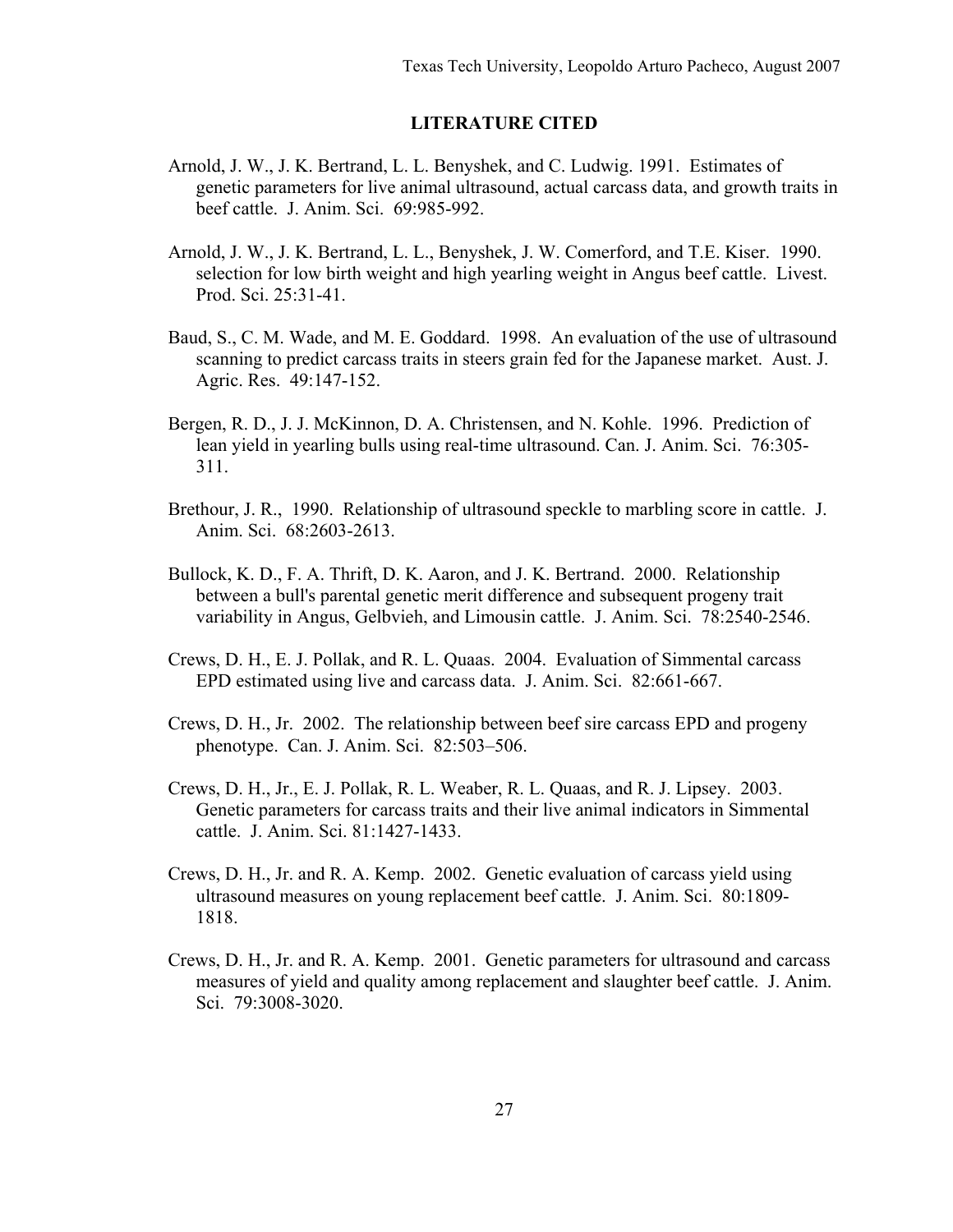- Devitt, C. J. B., and J. W. Wilton. 2001. Genetic correlation estimates between ultrasound measurements on yearling bulls and carcass measurements on finished steers. J. Anim. Sci. 79:2790-2797.
- Gregory, K.E., L.V. Cundiff, R.M. Koch, M.E. Dikeman, M. Koohmaraie. 1994. Breed effects and retained heterosis for growth, carcass, and meat traits in advanced generations of composite populations of beef cattle. J. Anim. Sci. 72:833-850.
- Gregory, K.E., L.V. Cundiff, R.M. Koch. 1995. Genetic and phenotypic (co)variances for growth and carcass traits of purebred and composite populations of beef cattle. J. Anim. Sci. 73:1920-1926.
- Gwartney, B.L., C.R. Calkins, R.J. Rasby, R.A. Stock, B.A. Vieselmeyer, J.A. Gosey. 1996. Use of expected progeny differences for marbling in beef: II. Carcass and palatability traits. J. Anim. Sci. 74:1014-1022.
- Hassen, A., D. E. Wilson, V. R. Amin, G. H. Rouse, and C. L. Hays. 2001. Predicting percentage of intramuscular fat using two types of real-time ultrasound equipment.J. Anim. Sci. 79:11-18.
- Hassen, A., D. E. Wilson, and G. H. Rouse. 1998. Evaluation of carcass, live, and real time ultrasound measures in feedlot cattle: I. assessment of sex and breed effects. J. Anim. Sci. 76:273-282.
- Hassen, A., D. E. Wilson and G. H. Rouse. 2003. Estimation of genetic parameters for ultrasound-predicted percentage of intramuscular fat in Angus cattle using random regression models. J. Anim. Sci. 81:35-45.
- Herring, W. O., D. C. Miller, J. K. Bertrand, and L. L. Benyshek. 1994.Evaluation of machine, technician, and interpreter effects on ultrasonic measures of backfat and longissimus muscle area in beef cattle.J. Anim. Sci. 72:2216-2226.
- Lamb, M. A., O. W. Robison, and M. W. Tess. 1990. Genetic Parameters for Carcass Traits in Hereford Bulls.J. Anim. Sci. 68:64-69.
- Lorenzen, C. L., D. S. Hale, D. B. Griffin, J. W. Savell, K. E. Belk, T. L. Frederick, M. F. Miller, T. H. Montgomery, and G. C. Smith. 1993. National beef quality audit: survey of producer-related defects and carcass quality and quantity attributes. J. Anim. Sci. 71:1495-1502.
- Morgan, J. B., J. W. Savell, D. S. Hale, R. K. Miller, D. B. Griffin, H. R. Cross, and S. D. Shackelford. 1991. National beef tenderness survey. J. Anim. Sci. 69:3274-3283.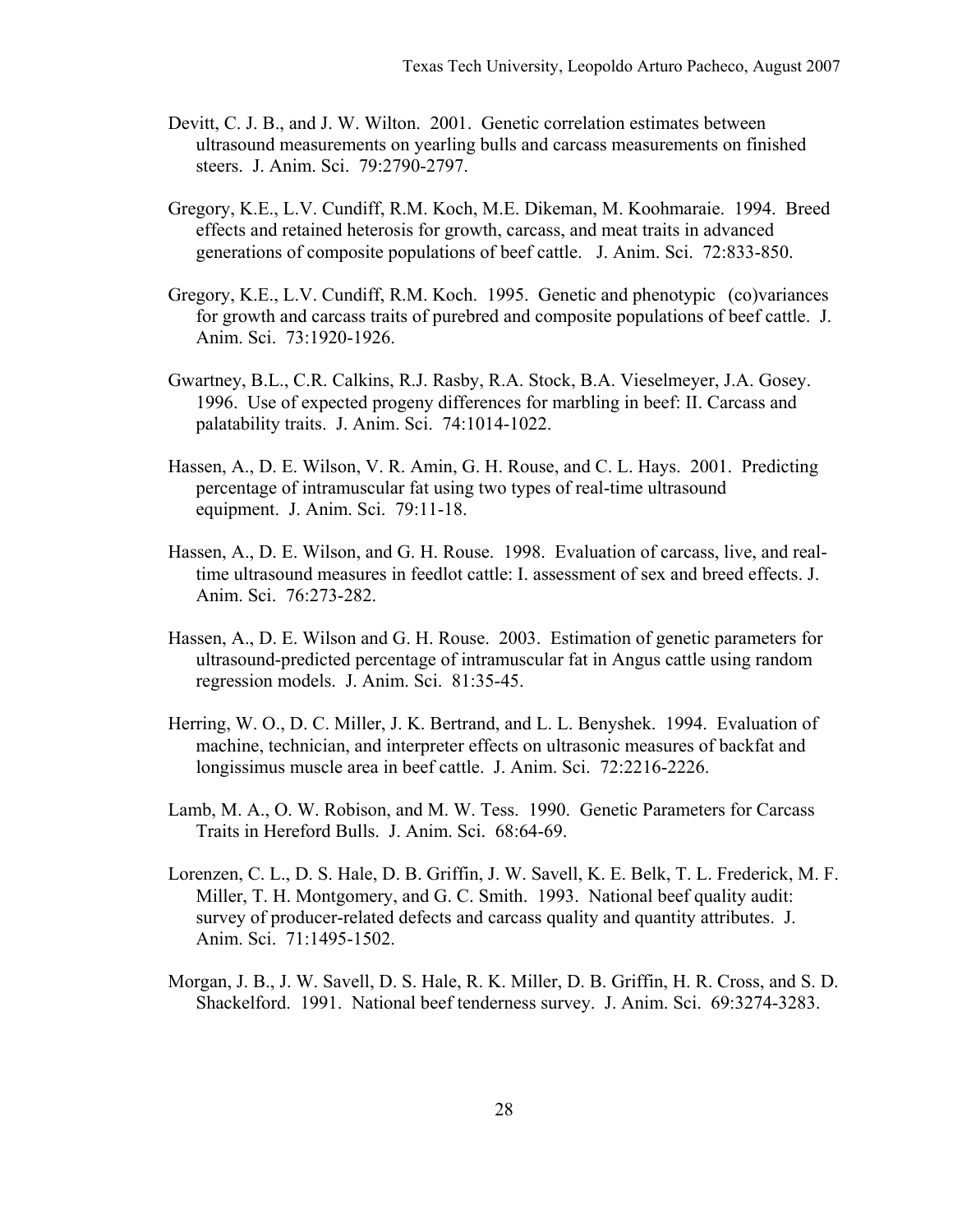- Moser, D. W., J. K. Bertrand, I. Misztal, L. A. Kriese, and L. L. Benyshek. 1998. Genetic parameter estimates for carcass and yearling ultrasound measurements in Brangus cattle. J. Anim. Sci. 76:2542-2548.
- Perkins, T. L., R. D. Green, and K. E. Hamlin. 1992. Evaluation of ultrasonic estimates of carcass fat thickness and longissimus muscle area in beef cattle. J. Anim. Sci. 70:1002-1010.
- Reverter, A., D. J. Johnston, H. U. Graser, M. L. Wolcott, and W. H. Upton. 2000. Genetic analyses of live-animal ultrasound and abattoir carcass traits in Australian Angus and Hereford cattle. J. Anim. Sci. 78:1786-1795.
- Sapp, R. L., J. K. Bertrand, T. D. Pringle and D. E. Wilson. 2002. Effects of selection for ultrasound intramuscular fat percentage in Angus bulls on carcass traits of progeny. J. Anim. Sci. 80:2017-2022.
- Savell, J. W., J. J. Harris, H. R. Cross, D. S. Hale, and L. C. Beasley. 1991. National Beef Market Basket Study. J. Anim. Sci. 69:2883-2893.
- Vieselmeyer, B.A., R.J. Rasby, B.L. Gwartney, C.R. Calkins, R.A. Stock, J.A. Gosey. 1996. Use of expected progeny differences for marbling in beef: I. production traits. J. Anim. Sci. 74:1009-1013.
- Wilson, D. E., R. L. Willham, S. L. Northcutt, and G. H. Rouse. 1993. Genetic parameters for carcass traits estimated from Angus field records. J. Anim. Sci. 71:2365-2370.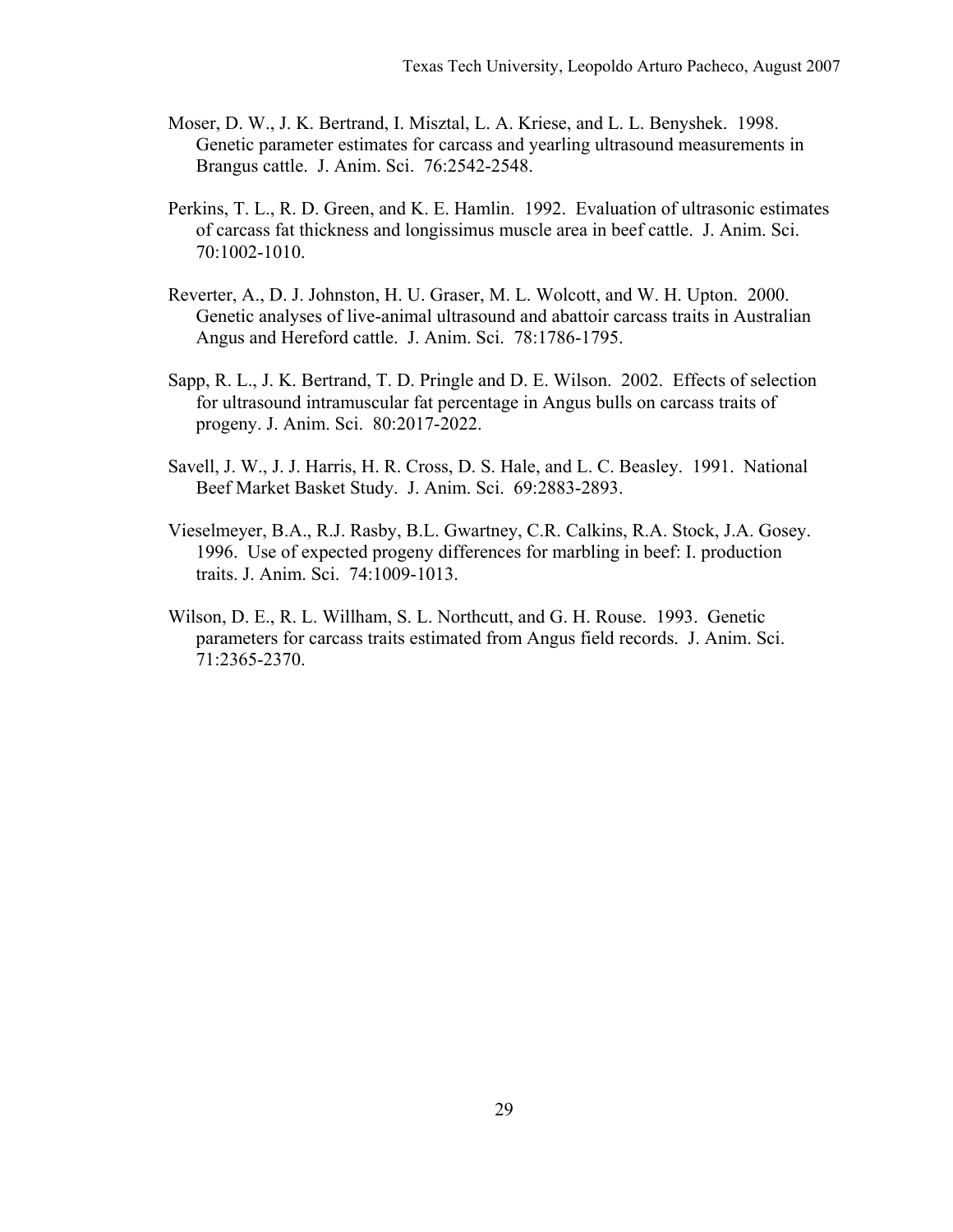# **APPENDIX**

# **TABLES**

| Table 1.1 Progeny ultrasound intramuscular fat % by Angus bull EPD grouping |  |  |
|-----------------------------------------------------------------------------|--|--|
|                                                                             |  |  |

|                 |      | <b>AN RIMF S TO IMF P</b> |                   |      |      |         |
|-----------------|------|---------------------------|-------------------|------|------|---------|
| Yr              | 99   | 00                        | 01                | 02   | 03   | all yrs |
| Gp1             | 2.22 |                           | 2.08 <sup>a</sup> | 2.67 | 3.21 | 2.50    |
| Gp2             | 2.62 | 3.71                      | $3.22^{b}$        | 2.73 | 3.68 | 3.11    |
| Gp3             | 2.60 | 4.56                      | $2.97^{a,b}$      | 2.90 | 3.15 | 3.04    |
| Gp4             | 4.56 | 2.38                      | $3.30^{b,c}$      | 2.89 | 3.04 | 3.10    |
| Gp <sub>5</sub> |      |                           | $3.67^{b,c}$      | 2.81 | 2.65 | 3.12    |
| Gp 6            | 2.78 | 3.25                      | $3.10^{b}$        | 2.89 | 3.12 | 3.01    |
| Gp7             | 2.92 | 3.39                      | $3.94^\circ$      | 2.82 | 2.86 | 3.08    |
| Gp 8            | 2.62 |                           | $2.89^{a,b}$      | 3.29 | 2.78 | 2.98    |
| Gp 9            |      | 3.48                      | $2.17^{a,b}$      | 3.10 |      | 3.12    |
| Gp10            | 2.74 | 3.81                      |                   | 3.74 |      | 3.50    |
| Gp11            | 2.26 | 2.84                      |                   | 2.34 | 3.04 | 2.66    |
| Gp12            | 2.67 | 3.34                      |                   | 3.08 | 3.45 | 3.19    |

<sup>a,b,c</sup> IMF means within a column without common superscripts differ  $P > 0.05$ Gp=Group; Yr=Year; AN=Angus Breed; RIMF\_S=Rank Intramuscular Fat Sire; IMF\_P=Intramuscular Fat Progeny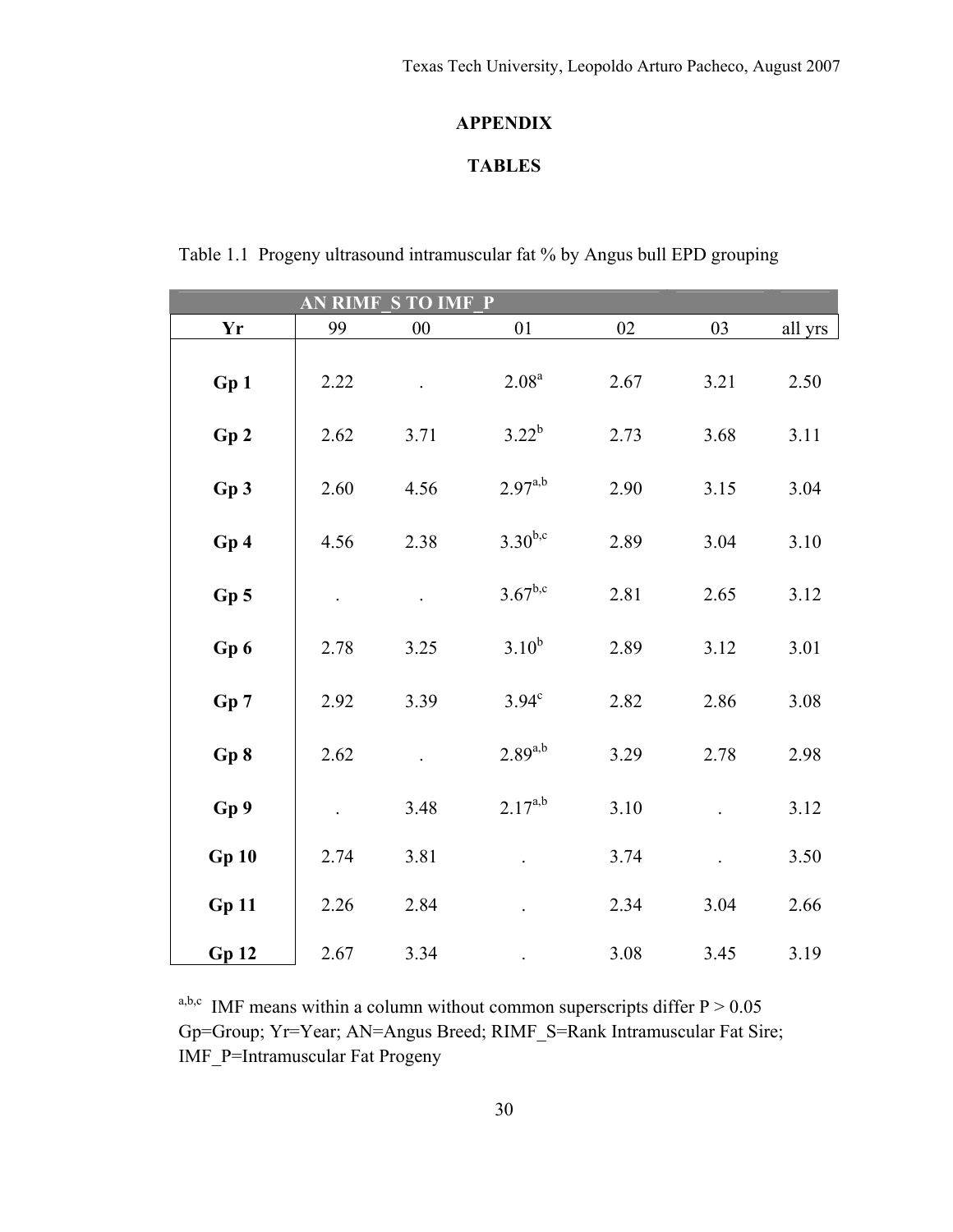|                 | <b>RA RIMF S TO IMF P</b> |        |      |      |      |           |
|-----------------|---------------------------|--------|------|------|------|-----------|
| Yr              | 99                        | $00\,$ | 01   | 02   | 03   | all yrs   |
| Gp1             | 2.97                      | 3.22   |      | 3.23 | 2.97 | 3.13      |
| Gp2             | 3.02                      | 3.05   | 2.89 | 2.46 | 2.59 | 2.82      |
| Gp3             | 3.31                      |        | 3.44 | 3.47 | 3.10 | 3.32      |
| Gp4             | $\Box$                    |        | 2.72 | 2.68 |      | 2.71      |
| Gp <sub>5</sub> |                           |        | 2.80 | 3.05 | 1.92 | 2.72      |
| Gp6             | 2.37                      | 3.18   | 3.18 | 2.82 | 2.89 | 2.95      |
| Gp 7            | 3.17                      | 3.28   | 3.49 | 2.63 | 3.11 | 3.02      |
| Gp 8            |                           | 2.96   |      | 2.85 | 3.84 | 3.04      |
| Gp 9            |                           |        |      |      |      | $\bullet$ |
| Gp10            | $\ddot{\phantom{0}}$      |        |      | 2.99 |      | 2.99      |
| Gp11            | 2.44                      | 3.27   |      |      | 2.21 | 2.66      |
| <b>Gp 12</b>    | 2.99                      | 2.66   |      |      |      | 2.70      |

Table 1.2 Progeny ultrasound intramuscular fat % by Red Angus bull EPD grouping

Gp=Group; Yr=Year; RA=Red Angus Breed; RIMF\_S=Rank Intramuscular Fat Sire; IMF\_P=Intramuscular Fat Progeny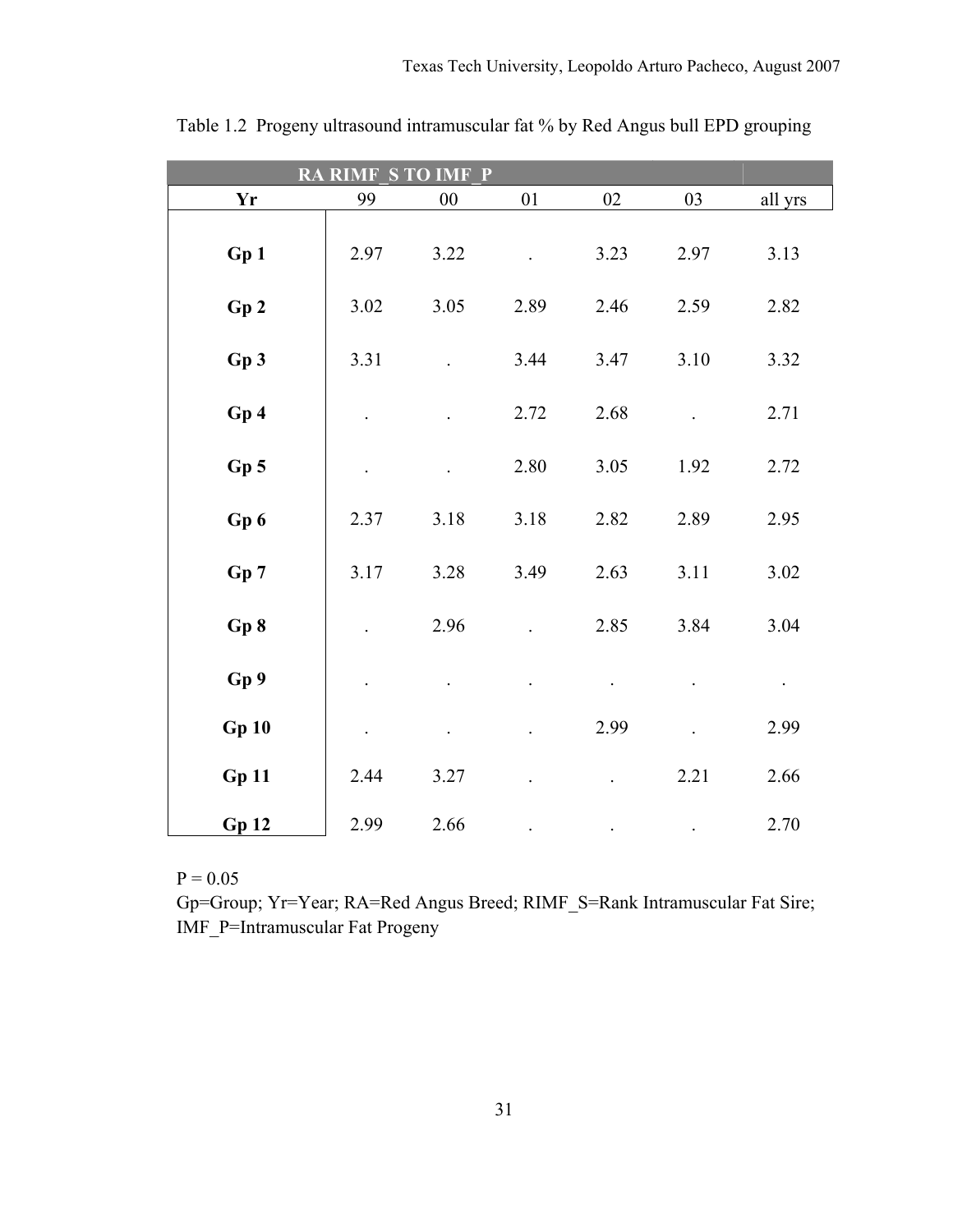| <b>GRIMF STOIMF</b><br>$\mathbf{P}$ |      |        |      |      |      |         |  |  |  |  |  |  |
|-------------------------------------|------|--------|------|------|------|---------|--|--|--|--|--|--|
| Yr                                  | 99   | $00\,$ | 01   | 02   | 03   | all yrs |  |  |  |  |  |  |
| Gp1                                 | 2.68 | 2.58   | 2.83 | 2.48 | 2.85 | 2.77    |  |  |  |  |  |  |
| Gp2                                 | 2.65 | 2.77   | 2.50 | 2.60 | 3.02 | 2.70    |  |  |  |  |  |  |
| Gp3                                 | 2.45 | 2.74   | 2.40 | 2.16 | 2.38 | 2.33    |  |  |  |  |  |  |
| Gp4                                 |      | 3.41   | 2.04 | 2.16 | 2.53 | 2.55    |  |  |  |  |  |  |
| Gp <sub>5</sub>                     | 2.20 | 2.08   | 2.61 | 2.64 | 2.54 | 2.62    |  |  |  |  |  |  |
| Gp 6                                | 2.52 | 2.71   | 2.80 | 2.59 | 2.77 | 2.66    |  |  |  |  |  |  |
| Gp 7                                | 2.56 | 2.69   | 2.65 | 2.47 | 2.64 | 2.62    |  |  |  |  |  |  |
| Gp8                                 | 2.52 | 2.75   | 2.73 | 2.44 | 2.81 | 2.68    |  |  |  |  |  |  |
| Gp 9                                | 2.76 | 2.63   | 2.70 | 2.78 | 2.96 | 2.74    |  |  |  |  |  |  |
| Gp10                                | 2.54 | 2.91   | 2.56 | 2.26 | 2.40 | 2.57    |  |  |  |  |  |  |
| Gp11                                | 2.51 | 2.67   | 2.65 | 2.42 | 2.43 | 2.53    |  |  |  |  |  |  |
| <b>Gp 12</b>                        | 2.52 | 2.64   | 2.62 | 2.42 | 2.55 | 2.54    |  |  |  |  |  |  |

Table 1.3 Progeny ultrasound intramuscular fat % by Gelbvieh bull EPD grouping

Gp=Group; Yr=Year; G=Gelbvieh Breed; RIMF\_S=Rank Intramuscular Fat Sire; IMF\_P=Intramuscular Fat Progeny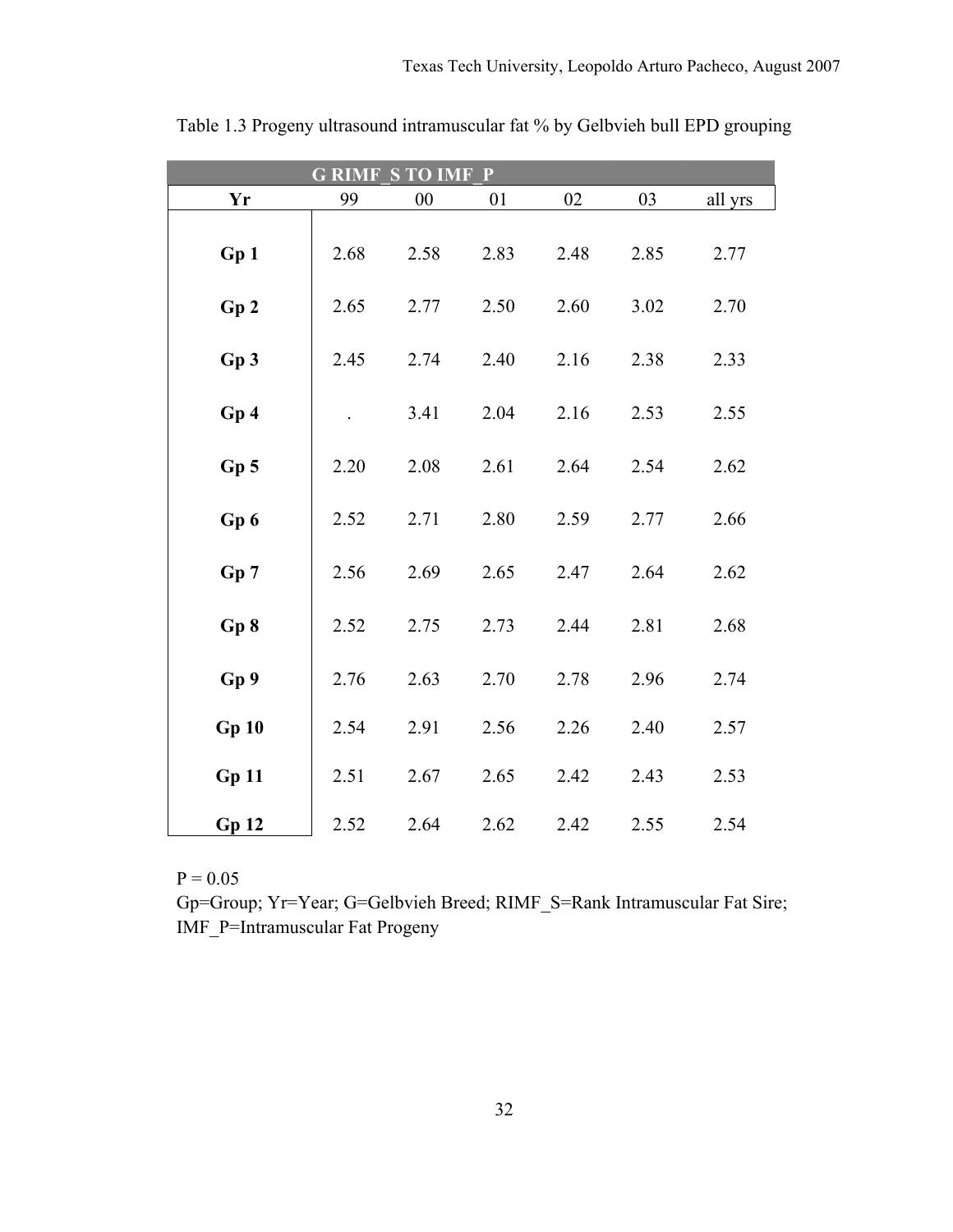| $\mathbf{P}$<br><b>S TO IMF</b><br><b>AN RIMF</b> |      |      |      |      |      |      |         |  |  |  |  |  |
|---------------------------------------------------|------|------|------|------|------|------|---------|--|--|--|--|--|
| Yr                                                | 96   | 97   | 98   | 99   | 00   | 01   | all yrs |  |  |  |  |  |
| Gp1                                               | 5.12 | 6.60 | 5.33 | 4.10 | 4.45 | 5.27 | 5.27    |  |  |  |  |  |
| Gp2                                               | 5.38 | 6.23 | 4.87 | 5.50 | 5.30 | 5.57 | 5.52    |  |  |  |  |  |
| Gp3                                               | 4.90 | 5.42 | 5.63 |      | 4.60 | 7.30 | 5.57    |  |  |  |  |  |
| Gp4                                               | 5.50 | 5.90 | 5.50 | 6.10 | 5.30 | 6.53 | 5.79    |  |  |  |  |  |
| Gp <sub>5</sub>                                   | 5.03 | 6.50 | 5.10 |      | 5.20 | 6.10 | 5.47    |  |  |  |  |  |
| Gp6                                               | 5.12 | 5.33 | 5.45 | 5.51 | 5.56 | 6.51 | 5.59    |  |  |  |  |  |
| Gp 7                                              | 5.77 | 5.85 | 5.31 | 6.19 | 4.90 | 6.17 | 5.78    |  |  |  |  |  |
| Gp8                                               | 5.55 | 6.48 | 4.78 | 4.71 |      | 5.37 | 5.42    |  |  |  |  |  |
| Gp 9                                              | 5.80 | 6.00 | 5.08 |      |      |      | 5.32    |  |  |  |  |  |
| Gp10                                              | 5.20 |      | 5.00 |      |      | 6.50 | 5.56    |  |  |  |  |  |
| Gp11                                              |      | 5.63 | 5.60 |      |      | 7.00 | 5.99    |  |  |  |  |  |
| <b>Gp 12</b>                                      |      | 5.60 | 5.38 |      |      |      | 5.48    |  |  |  |  |  |

Table 1.4 Progeny carcass intramuscular fat % by Angus bull EPD grouping

Gp=Group; Yr=Year; AN=Angus Breed; RIMF\_S=Rank Intramuscular Fat Sire; IMF\_P=Intramuscular Fat Progeny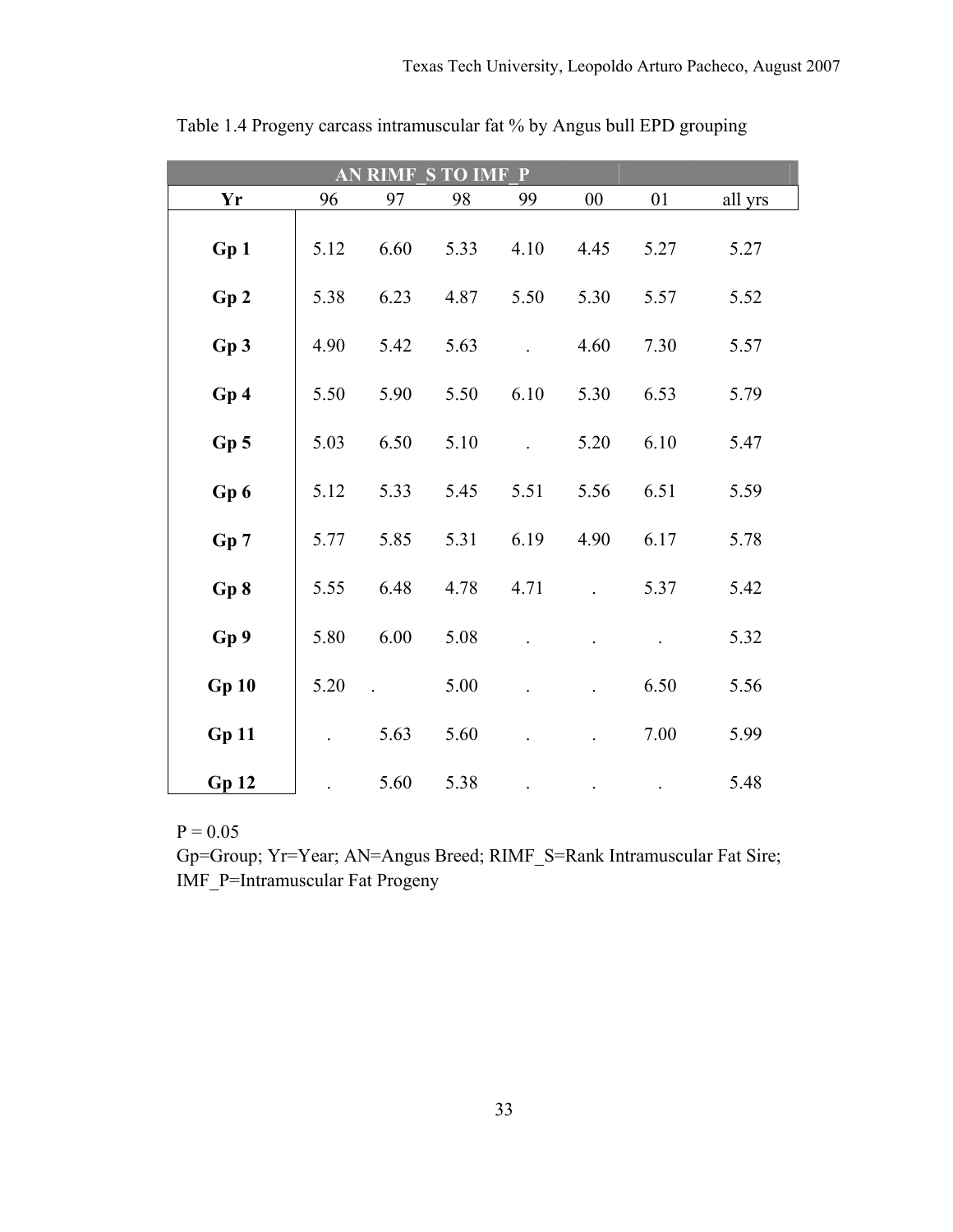| <b>STOIMFP</b><br><b>RA RIMF</b> |                      |                      |                      |           |  |  |  |  |  |  |
|----------------------------------|----------------------|----------------------|----------------------|-----------|--|--|--|--|--|--|
| Yr                               | 96                   | 97                   | $02\,$               | all yrs   |  |  |  |  |  |  |
| Gp1                              |                      |                      |                      |           |  |  |  |  |  |  |
| Gp2                              | $\blacksquare$       | $\ddot{\phantom{0}}$ | 5.64                 | 5.63      |  |  |  |  |  |  |
| Gp3                              | $\Box$               | 6.23                 | $\ddot{\phantom{1}}$ | 6.22      |  |  |  |  |  |  |
| Gp 4                             | $6.10\,$             | $\ddot{\phantom{0}}$ |                      | 6.10      |  |  |  |  |  |  |
| Gp <sub>5</sub>                  | $\ddot{\phantom{0}}$ |                      | $\cdot$              | $\Box$    |  |  |  |  |  |  |
| Gp6                              | $\ddot{\phantom{0}}$ | $\ddot{\phantom{0}}$ | $\bullet$            | $\bullet$ |  |  |  |  |  |  |
| Gp 7                             | $\ddot{\phantom{0}}$ | 5.37                 |                      | 5.38      |  |  |  |  |  |  |
| Gp 8                             | 4.70                 |                      |                      | 4.70      |  |  |  |  |  |  |
| Gp 9                             |                      |                      |                      |           |  |  |  |  |  |  |
| Gp10                             | $\bullet$            | $\bullet$            | $\ddot{\phantom{0}}$ | $\bullet$ |  |  |  |  |  |  |
| <b>Gp 11</b>                     | $\ddot{\phantom{0}}$ | 5.75                 | $\ddot{\phantom{a}}$ | 5.75      |  |  |  |  |  |  |
| <b>Gp 12</b>                     |                      | $\ddot{\phantom{0}}$ | 5.47                 | 5.46      |  |  |  |  |  |  |

Table 1.5 Progeny carcass intramuscular fat % by Red Angus bull EPD grouping

Gp=Group; Yr=Year; RA=Red Angus Breed; RIMF\_S=Rank Intramuscular Fat Sire; IMF\_P=Intramuscular Fat Progeny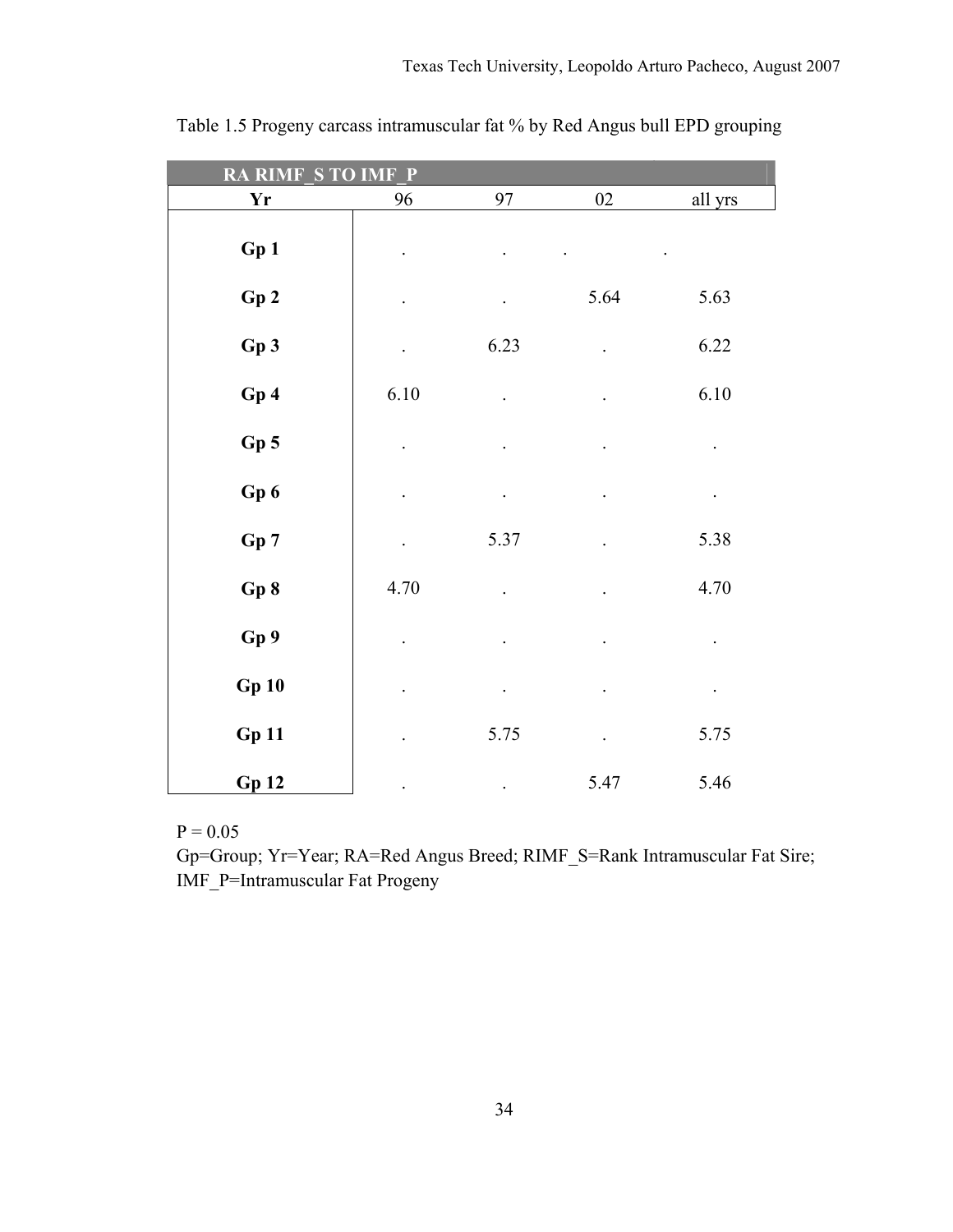|                        | <b>G RIM</b><br>Ρ    |      |      |                      |      |      |      |                |          |  |  |  |  |  |
|------------------------|----------------------|------|------|----------------------|------|------|------|----------------|----------|--|--|--|--|--|
| $\mathbf{Y}\mathbf{r}$ | 73                   | 74   | 81   | 82                   | 84   | 85   | 86   | $87\,$         | $\bf 88$ |  |  |  |  |  |
| Gp 1                   |                      | 6.42 |      | 5.35                 | 5.18 |      |      |                |          |  |  |  |  |  |
| Gp2                    |                      |      |      | $\ddot{\phantom{0}}$ | 5.00 |      |      |                |          |  |  |  |  |  |
| Gp3                    |                      | 5.30 | 5.75 |                      |      |      |      |                | 4.89     |  |  |  |  |  |
| Gp4                    | 5.40                 | 4.82 |      |                      |      |      |      |                |          |  |  |  |  |  |
| Gp <sub>5</sub>        | $\ddot{\phantom{a}}$ |      |      |                      |      |      |      |                |          |  |  |  |  |  |
| Gp6                    | 5.24                 | 5.39 |      | 4.91                 |      |      |      |                |          |  |  |  |  |  |
| Gp7                    |                      |      |      | 5.07                 | 5.00 |      |      |                | 4.91     |  |  |  |  |  |
| Gp 8                   |                      |      |      |                      |      | 4.38 | 4.75 | $\overline{a}$ | 4.90     |  |  |  |  |  |
| Gp 9                   | $\ddot{\phantom{0}}$ | 5.22 |      |                      |      |      | 5.18 | 6.10           |          |  |  |  |  |  |
| Gp10                   | 5.25                 | 4.67 |      |                      |      |      |      |                |          |  |  |  |  |  |
| Gp11                   |                      |      |      | 4.80                 | 4.70 |      |      | 4.77           | 4.80     |  |  |  |  |  |
| <b>Gp 12</b>           | 4.86                 | 4.88 |      | 4.43                 | 4.38 | 5.25 | 4.33 | 4.83           | 4.86     |  |  |  |  |  |

Table 1.6 Progeny carcass intramuscular fat % by Gelbvieh bull EPD grouping

a,b,c IMF means within a column without common superscripts differ  $P > 0.05$ Gp=Group; Yr=Year; G=Gelbvieh Breed; RIMF\_S=Rank Intramuscular Fat Sire IMF\_P=Intramuscular Fat Progeny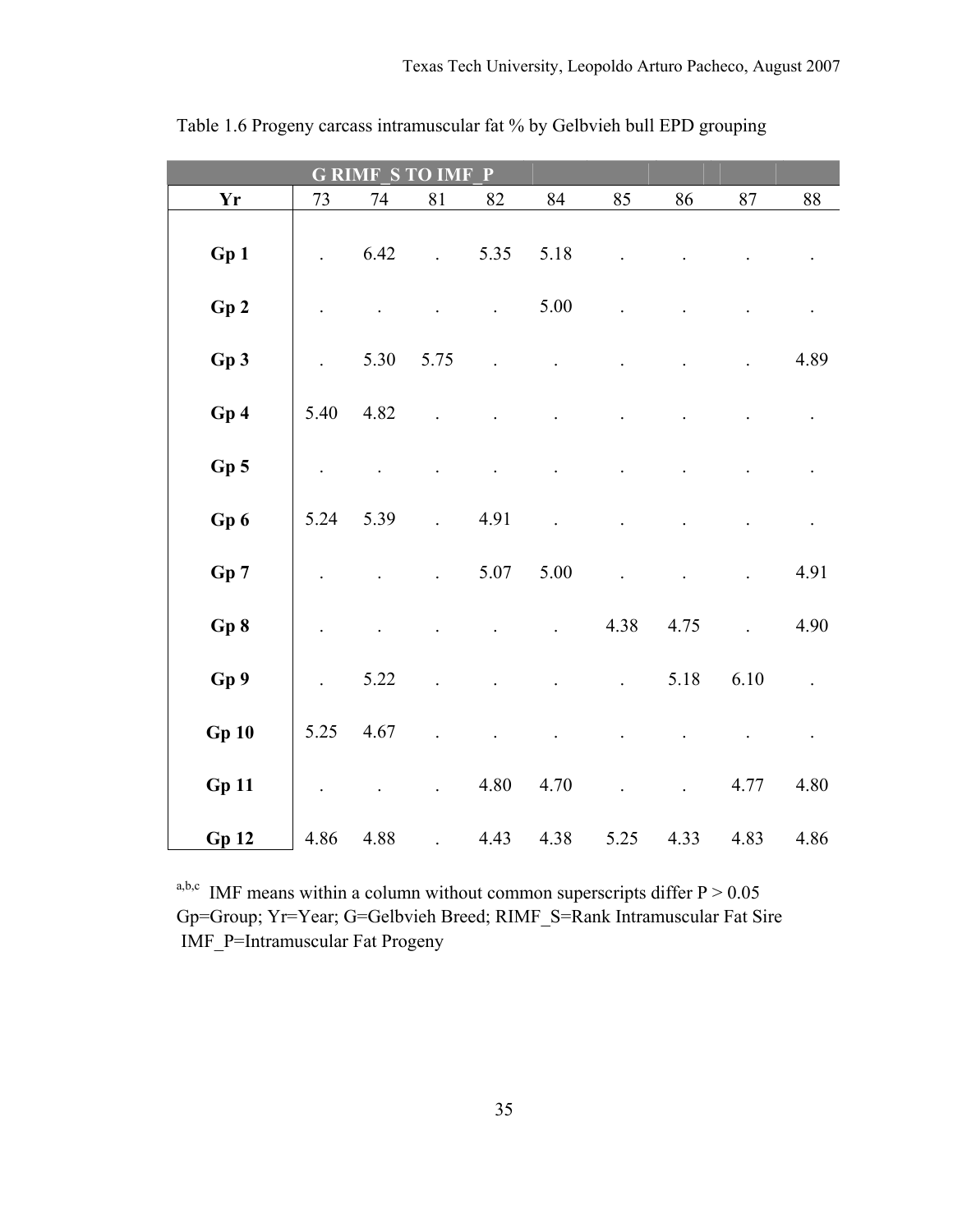| Yr           | 89             | 90                 | 91                                 | 92                 | 93                      | 94                            | 95                                                             | 96                                                                      |
|--------------|----------------|--------------------|------------------------------------|--------------------|-------------------------|-------------------------------|----------------------------------------------------------------|-------------------------------------------------------------------------|
| Gp 1         | $5.50^{a,b,c}$ |                    |                                    |                    |                         | $5.15$ $5.11$ $5.18^a$        | $5.65^{\circ}$                                                 | $4.94^{\text{a},\text{b},\text{c},\text{d},\text{e},\text{f},\text{g}}$ |
| Gp2          |                |                    | $\mathbb{Z}^{\mathbb{Z}^{\times}}$ |                    | 4.85 5.21               |                               | $4.66^{a,b}$ 5.02 <sup>a,b,c,d,e,f</sup>                       | $5.37^{a}$                                                              |
| Gp3          |                |                    | 5.50                               |                    | 4.98 5.13               | $4.98^{a,b}$                  | $4.57^{\rm b,c,e,f}$                                           | $5.25^{a,b}$                                                            |
| Gp 4         |                |                    |                                    | $\mathbb{Z}^{n+1}$ |                         | 4.80 $5.28^a$                 | $4.00^{\text{a},\text{b},\text{c},\text{d},\text{e},\text{f}}$ | $4.47^{c,d,e,f,g}$                                                      |
| Gp 5         |                |                    | $\mathbb{Z}^{\mathbb{Z}^n}$        | 4.81               | $\sim 100$ km s $^{-1}$ | $5.13^{a,b}$                  | $5.03^{b,c,d,e,f}$                                             | $4.88^{a,b,c,d,e,f,g}$                                                  |
| Gp 6         | $4.90^{a,b,c}$ | $5.15^{a,c}$       | 4.45                               |                    |                         |                               | 4.58 4.30 $5.22^a$ $5.12^{c,d,e}$                              | $4.90^{a,b,c,d,e,f}$                                                    |
| Gp 7         | $4.84^{a,c}$   | $4.73^{a,d}$       | 4.46                               |                    |                         | 4.66 5.34 4.86 <sup>a,b</sup> | $4.95^{b,c,d,e,f}$                                             | $4.92^{a,d,e,f}$                                                        |
| Gp 8         |                | 6.00 <sup>c</sup>  |                                    |                    | $\mathcal{L}^{(1)}$     | $5.06^{a,b}$                  |                                                                | $5.06^{a,b,c,d,e,f}$ 4.79a,b,c,d,e,f,g                                  |
| Gp 9         | $4.82^{\circ}$ | $4.86^{a,e}$       | $\mathcal{L}^{(1)}$ .              | 4.17               |                         | 4.83 4.97 <sup>a,b</sup>      | $5.07^{\rm b,c,d,e,f}$                                         | $4.86^{a,b,c,d,e,f,g}$                                                  |
| Gp10         | $5.50^{b}$     | $\mathbb{Z}^{n+1}$ | 4.70                               | $\sim 10^{-10}$    |                         | 5.42 $4.99^{a,b}$             | $5.34^{a,d}$                                                   | $4.74^{e,f,g}$                                                          |
| <b>Gp 11</b> | $5.06^{a,b,c}$ | $4.40^{b,d,e}$     | 4.01                               |                    | 4.91 5.22               | $4.68^{b}$                    | $4.85^{e,f}$                                                   | $4.73^{e,f,g}$                                                          |
| Gp12         | $4.67^{a,c}$   | $4.47^{b,d,e}$     | 4.57                               | 4.61               | 4.87                    | $4.66^b$                      | $4.73^f$                                                       | $4.60^{\text{e,f,g}}$                                                   |

Table 1.6 continued

36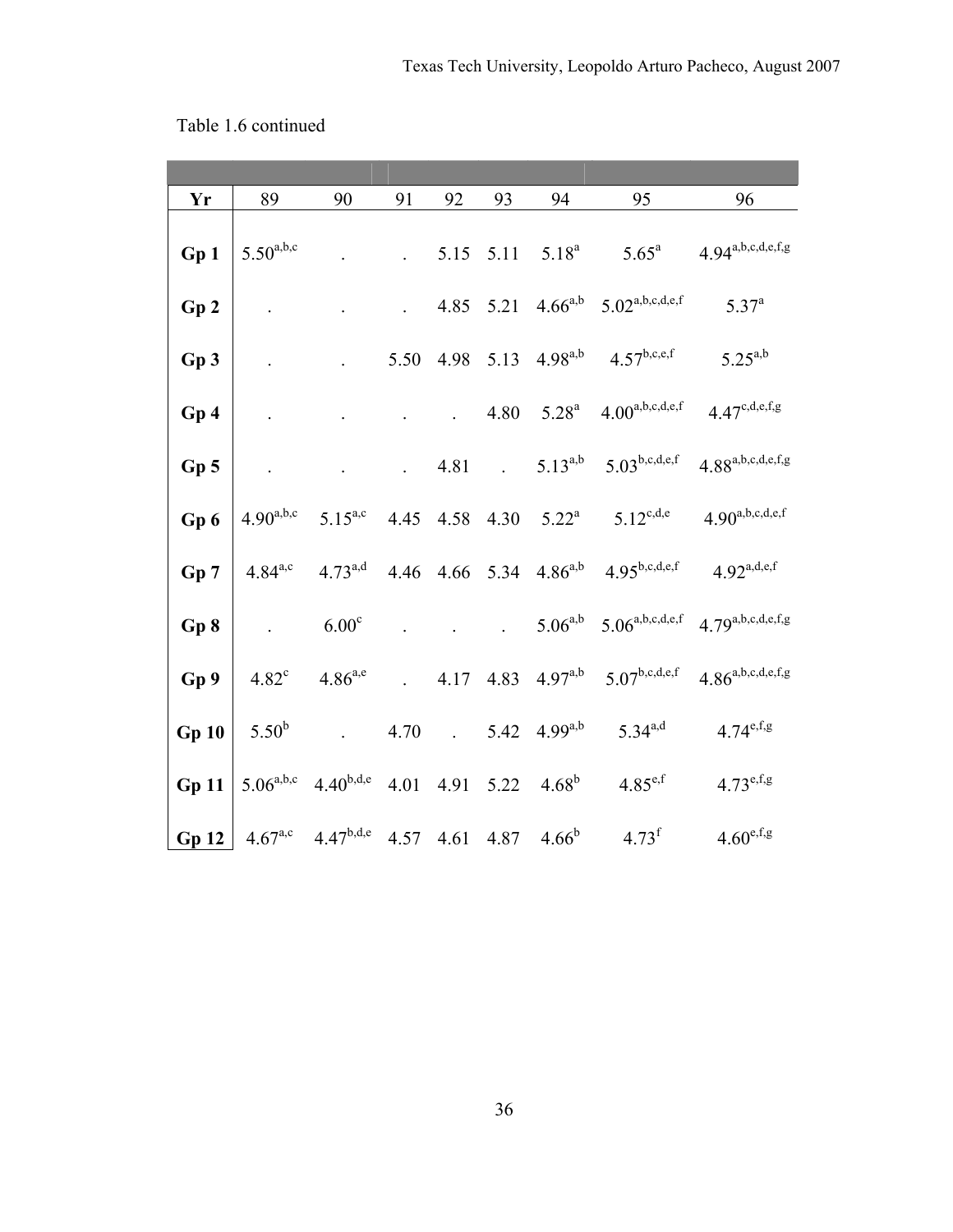| Yr           | 97   | 98               | 99                                                                      | 00                    | 01                | 02   | all yrs        |
|--------------|------|------------------|-------------------------------------------------------------------------|-----------------------|-------------------|------|----------------|
| Gp 1         | 5.06 | $4.83^{a,b,c,d}$ |                                                                         | $5.24^{a,e}$          | 6.08 <sup>a</sup> |      | $5.38^{a}$     |
| Gp2          | 4.97 | $5.12^{c,d}$     | $5.84^{a,d}$                                                            | $5.64^a$              |                   |      | $5.28^{a,b}$   |
| Gp 3         | 4.32 | $3.80^{\rm a}$   | $5.15^{a,b,c,d,e,f,g}$                                                  |                       |                   | 4.64 | $4.99^{b,c,d}$ |
| Gp 4         | 4.61 |                  | $4.68^{\text{e,f,g}}$                                                   |                       |                   |      | $4.86^{c,d,e}$ |
| Gp 5         | 4.72 | $4.80^{a,b,c,d}$ | $4.84^{b,e,f,g}$                                                        | $3.76^{\circ}$        |                   |      | $4.84^{c,d,e}$ |
| Gp6          | 4.82 | $5.17^d$         | $5.42^{d,e}$                                                            | $4.65^{\text{c},d,e}$ | $5.22^{a,b,c}$    | 5.67 | $5.03^{b,d}$   |
| Gp 7         | 4.76 | $4.82^{a,b,c,d}$ | $4.88^{b,e,f,g}$                                                        |                       | $5.96^{a,b}$      | 5.28 | $4.93^{c,d}$   |
| Gp8          | 4.43 | $5.36^{d}$       | $5.25^{\text{a},\text{b},\text{c},\text{d},\text{e},\text{f},\text{g}}$ | $4.80^{a,d}$          | $5.11^{a,b,c}$    | 4.38 | $5.00b^{c,d}$  |
| Gp 9         | 4.73 | $5.00^{a,b,c,d}$ | $4.91^{a,b,c,d,e,f,g}$                                                  | $4.97^{a,d}$          | $4.77^{b,d}$      | 4.97 | $4.94^{c,d}$   |
| <b>Gp 10</b> | 4.72 | $4.73^{a,b,c,d}$ | $4.67^{f,g}$                                                            | $4.37^{b,c,d}$        | $5.45^{a,d}$      | 4.65 | $4.92^{c,d}$   |
| <b>Gp 11</b> | 4.72 | $5.31^d$         | $5.26^{a,b,c,d,e,f,g}$                                                  | $5.10^{a,d}$          | $4.37^{c,d}$      |      | $4.82^c$       |
| Gp12         | 4.49 | $4.74^{a,b}$     | $4.89^{8}$                                                              | $4.81^{b,d,e}$        | $4.58^{c,d}$      | 4.92 | $4.67^e$       |

Table 1.6 continued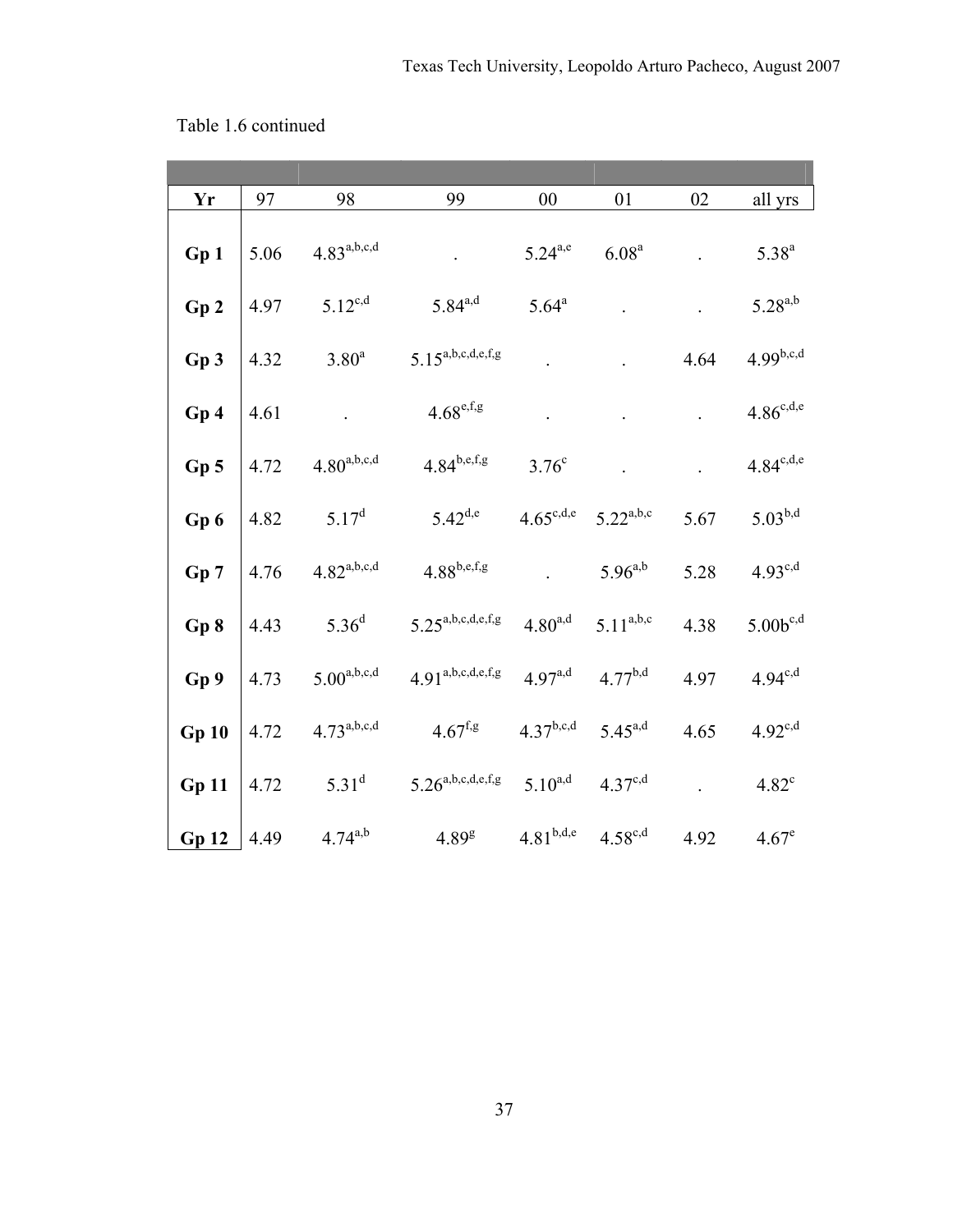|                 | <b>RLMA</b><br>AN | S<br><b>TO</b> | P<br>$\overline{\mathbf{LMA}}$ |                      |           |                      |
|-----------------|-------------------|----------------|--------------------------------|----------------------|-----------|----------------------|
| <b>Yr</b>       | 99                | ${\bf 00}$     | $0 \\ 1$                       | $02\,$               | 03        | all yrs              |
| Gp1             |                   |                |                                |                      |           |                      |
| Gp2             |                   |                |                                |                      |           | $\ddot{\phantom{0}}$ |
| Gp 3            |                   |                |                                |                      |           |                      |
| Gp4             | $\bullet$         |                |                                |                      |           | $\bullet$            |
| Gp <sub>5</sub> |                   |                |                                | $\ddot{\phantom{0}}$ |           | $\ddot{\phantom{0}}$ |
| Gp 6            |                   |                |                                | $\ddot{\phantom{1}}$ | $\bullet$ | $\bullet$            |
| Gp 7            |                   |                |                                | 22.61                |           | $22.61^{b}$          |
| Gp 8            | $\Box$            |                |                                | $\ddot{\phantom{a}}$ | 43.69     | $43.69^{\rm a}$      |
| Gp 9            | 32.77             | 39.12          | 24.38                          | 24.38                |           | $29.40^{b,c,d}$      |
| <b>Gp 10</b>    |                   |                | 22.61                          | 22.10                | 27.69     | $24.13^{b,d}$        |
| <b>Gp 11</b>    | 32.24             | 30.73          |                                | 32.89                | 33.94     | $32.27^c$            |
| <b>Gp 12</b>    | 33.55             | 31.44          | 30.31                          | 30.16                | 31.19     | $31.07^{b,c}$        |

Table 1.7 Progeny ultrasound longissimus muscle area in cm by Angus bull EPD grouping

Gp=Group; Yr=Year; AN=Angus Breed; RLMA\_S=Rank Longissimus Muscle Area Sire; LMA\_P=Longissimus Muscle Area Progeny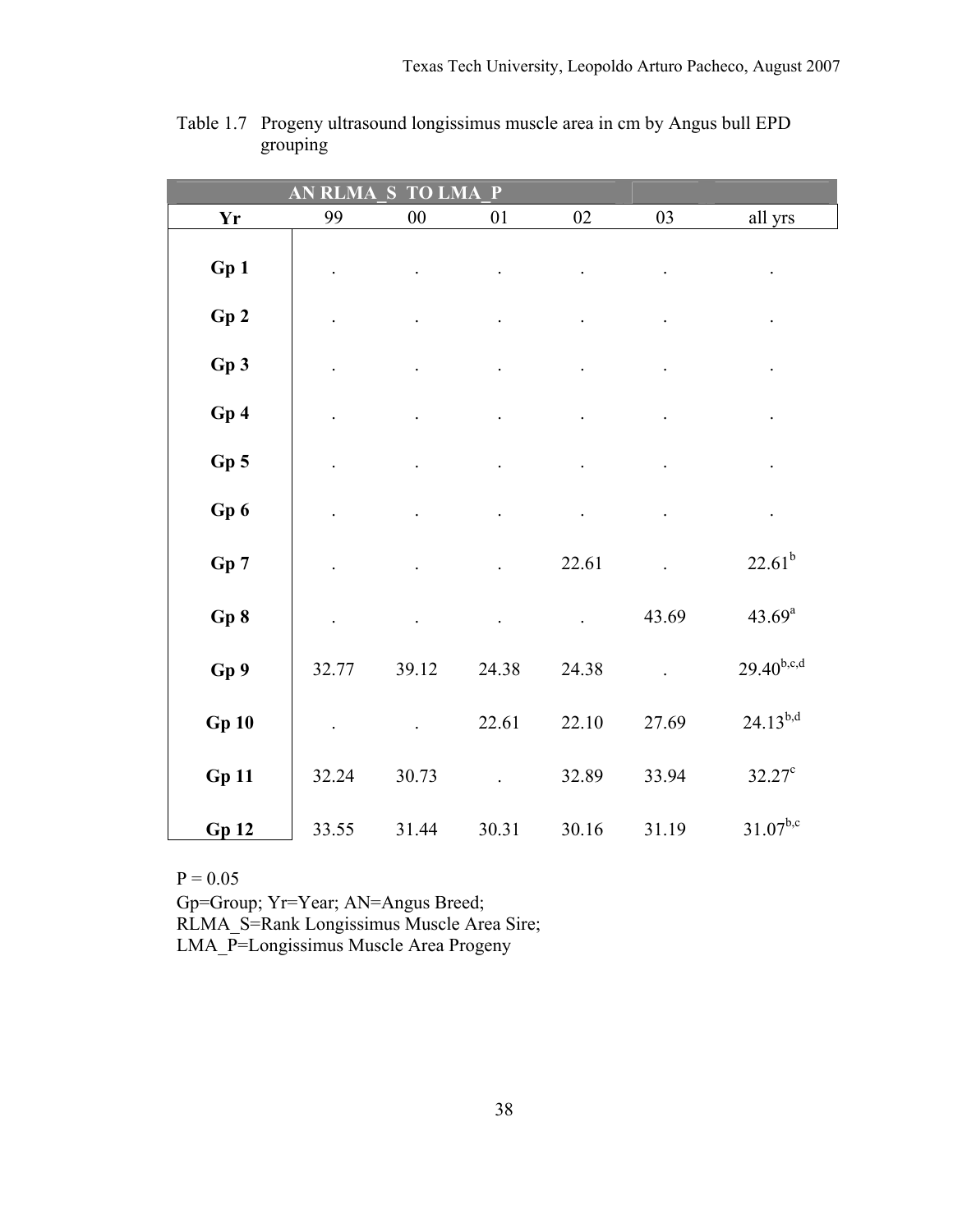|                 | $\overline{\mathbf{R} A}$<br><b>RLMA</b> | S<br>LMA   | P     |        |       |                      |
|-----------------|------------------------------------------|------------|-------|--------|-------|----------------------|
| <b>Yr</b>       | 99                                       | ${\bf 00}$ | 01    | $02\,$ | 03    | all yrs              |
| Gp 1            |                                          |            |       |        |       |                      |
| Gp2             |                                          |            |       |        |       |                      |
| Gp3             |                                          |            |       |        |       |                      |
| Gp4             |                                          |            |       |        |       | $\ddot{\phantom{0}}$ |
| Gp <sub>5</sub> |                                          |            |       |        |       | $\ddot{\phantom{0}}$ |
| Gp 6            |                                          |            |       |        |       |                      |
| Gp 7            |                                          |            |       |        |       | $\bullet$            |
| Gp 8            |                                          |            |       | 34.76  | 35.05 | 34.93                |
| Gp 9            |                                          |            |       |        |       |                      |
| Gp10            |                                          |            |       |        |       | $\bullet$            |
| Gp11            | 32.01                                    | 29.51      |       | 31.45  | 30.80 | 30.62                |
| <b>Gp 12</b>    | 30.80                                    | 29.85      | 28.62 | 30.34  | 30.30 | 29.97                |

Table 1.8 Progeny ultrasound longissimus muscle area in cm by Red Angus bull EPD grouping

Gp=Group; Yr=Year; RA=Red Angus Breed; RLMA\_S=Rank Longissimus Muscle Area Sire; LMA\_P=Longissimus Muscle Area Progeny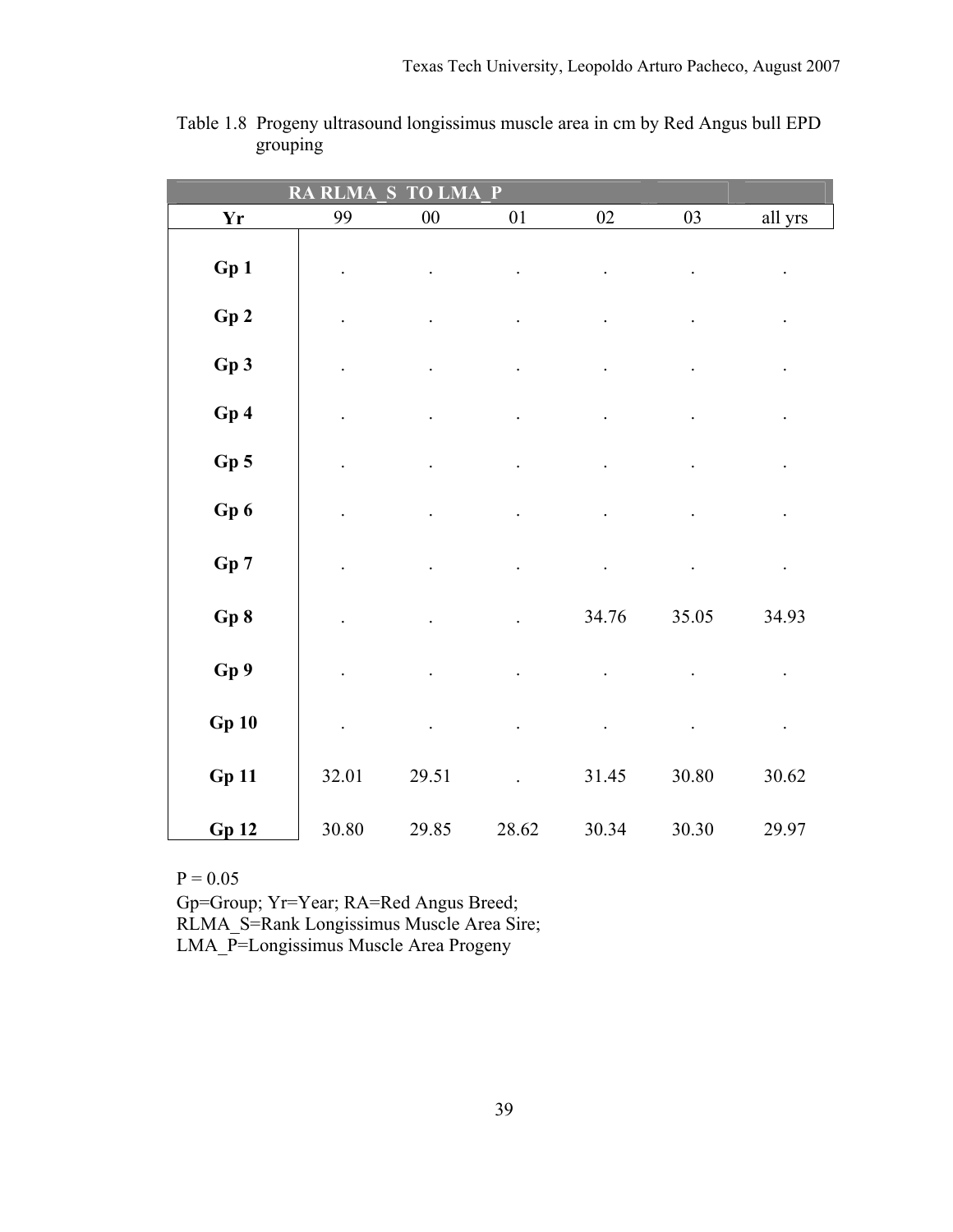|                 |       | <b>GRLMA S TO LMA P</b> |       |       |       |         |
|-----------------|-------|-------------------------|-------|-------|-------|---------|
| Yr              | 99    | $00\,$                  | 01    | 02    | 03    | all yrs |
| Gp1             | 31.62 | 29.77                   | 30.11 | 29.76 | 35.13 | 32.17   |
| Gp2             | 31.46 | 30.97                   | 29.81 | 32.65 | 31.93 | 31.53   |
| Gp3             | 31.50 | 30.94                   | 31.75 | 32.24 | 31.68 | 31.35   |
| Gp4             | 31.06 | 34.76                   | 3205  | 31.29 | 33.50 | 32.90   |
| Gp <sub>5</sub> | 33.32 | 31.27                   | 31.77 | 33.65 | 32.78 | 31.80   |
| Gp 6            | 34.18 | 30.46                   | 32.16 | 31.76 | 32.40 | 31.96   |
| Gp 7            | 31.94 | 30.73                   | 31.44 | 31.65 | 33.34 | 31.48   |
| Gp 8            | 34.08 | 30.99                   | 30.83 | 31.00 | 30.96 | 30.93   |
| Gp 9            | 31.17 | 29.89                   | 30.17 | 30.87 | 32.15 | 30.91   |
| Gp10            | 34.03 | 30.00                   | 31.41 | 31.27 | 30.82 | 30.91   |
| Gp11            | 32.50 | 31.16                   | 30.96 | 30.74 | 32.65 | 31.30   |
| <b>Gp 12</b>    | 31.73 | 30.82                   | 30.74 | 30.76 | 31.33 | 30.80   |

Table 1.9 Progeny ultrasound longissimus muscle area in cm by Gelbvieh bull EPD grouping

 $P = 0.05$ Gp=Group; Yr=Year; G=Gelbvieh Breed; RLMA\_S=Rank Longissimus Muscle Area Sire; LMA\_P=Longissimus Muscle Area Progeny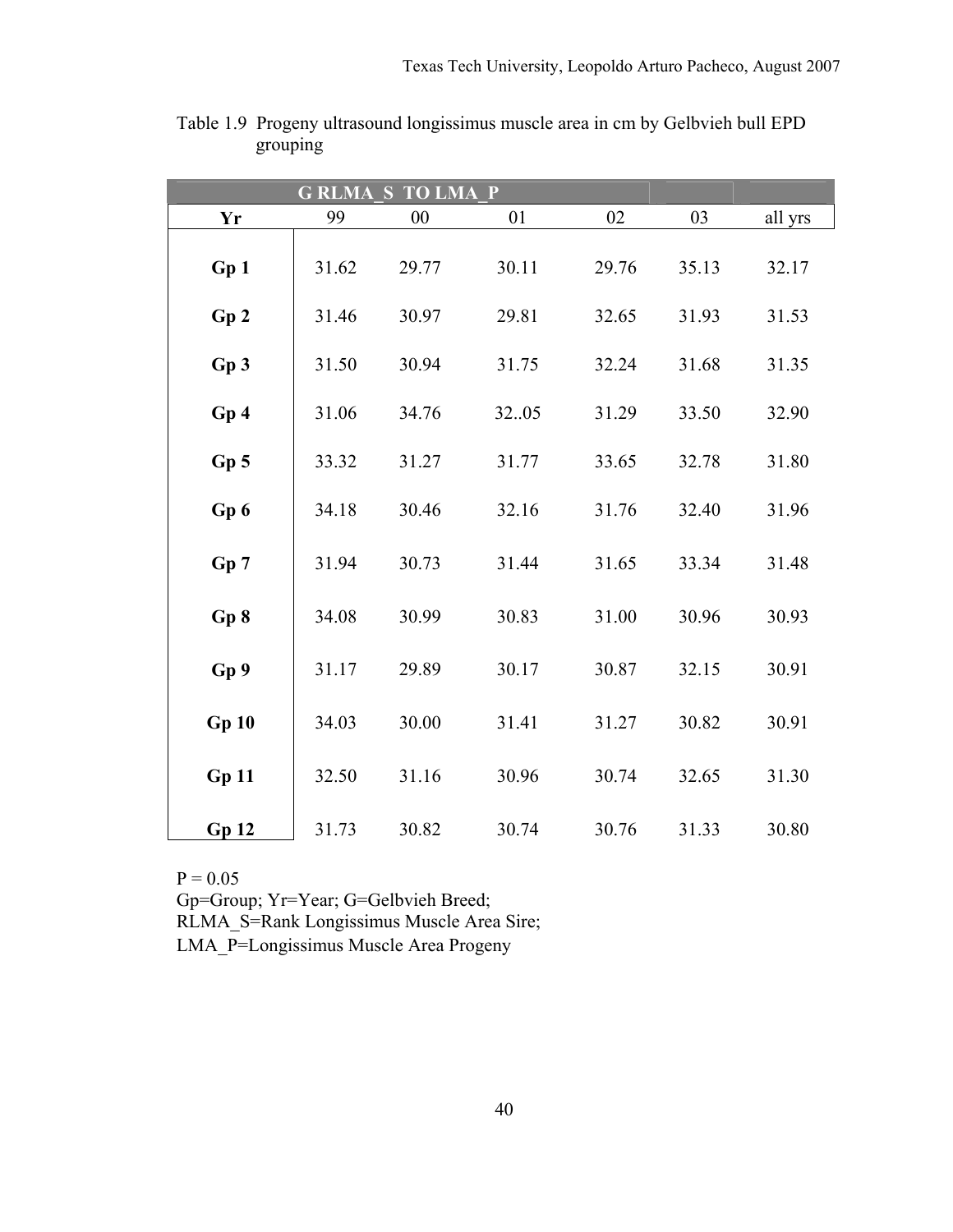| AN<br>$\mathbf{P}$<br>S<br>RI<br>LMA |       |       |       |       |        |                      |         |  |  |  |
|--------------------------------------|-------|-------|-------|-------|--------|----------------------|---------|--|--|--|
| Yr                                   | 96    | 97    | 98    | 99    | $00\,$ | 01                   | all yrs |  |  |  |
| Gp 1                                 |       |       |       |       |        |                      |         |  |  |  |
| Gp2                                  |       |       |       |       |        |                      |         |  |  |  |
| Gp 3                                 |       |       |       |       |        |                      |         |  |  |  |
| Gp 4                                 |       |       |       |       |        |                      |         |  |  |  |
| Gp 5                                 |       |       |       |       |        |                      |         |  |  |  |
| Gp 6                                 |       |       |       |       |        |                      |         |  |  |  |
| Gp 7                                 | 36.32 |       |       |       |        |                      | 36.32   |  |  |  |
| Gp 8                                 |       |       | 28.45 |       |        |                      | 28.44   |  |  |  |
| Gp 9                                 | 29.97 | 31.37 | 24.13 |       |        |                      | 28.97   |  |  |  |
| Gp10                                 |       |       | 28.38 |       |        | $\ddot{\phantom{0}}$ | 28.42   |  |  |  |
| <b>Gp 11</b>                         |       | 30.23 | 33.63 |       |        | 32.15                | 32.16   |  |  |  |
| <b>Gp 12</b>                         | 32.34 | 32.33 | 34.75 | 36.23 | 34.96  | 32.35                | 33.00   |  |  |  |

Table 1.10 Progeny carcass longissimus muscle area in cm by Angus bull EPD grouping

Gp=Group; Yr=Year; AN=Angus Breed;

RLMA\_S=Rank Longissimus Muscle Area Sire;

LMA\_P=Longissimus Muscle Area Progeny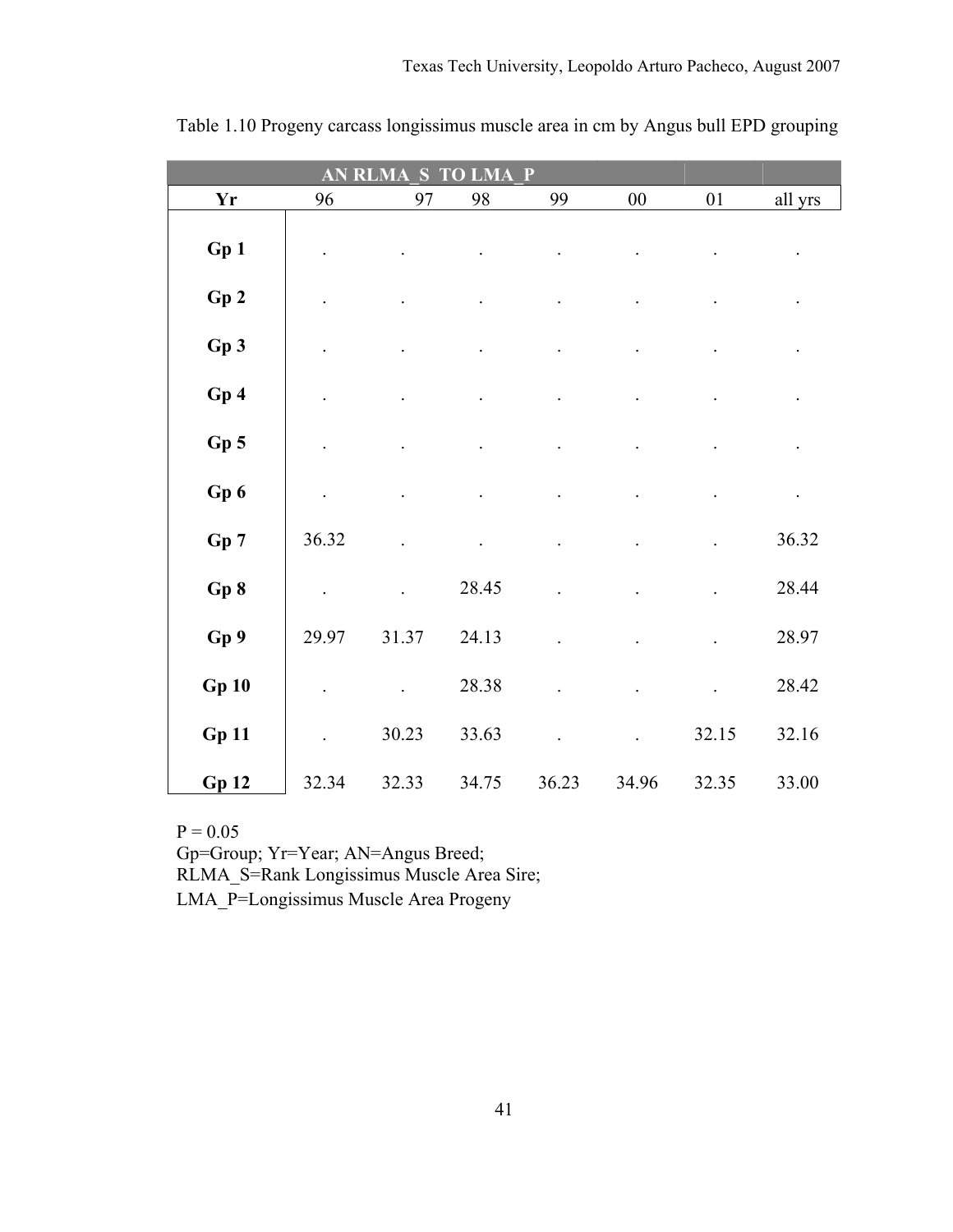| <b>RA RLMA</b><br>S    | P<br>$T\overline{O}$<br><b>LMA</b> |                      |                      |                      |
|------------------------|------------------------------------|----------------------|----------------------|----------------------|
| $\mathbf{Y}\mathbf{r}$ | 96                                 | 97                   | $02\,$               | all yrs              |
| Gp1                    |                                    |                      |                      |                      |
| Gp2                    |                                    |                      | $\cdot$              |                      |
| Gp3                    |                                    |                      | $\bullet$            | $\ddot{\phantom{0}}$ |
| Gp4                    |                                    |                      |                      |                      |
| $Gp$ 5                 |                                    |                      | $\bullet$            | $\ddot{\phantom{0}}$ |
| Gp 6                   |                                    |                      | $\ddot{\phantom{0}}$ | $\ddot{\phantom{0}}$ |
| Gp 7                   |                                    |                      |                      |                      |
| Gp8                    |                                    |                      |                      |                      |
| Gp 9                   |                                    |                      |                      |                      |
| Gp10                   |                                    |                      | $\bullet$            | $\bullet$            |
| <b>Gp 11</b>           |                                    | $\ddot{\phantom{0}}$ | 33.98                | 33.97                |
| Gp12                   | 33.00                              | 34.16                | 32.57                | 33.39                |

| Table 1.11 Progeny carcass longissimus muscle area in cm by Red Angus bull EPD |  |  |
|--------------------------------------------------------------------------------|--|--|
| grouping                                                                       |  |  |

Gp=Group; Yr=Year; RA=Red Angus Breed; RLMA\_S=Rank Longissimus Muscle Area Sire; LMA\_P=Longissimus Muscle Area Progeny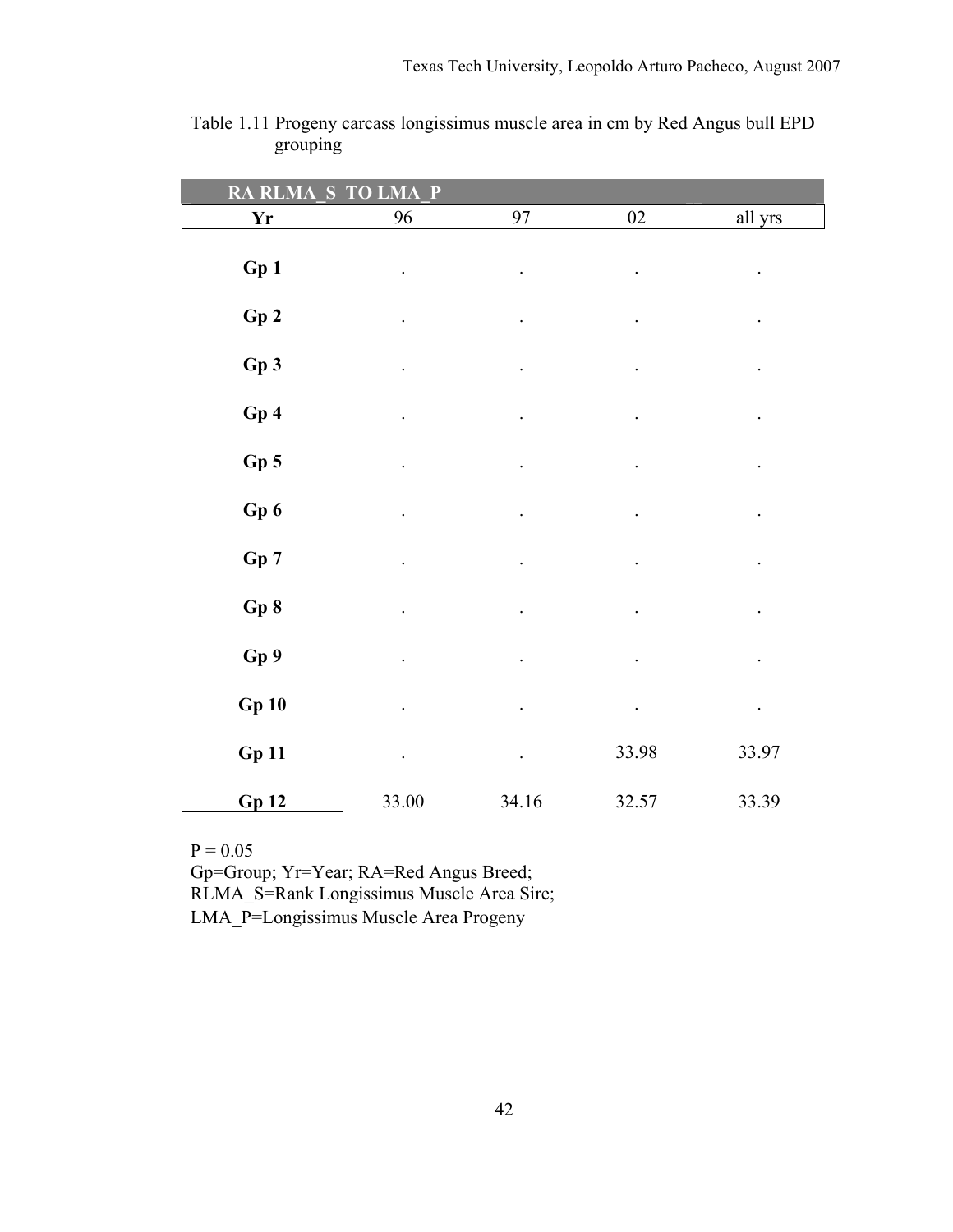| S<br>$\mathbf{P}$<br><b>LMA</b><br>G<br><b>RLMA</b><br><b>TO</b> |       |             |                      |       |       |                      |       |        |        |
|------------------------------------------------------------------|-------|-------------|----------------------|-------|-------|----------------------|-------|--------|--------|
| <b>Yr</b>                                                        | 73    | 74          | 81                   | 82    | 84    | 85                   | 86    | $87\,$ | $88\,$ |
| Gp 1                                                             |       | 30.45       |                      | 38.25 | 35.92 |                      |       | 34.75  |        |
| Gp2                                                              |       |             |                      |       |       |                      |       |        |        |
| Gp 3                                                             |       |             |                      |       |       |                      | 35.62 | 38.40  | 37.59  |
| Gp4                                                              |       | 30.77       |                      |       | 34.74 |                      |       |        |        |
| Gp <sub>5</sub>                                                  |       |             |                      |       |       |                      |       |        |        |
| Gp 6                                                             |       |             |                      |       |       |                      |       |        | 39.12  |
| Gp 7                                                             |       |             |                      |       |       |                      |       |        | 32.02  |
| Gp 8                                                             |       | 32.55 29.21 |                      |       |       |                      |       |        | 36.98  |
| Gp 9                                                             |       |             | $\ddot{\phantom{a}}$ | 35.91 |       | $\ddot{\phantom{a}}$ | 36.70 |        | 32.95  |
| <b>Gp 10</b>                                                     | 30.63 | 32.00       |                      |       |       | 34.67                |       |        |        |
| <b>Gp 11</b>                                                     |       |             |                      |       |       |                      |       | 32.85  |        |
| <b>Gp 12</b>                                                     | 29.41 | 28.57       | 37.02                | 35.20 | 34.34 | 33.96                | 27.69 | 32.91  | 31.41  |

Table 1.12 Progeny carcass longissimus muscle area in cm by Gelbvieh bull EPD grouping

a,b,c,d,e,f,g LMA means within a column without common superscripts differ  $P > 0.05$ Gp=Group; Yr=Year; G=Gelbvieh Breed; RLMA\_S=Rank Longissimus Muscle Area Sire

LMA\_P=Longissimus Muscle Area Progeny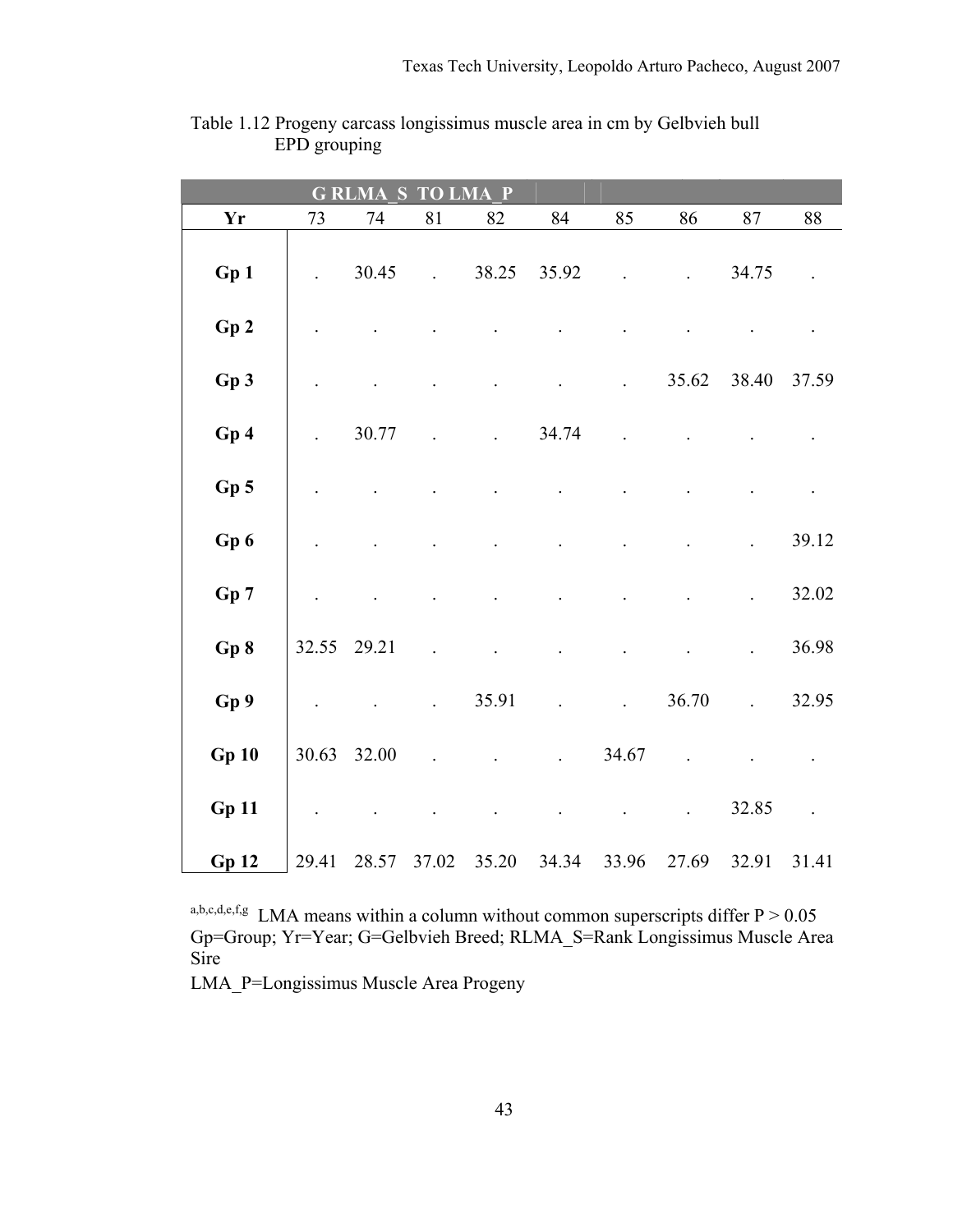| Table 1.12 continued |
|----------------------|
|----------------------|

| Yr              | 89    | 90    | 91                   | 92    | 93    | 94                 | 95    | 96                               |
|-----------------|-------|-------|----------------------|-------|-------|--------------------|-------|----------------------------------|
| Gp 1            |       |       |                      | 36.18 | 34.54 | $39.67^{\text{a}}$ | 35.30 | $36.40^{a,b,c,d,f,g}$            |
| Gp2             |       |       |                      | 34.58 | 34.26 |                    | 39.01 | $36.68^{\mathrm{a,b,c,d,f,g}}$   |
| Gp3             |       | 36.41 | $\mathbb{R}^2$       | 37.48 | 41.15 | $40.73^{a,b}$      | 35.82 | $40.46^a$                        |
| Gp <sub>4</sub> |       |       | 35.97                | 32.21 | 44.29 | $35.76^{a,b}$      | 34.69 | $37.90^{\mathrm{a,b,c,d,e,f,g}}$ |
| Gp <sub>5</sub> |       |       | $\ddot{\phantom{a}}$ | 31.62 | 38.86 | $40.3^{\text{a}}$  | 37.81 | $35.46^{c,d,e,f,g}$              |
| Gp 6            | 37.08 | 35.23 | 33.25                | 38.54 |       | $37.98^{a,b}$      | 35.27 | $34.47^{c,d,e}$                  |
| Gp 7            | 36.12 |       |                      | 35.38 | 35.76 | $39.53^a$          | 35.75 | $36.50^{a,f}$                    |
| Gp 8            | 34.29 |       |                      | 36.06 | 35.96 | $36.84^{a,b}$      | 36.65 | $38.31^{a,g}$                    |
| Gp 9            |       | 32.26 | $\ddot{\phantom{a}}$ | 38.10 | 35.31 | $35.66^{a,b}$      | 34.53 | $34.29^{d,e,f}$                  |
| Gp10            | 35.73 | 34.50 | 34.44                | 33.53 | 33.46 | $34.17^{b}$        | 34.98 | $34.05^{d,e}$                    |
| Gp11            |       |       |                      |       | 37.39 | $33.95^{b}$        | 36.21 | $35.24^{d,e,f}$                  |
| Gp12            | 31.92 | 31.95 | 32.44                | 33.22 | 35.48 | $34.09^b$          | 34.58 | $34.17^e$                        |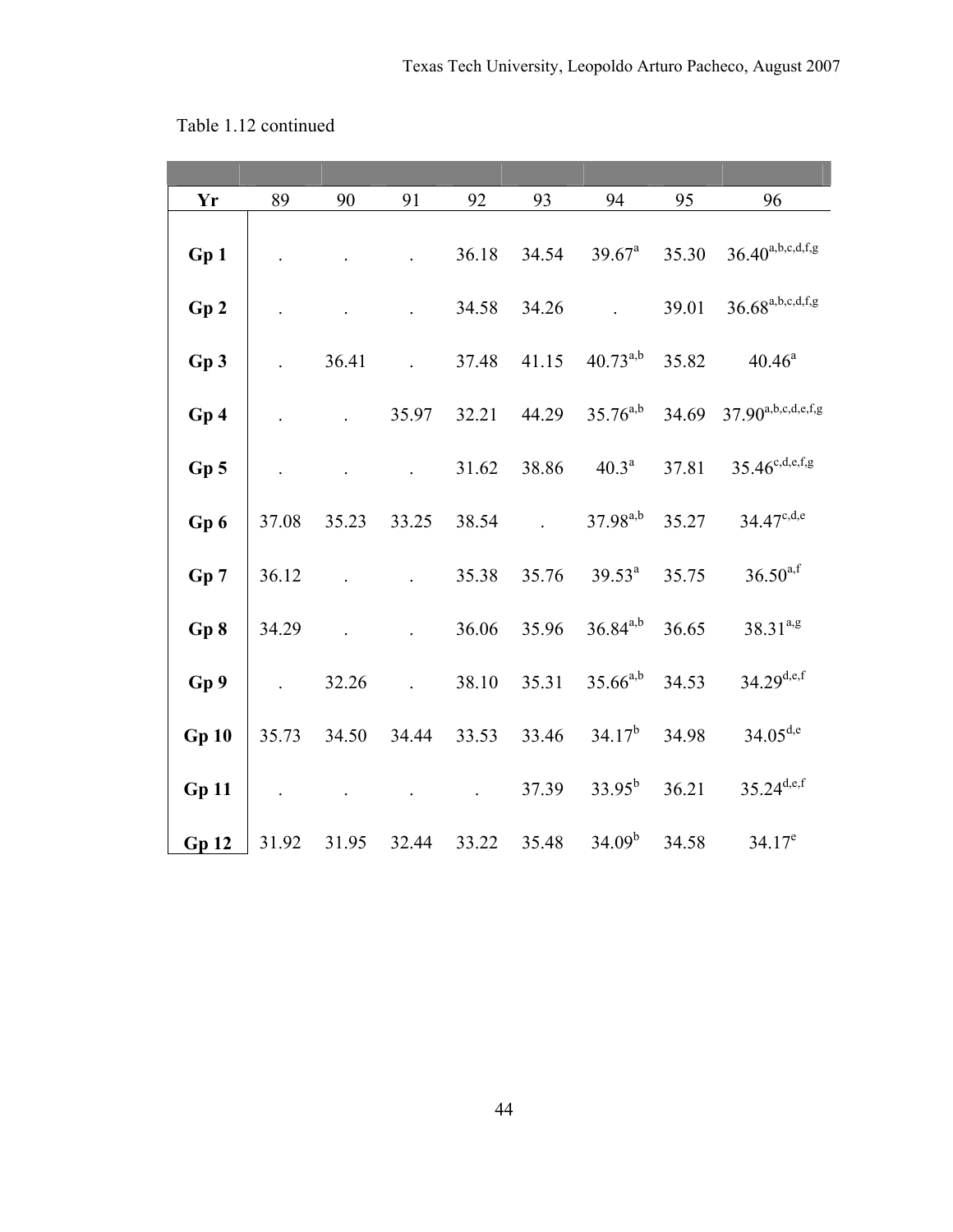| Yr              | 97    | 98                | 99    | $00\,$ | 01    | 02    | all yrs            |
|-----------------|-------|-------------------|-------|--------|-------|-------|--------------------|
| Gp 1            | 37.61 | $34.64^{b,c,d,e}$ | 35.32 | 37.57  | 35.71 |       | $36.03^{a,c}$      |
| Gp <sub>2</sub> | 36.41 | $38.86^{a}$       | 37.47 | 33.73  |       | 34.86 | $35.68^{a,b,c}$    |
| Gp 3            | 37.59 | $35.00^{b,c,d,e}$ | 36.02 | 38.63  |       |       | $36.98^c$          |
| Gp 4            | 36.01 | $33.89^{b,c,d,e}$ | 38.80 | 35.58  | 35.14 |       | $35.06^{a,b,c,d}$  |
| $Gp$ 5          | 35.81 |                   | 38.28 |        |       |       | $36.18^{a,b,c}$    |
| Gp6             | 36.13 | $35.58^{b,c,d}$   | 35.04 | 35.84  | 34.77 | 33.32 | $35.12^{a,b}$      |
| Gp 7            | 36.33 | $36.15^{a,b,c}$   | 35.07 | 35.42  | 31.96 | 34.25 | $35.73^{a,c,e}$    |
| Gp 8            | 36.34 | $33.76^{b,c,d,e}$ | 34.47 |        |       |       | $36.05^{a,c}$      |
| Gp 9            | 36.03 | $33.80^{b,c,d,e}$ | 33.53 | 32.76  | 33.59 | 34.77 | $34.73^{b,e}$      |
| <b>Gp 10</b>    | 36.08 | $33.78^{b,c,d,e}$ | 35.81 | 31.24  | 33.73 | 34.80 | $34.52^{b,d}$      |
| <b>Gp 11</b>    | 34.83 | $31.91^{d,e}$     | 36.28 | 36.84  | 31.81 |       | $34.84^{a,b,d}$    |
| Gp12            | 34.96 | $33.41^e$         | 33.91 | 34.31  | 32.23 | 30.87 | 33.78 <sup>d</sup> |

Table 1.12 continued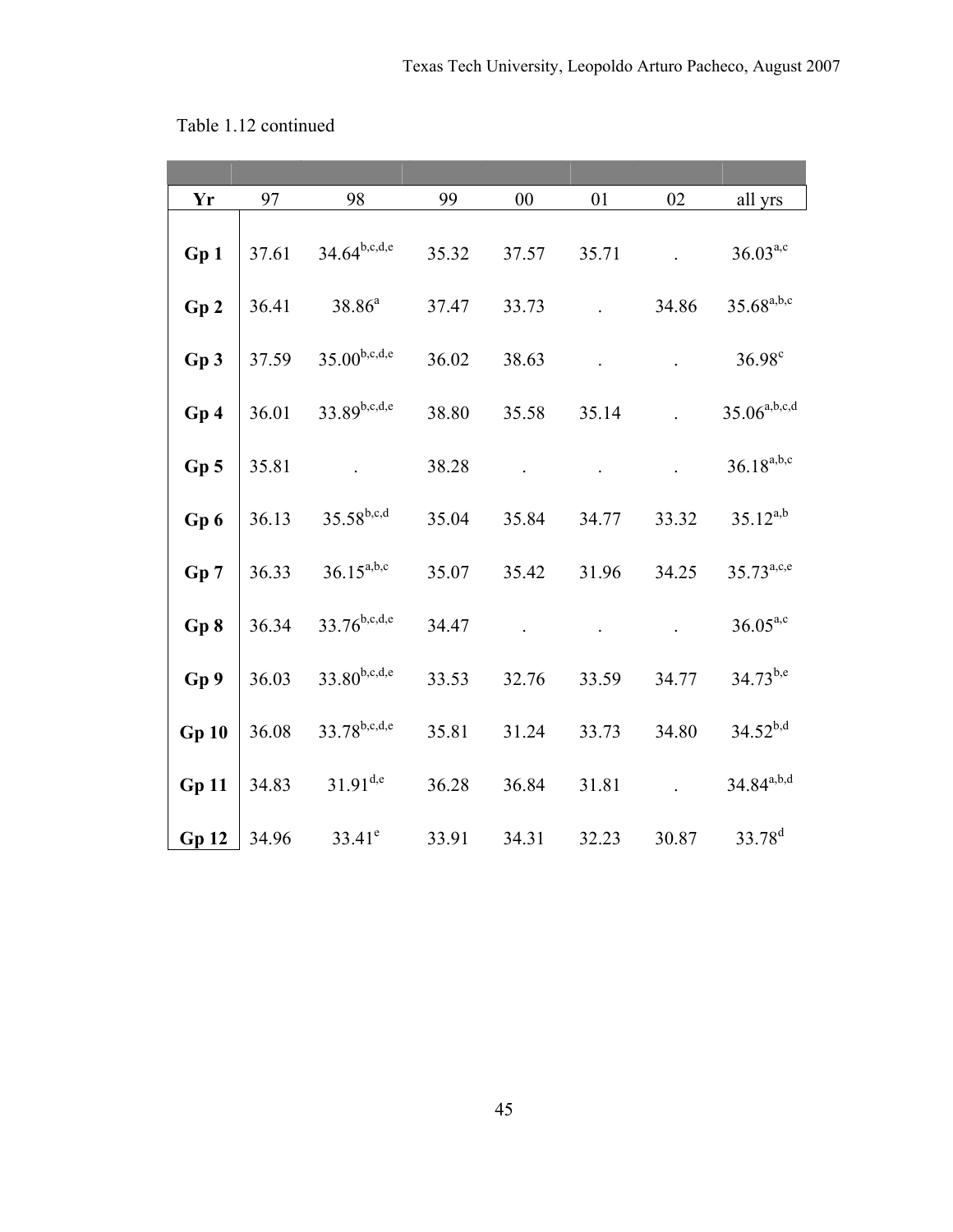|              | S<br>AN<br><b>RRF</b> | RF<br>$\overline{P}$<br>TO |        |        |          |                      |
|--------------|-----------------------|----------------------------|--------|--------|----------|----------------------|
| <b>Yr</b>    | 99                    | $00\,$                     | $01\,$ | $02\,$ | 03       | all yrs              |
| Gp 1         | $0.27^{\rm a}$        | $0.36^{\mathrm{a}}$        |        | 0.19   | $0.20\,$ | 0.23                 |
| Gp2          |                       |                            |        |        |          | $\ddot{\phantom{0}}$ |
| Gp3          |                       |                            |        |        |          |                      |
| Gp4          |                       |                            |        |        |          |                      |
| $Gp$ 5       |                       |                            |        |        |          |                      |
| Gp6          |                       |                            |        |        |          |                      |
| Gp 7         |                       |                            |        |        |          |                      |
| Gp 8         |                       |                            |        |        |          |                      |
| Gp 9         | $\ddot{\phantom{0}}$  |                            |        |        |          | $\ddot{\phantom{0}}$ |
| <b>Gp 10</b> |                       |                            |        |        |          |                      |
| <b>Gp 11</b> |                       |                            |        |        |          | $\bullet$            |
| <b>Gp 12</b> | $0.17^{b}$            | $0.22^b$                   | 0.21   | 0.20   | 0.22     | 0.2                  |

Table 1.13 Progeny ultrasound rib fat thickness in cm by Angus bull EPD grouping

<sup>a,b</sup> RF means within a column without common superscripts differ  $P > 0.05$ Gp=Group; Yr=Year; AN=Angus Breed; RRF\_S=Rank Rib Fat Sire;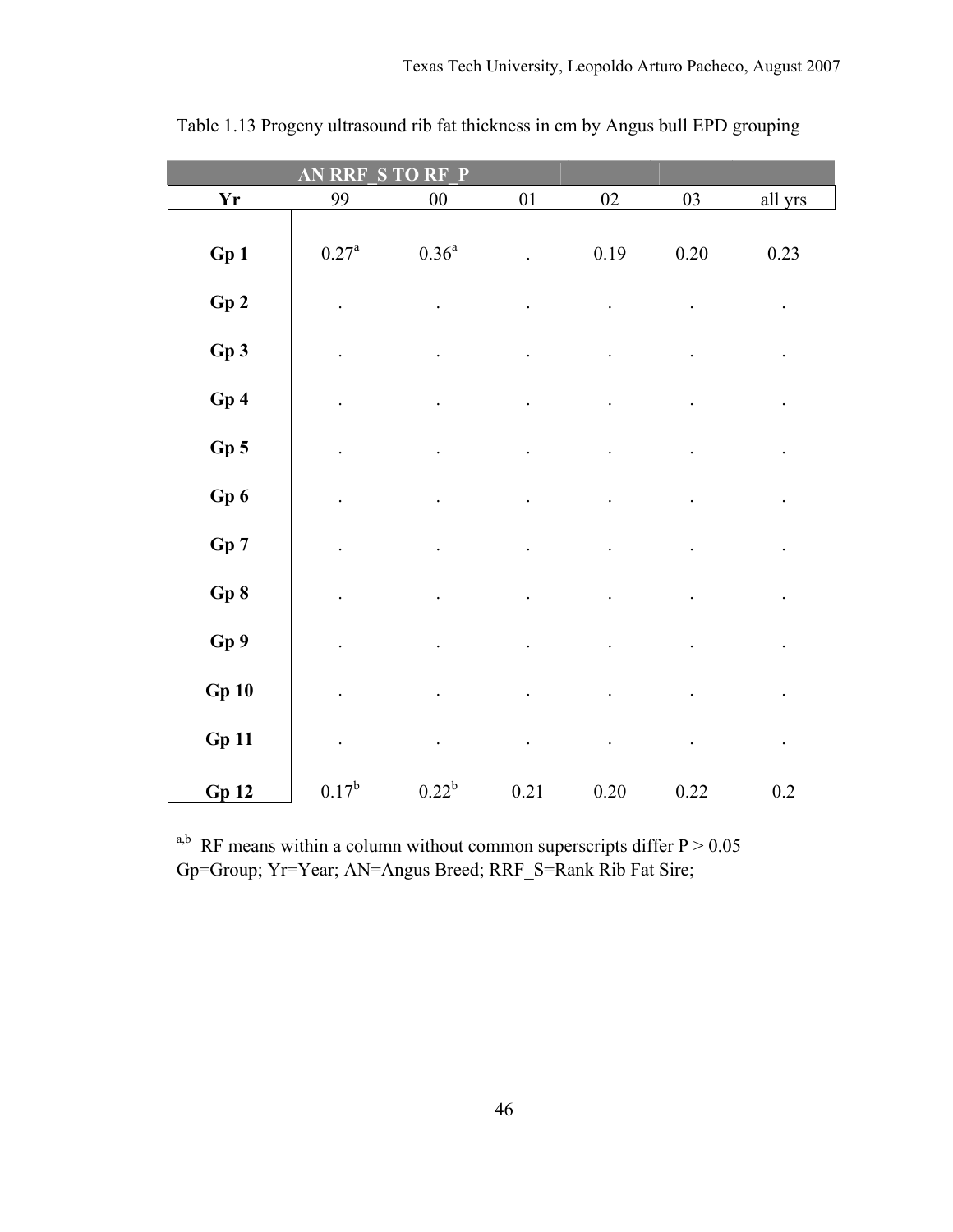| <b>RA</b><br><b>RRF</b> | S TO                 | RF<br>P  |          |                   |                |                |
|-------------------------|----------------------|----------|----------|-------------------|----------------|----------------|
| <b>Yr</b>               | 99                   | $00\,$   | $0 \\ 1$ | $02\,$            | $03\,$         | all yrs        |
| Gp1                     |                      | 0.23     |          | $0.27^{\rm a}$    | $0.24^{\rm a}$ | $0.26^{\rm a}$ |
| Gp2                     |                      |          |          |                   |                |                |
| Gp3                     | $\ddot{\phantom{0}}$ |          |          |                   |                |                |
| Gp4                     |                      |          |          |                   |                |                |
| Gp <sub>5</sub>         |                      |          |          |                   |                |                |
| Gp6                     |                      |          |          |                   |                |                |
| Gp 7                    |                      |          |          |                   |                |                |
| Gp 8                    |                      |          |          |                   |                |                |
| Gp 9                    | $\ddot{\phantom{0}}$ |          |          |                   |                |                |
| Gp10                    |                      |          |          |                   |                |                |
| <b>Gp 11</b>            | $\ddot{\phantom{0}}$ |          |          |                   |                | $\bullet$      |
| Gp12                    | $0.20\,$             | $0.17\,$ | $0.16\,$ | 0.20 <sup>b</sup> | $0.19^{b}$     | $0.18^{b}$     |

Table 1.14 Progeny ultrasound rib fat thickness in cm by Red Angus bull EPD grouping

<sup>a,b</sup> RF means within a column without common superscripts differ  $P > 0.05$ Gp=Group; Yr=Year; RA=Red Angus Breed; RRF\_S=Rank Rib Fat Sire; RF\_P=Rib Fat Progeny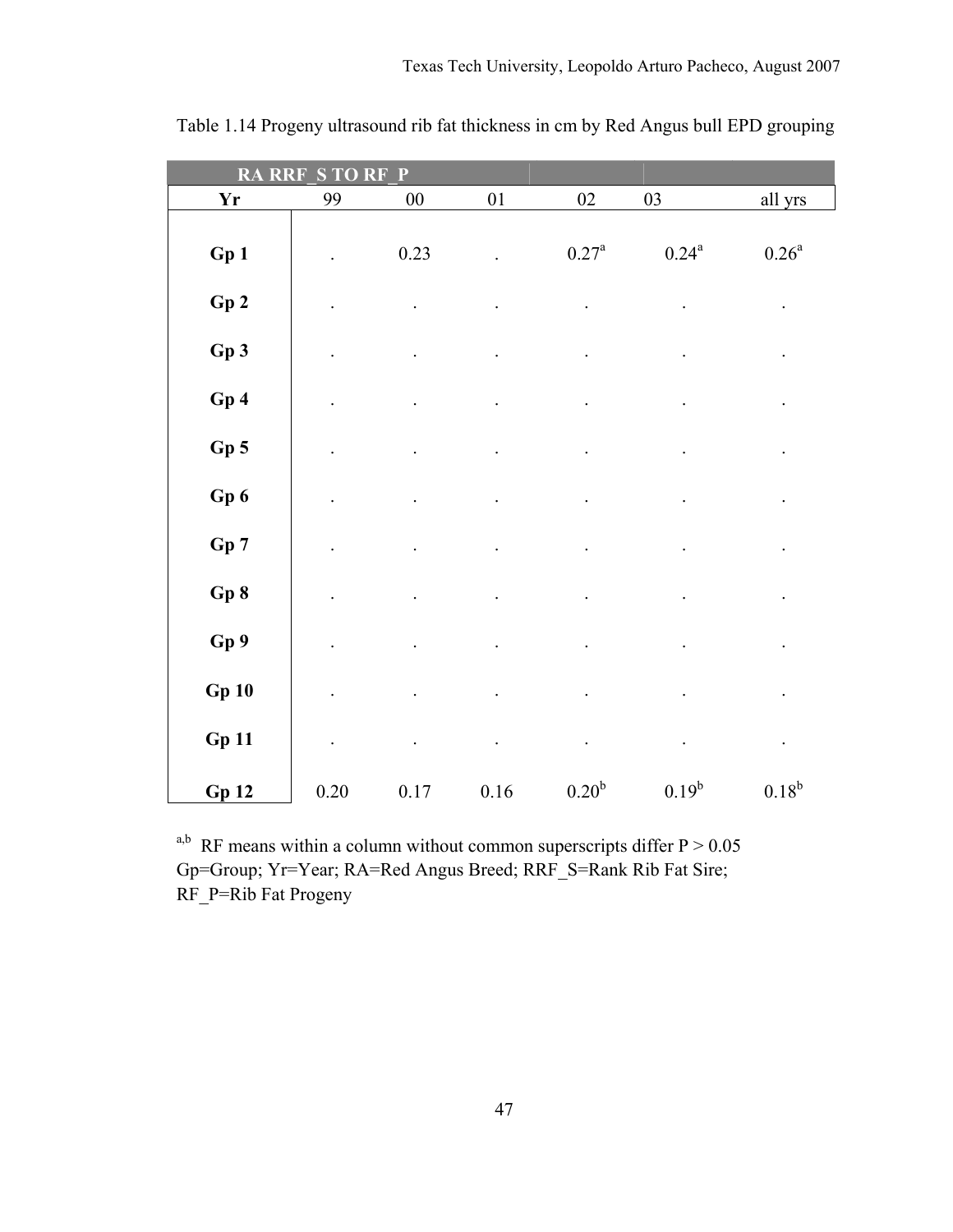| G<br><b>RR</b>  | RT             | P          |                |          |          |                |
|-----------------|----------------|------------|----------------|----------|----------|----------------|
| <b>Yr</b>       | 99             | ${\bf 00}$ | $0 \\ 1$       | $02\,$   | 03       | all yrs        |
| Gp 1            | $0.18^{\rm a}$ | $0.16\,$   | $0.16^{\rm a}$ | $0.20\,$ | 0.19     | $0.17^{\rm a}$ |
| Gp2             |                |            |                |          |          |                |
| Gp3             |                |            |                |          |          |                |
| Gp4             |                |            |                |          |          |                |
| Gp <sub>5</sub> |                |            |                |          |          |                |
| Gp 6            |                |            |                |          |          |                |
| Gp 7            |                |            |                |          |          |                |
| Gp 8            |                |            |                |          |          |                |
| Gp 9            |                |            |                |          |          |                |
| Gp10            |                |            |                |          |          |                |
| <b>Gp 11</b>    |                |            |                |          |          | $\bullet$      |
| Gp12            | $0.15^{b}$     | 0.15       | $0.15^{b}$     | $0.18\,$ | $0.18\,$ | $0.16^{\rm b}$ |

Table 1.15 Progeny ultrasound rib fat thickness in cm by Gelbvieh bull EPD grouping

<sup>a,b</sup> RF means within a column without common superscripts differ  $P > 0.05$ Gp=Group; Yr=Year; G=Gelbvieh Breed; RRF\_S=Rank Rib Fat Sire; RF\_P=Rib Fat Progeny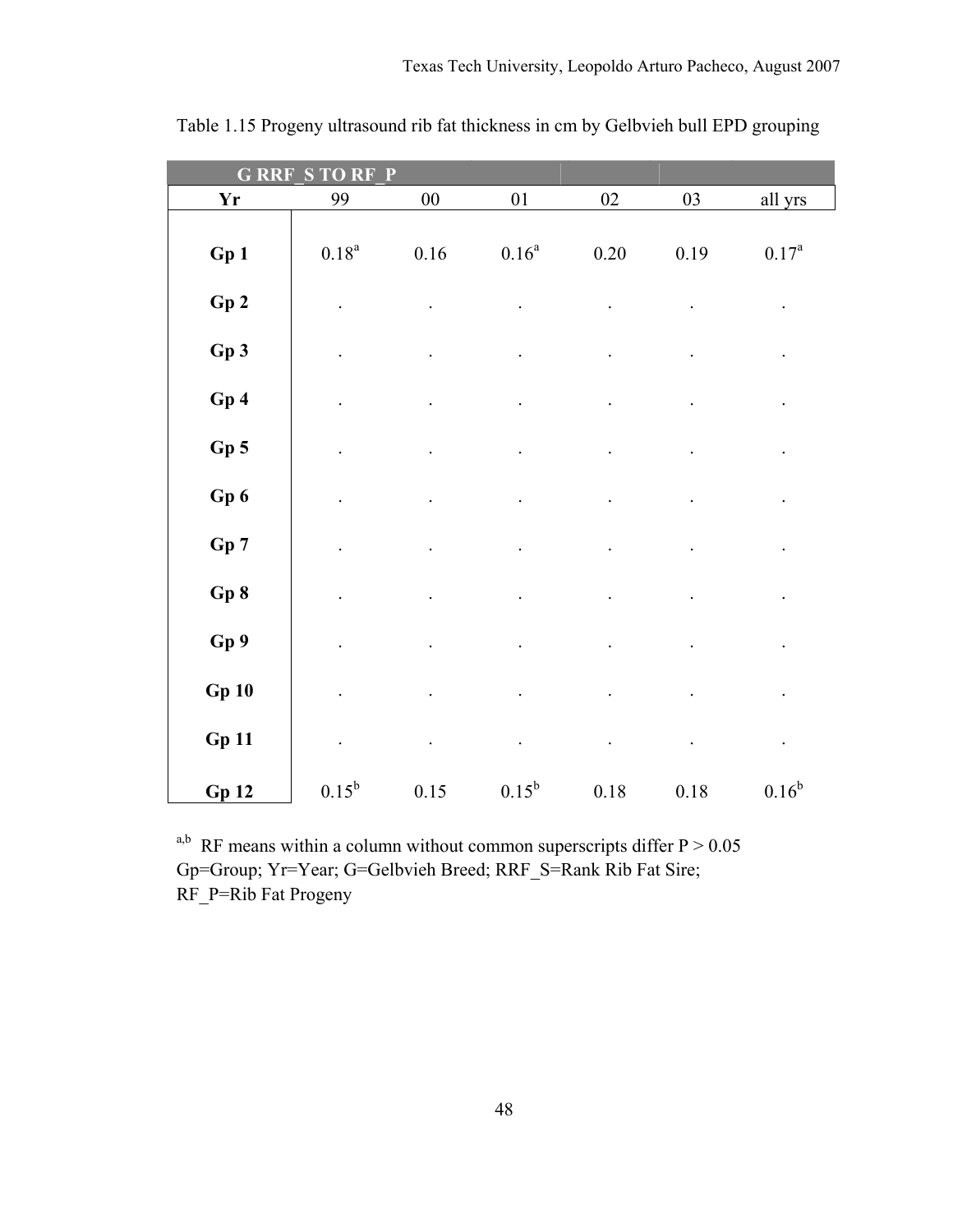| P<br>$\bf R$<br>R<br>n<br>AN<br>S |         |         |      |          |            |        |                      |  |  |  |  |
|-----------------------------------|---------|---------|------|----------|------------|--------|----------------------|--|--|--|--|
| <b>Yr</b>                         | 96      | 97      | 98   | 99       | ${\bf 00}$ | $01\,$ | all yrs              |  |  |  |  |
| Gp1                               | 0.44    | $0.4\,$ | 0.43 | $0.20\,$ |            |        | 0.39                 |  |  |  |  |
| Gp2                               | $\cdot$ |         |      |          |            |        | $\ddot{\phantom{1}}$ |  |  |  |  |
| Gp3                               |         |         |      |          |            |        | $\ddot{\phantom{0}}$ |  |  |  |  |
| Gp 4                              |         |         |      |          |            |        | $\bullet$            |  |  |  |  |
| Gp5                               |         |         |      |          |            |        | $\ddot{\phantom{0}}$ |  |  |  |  |
| Gp 6                              |         |         |      |          |            |        |                      |  |  |  |  |
| Gp 7                              |         |         |      |          |            |        |                      |  |  |  |  |
| Gp 8                              |         |         |      |          |            |        | $\ddot{\phantom{1}}$ |  |  |  |  |
| Gp 9                              |         |         |      |          |            |        | $\bullet$            |  |  |  |  |
| <b>Gp 10</b>                      |         |         |      |          |            |        | $\bullet$            |  |  |  |  |
| <b>Gp 11</b>                      |         |         |      |          |            |        | $\bullet$            |  |  |  |  |
| <b>Gp 12</b>                      | 0.52    | 0.53    | 0.43 | 0.35     | 0.37       | 0.57   | 0.50                 |  |  |  |  |

Table 1.16 Progeny carcass rib fat thickness in cm by Angus bull EPD grouping

Gp=Group; Yr=Year; AN=Angus Breed; RRF\_S=Rank Rump Fat Sire; RF\_P=Rump Fat Progeny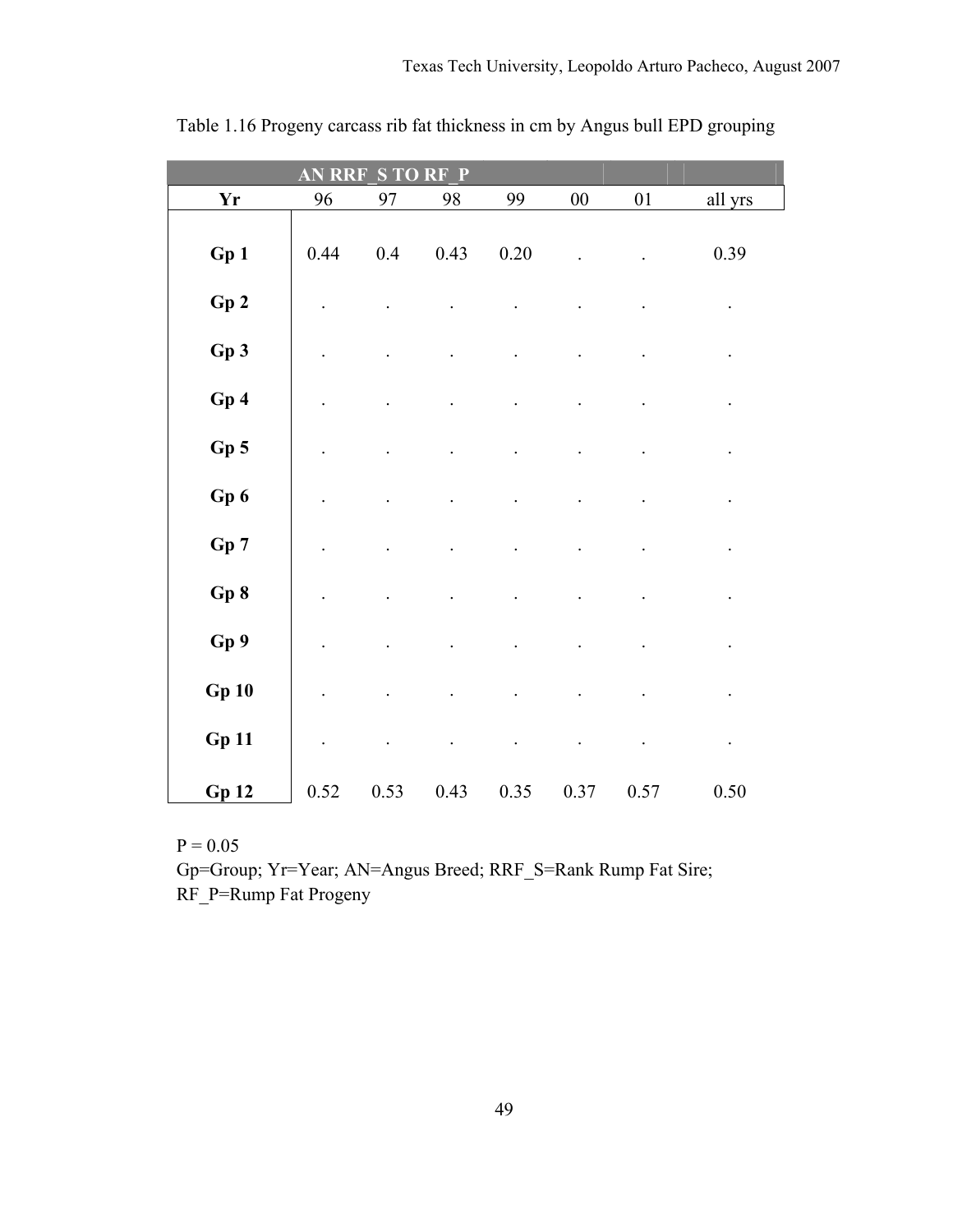|              | <b>RA RRF S TO RF</b> | P        |          |                |
|--------------|-----------------------|----------|----------|----------------|
| <b>Yr</b>    | 96                    | 97       | $02\,$   | all yrs        |
| Gp1          |                       |          | $0.62\,$ | $0.61^{\rm a}$ |
| ${\bf Gp}$ 2 |                       |          |          |                |
| Gp3          |                       |          |          |                |
| Gp4          |                       |          |          | $\bullet$      |
| $Gp$ 5       |                       |          |          |                |
| Gp6          |                       |          |          |                |
| Gp 7         |                       |          |          |                |
| Gp8          |                       |          |          |                |
| Gp 9         |                       |          |          | $\bullet$      |
| <b>Gp 10</b> |                       |          |          |                |
| <b>Gp 11</b> |                       |          |          | $\bullet$      |
| <b>Gp 12</b> | 0.49                  | $0.50\,$ |          | $0.50^{\rm b}$ |

|  |  |  |  |  |  |  | Table 1.17 Progeny carcass rib fat thickness in cm by Red Angus bull EPD grouping |
|--|--|--|--|--|--|--|-----------------------------------------------------------------------------------|
|--|--|--|--|--|--|--|-----------------------------------------------------------------------------------|

 Gp=Group; Yr=Year; RA=Red Angus Breed; RRF\_S=Rank Rib Fat Sire; RF\_P=Rib Fat Progeny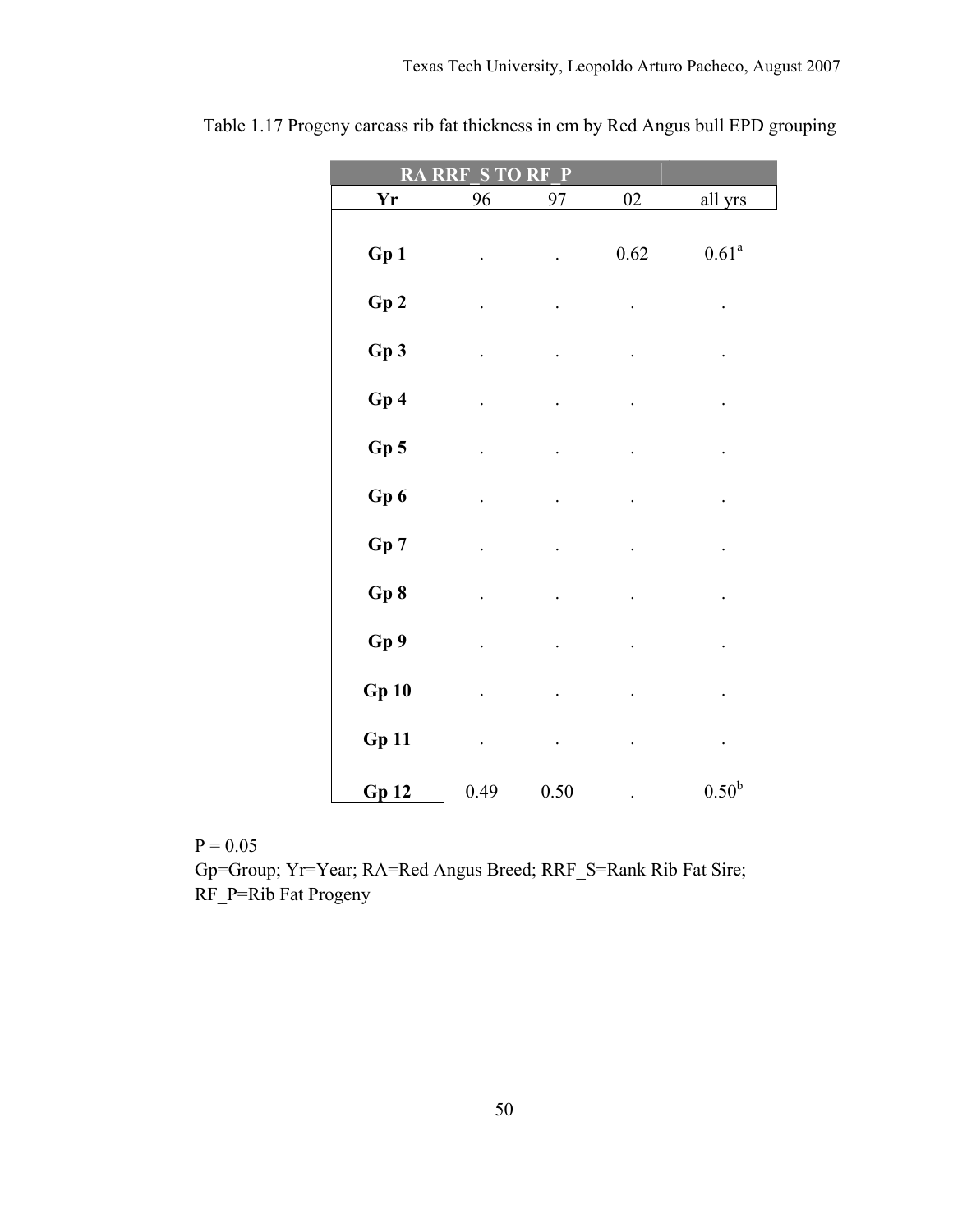| <b>G RRF</b><br><b>RF</b><br>P<br>S<br><b>TO</b> |      |      |                |                |      |      |      |      |        |  |  |
|--------------------------------------------------|------|------|----------------|----------------|------|------|------|------|--------|--|--|
| <b>Yr</b>                                        | 73   | 74   | 81             | 82             | 84   | 85   | 86   | 87   | $88\,$ |  |  |
| Gp 1                                             | 0.61 | 0.45 | $\overline{a}$ | $0.56^{\rm a}$ |      |      |      | 0.39 | 0.23   |  |  |
| Gp2                                              |      |      |                |                |      |      |      |      |        |  |  |
| Gp 3                                             |      |      |                |                |      |      |      |      |        |  |  |
| Gp4                                              |      |      |                |                |      |      |      |      |        |  |  |
| $Gp$ 5                                           |      |      |                |                |      |      |      |      |        |  |  |
| Gp 6                                             |      |      |                |                |      |      |      |      |        |  |  |
| Gp 7                                             |      |      |                |                |      |      |      |      |        |  |  |
| Gp 8                                             |      |      |                |                |      |      |      |      |        |  |  |
| Gp 9                                             |      |      |                |                |      |      |      |      |        |  |  |
| <b>Gp 10</b>                                     |      |      |                |                |      |      |      |      |        |  |  |
| <b>Gp 11</b>                                     |      |      |                |                |      |      |      |      |        |  |  |
| Gp12                                             | 0.48 | 0.40 | $0.26\,$       | $0.47^b$       | 0.34 | 0.30 | 0.32 | 0.37 | 0.24   |  |  |

Table 1.18 Progeny carcass rib fat thickness in cm by Gelbvieh bull EPD grouping

<sup>a,b</sup> RF means within a column without common superscripts differ  $P > 0.05$ Gp=Group; Yr=Year; G=Gelbvieh Breed; RRF\_S=Rank Rib Fat Sire; RF\_P=Rib Fat Progeny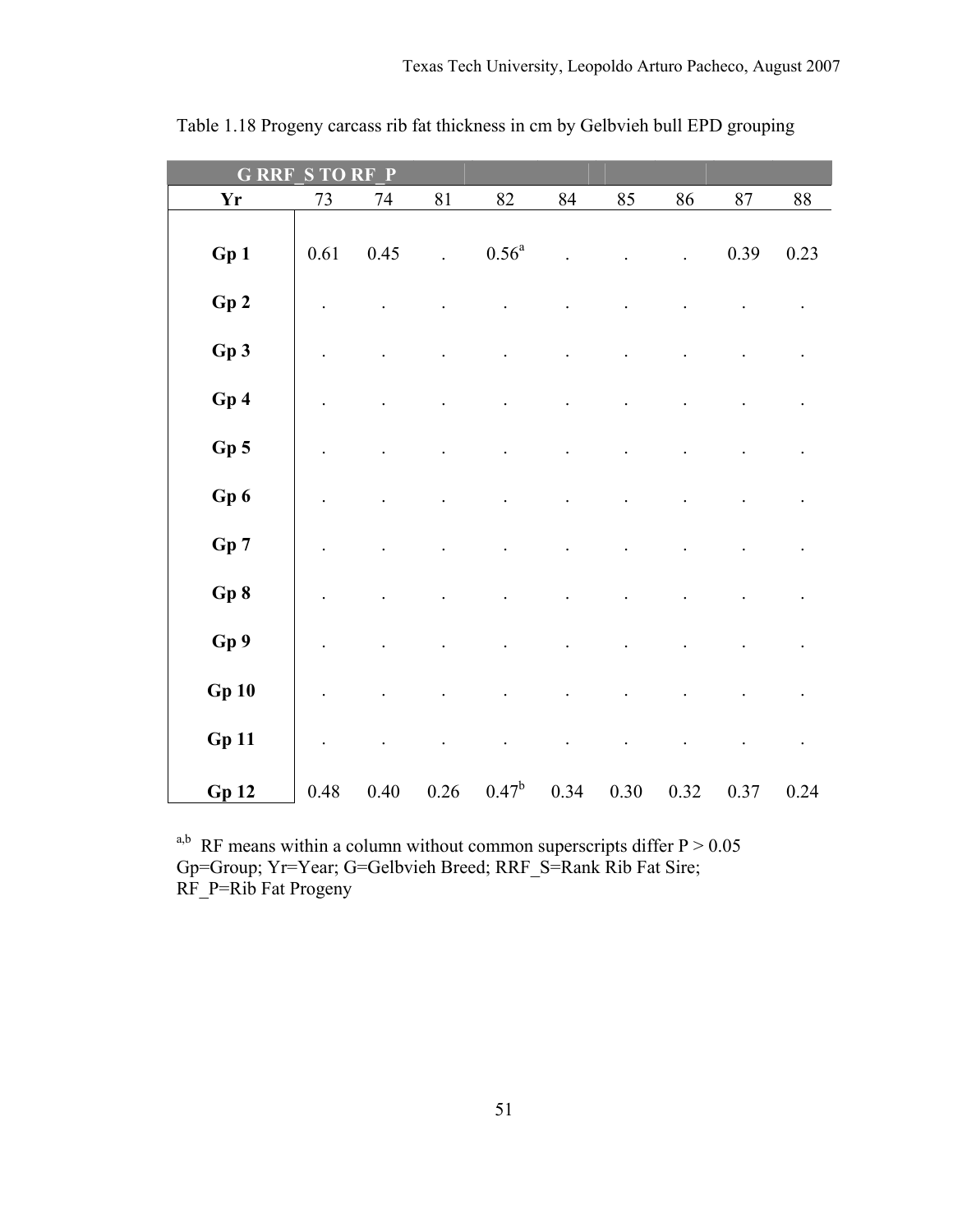| $\mathbf{Y}\mathbf{r}$ | 89   | 90       | 91       | 92             | 93       | 94       | 95                | 96       | 97                   |
|------------------------|------|----------|----------|----------------|----------|----------|-------------------|----------|----------------------|
| Gp 1                   |      | $0.10\,$ |          | $0.39^{\rm a}$ | $0.40\,$ | 0.31     | 0.36 <sup>a</sup> | $0.35^a$ | 0.33                 |
| Gp2                    |      |          |          |                |          |          |                   |          |                      |
| Gp3                    |      |          |          |                |          |          |                   |          |                      |
| Gp 4                   |      |          |          |                |          |          |                   |          |                      |
| $Gp$ 5                 |      |          |          |                |          |          |                   |          |                      |
| Gp6                    |      |          |          |                |          |          |                   |          |                      |
| ${\bf Gp}$ 7           |      |          |          |                |          |          |                   |          |                      |
| Gp8                    |      |          |          |                |          |          |                   |          |                      |
| Gp9                    |      |          |          |                |          |          |                   |          |                      |
| <b>Gp 10</b>           |      |          |          |                |          |          |                   |          |                      |
| <b>Gp 11</b>           |      |          |          |                |          |          |                   |          | $\ddot{\phantom{0}}$ |
| Gp12                   | 0.21 | 0.19     | $0.18\,$ | $0.29^b$       | 0.35     | $0.28\,$ | 0.28 <sup>b</sup> | $0.26^b$ | 0.30                 |

Table 1.18 continued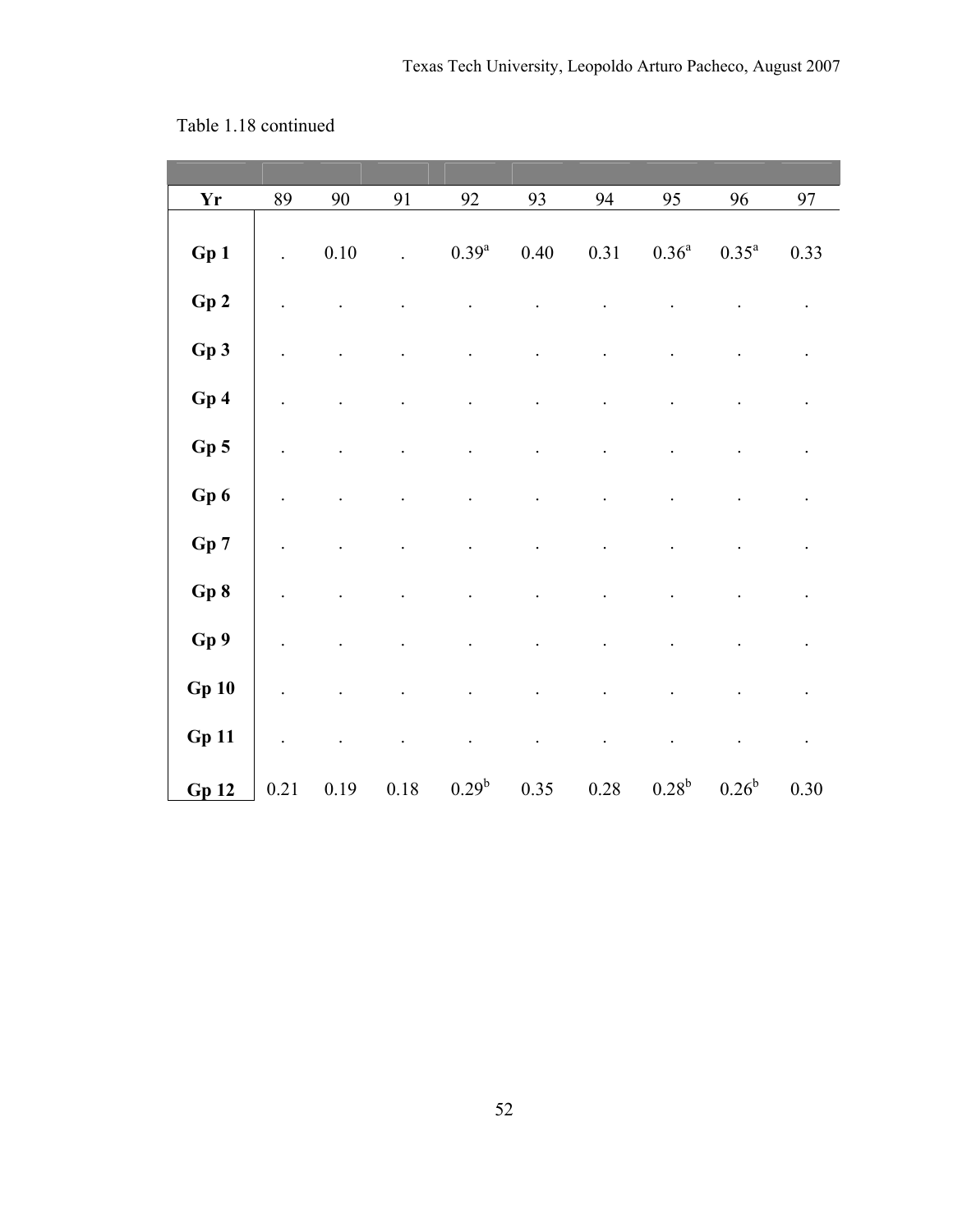| Yr           | 98   | 99       | $00\,$ | 01       | $02\,$         | all yrs           |
|--------------|------|----------|--------|----------|----------------|-------------------|
|              |      |          |        |          |                |                   |
| Gp 1         | 0.33 | $0.40\,$ | 0.41   | 0.48     | $0.58^{\rm a}$ | $0.39^{a}$        |
|              |      |          |        |          |                |                   |
| Gp2          |      |          |        |          |                |                   |
|              |      |          |        |          |                |                   |
| Gp 3         |      |          |        |          |                |                   |
|              |      |          |        |          |                |                   |
| Gp4          |      |          |        |          |                |                   |
|              |      |          |        |          |                |                   |
| $Gp$ 5       |      |          |        |          |                |                   |
| Gp 6         |      |          |        |          |                |                   |
|              |      |          |        |          |                |                   |
| Gp 7         |      |          |        |          |                |                   |
|              |      |          |        |          |                |                   |
| Gp 8         |      |          |        |          |                |                   |
|              |      |          |        |          |                |                   |
| Gp 9         |      |          |        |          |                |                   |
|              |      |          |        |          |                |                   |
| <b>Gp 10</b> |      |          |        |          |                |                   |
|              |      |          |        |          |                |                   |
| <b>Gp 11</b> |      |          |        |          |                | $\cdot$           |
|              | 0.33 | 0.36     | 0.35   | $0.40\,$ | $0.41^{b}$     | 0.30 <sup>b</sup> |
| Gp12         |      |          |        |          |                |                   |

Table 1.18 continued